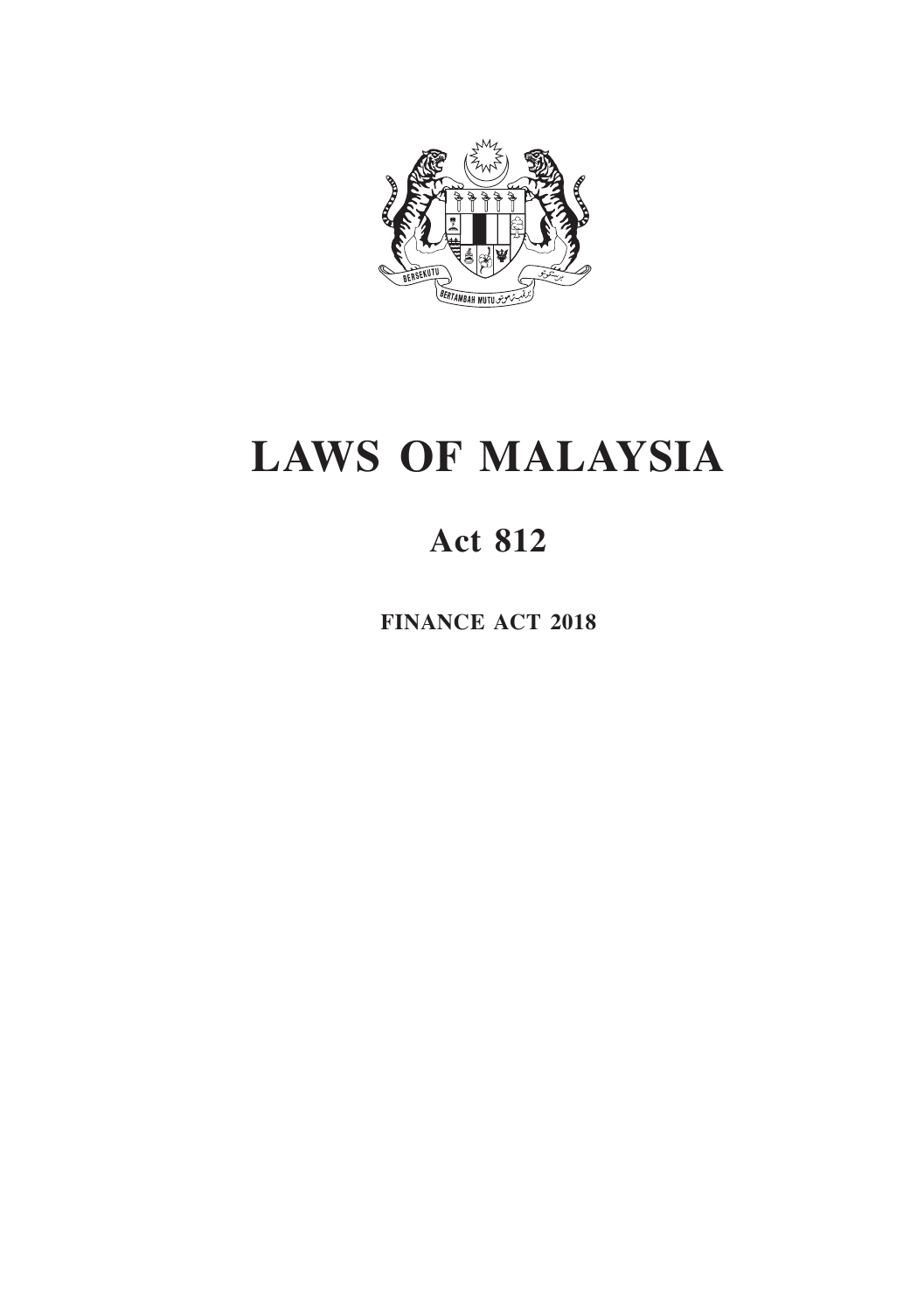| Date of Royal Assent                  |          | $\cdots$            | $\cdots$ | 26 December 2018 |  |
|---------------------------------------|----------|---------------------|----------|------------------|--|
| Date of publication in the<br>Gazette | $\cdots$ | $\cdot \cdot \cdot$ |          | 27 December 2018 |  |

**Publisher's Copyright C**

**PERCETAKAN NASIONAL MALAYSIA BERHAD**<br>All rights reserved. No part of this publication may be reproduced, stored in a retrieval system or transmitted in any form or by any means<br>electronic, mechanical, photocopying, record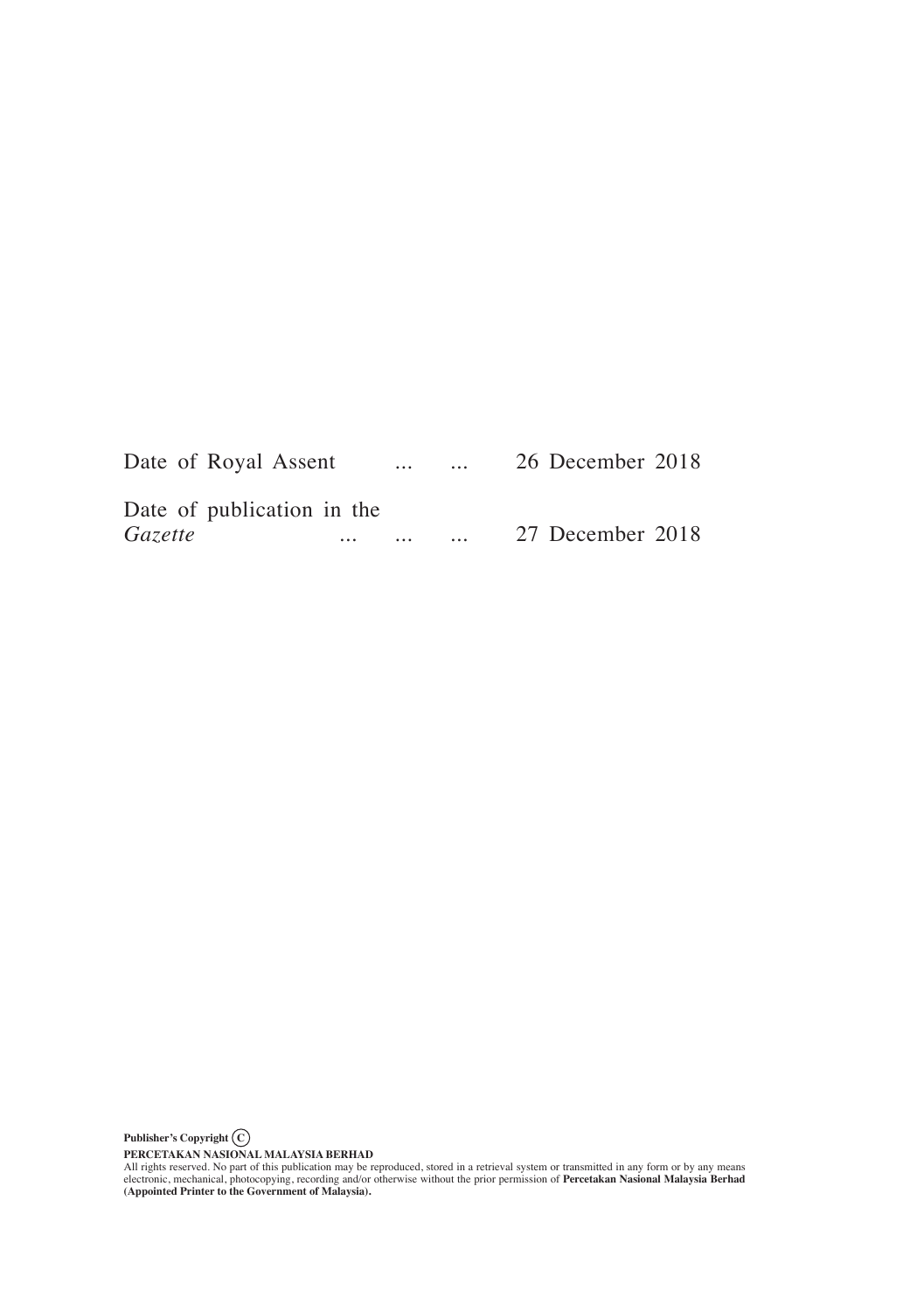# **LAWS OF MALAYSIA**

# **Act 812**

# **FINANCE ACT 2018**

#### ARRANGEMENT OF SECTIONS

#### CHAPTER I

#### PRELIMINARY

#### Section

- 1. Short title
- 2. Amendment of Acts

#### CHAPTER II

#### AMENDMENTS TO THE INCOME TAX ACT 1967

- 3. Commencement of amendments to the Income Tax Act 1967
- 4. Amendment of section 2
- 5. Amendment of section 4<sup>a</sup>
- 6. Amendment of section 12
- 6a. Amendment of section 15<sup>a</sup>
- 7. Amendment of section 34
- 8. Amendment of section 34<sup>a</sup>
- 9. Amendment of section 39
- 10. Amendment of section 44
- 11. Special provision relating to sections 43 and 44
- 12. Amendment of section 44<sup>a</sup>
- 13. Special provision relating to section 44<sup>a</sup>
- 14. Amendment of section 46
- 15. Amendment of section 49
- 16. Amendment of section 60
- 17. Amendment of section 60a
- 18. Amendment of section 60aa
- 19. Amendment of section 60<sub>B</sub>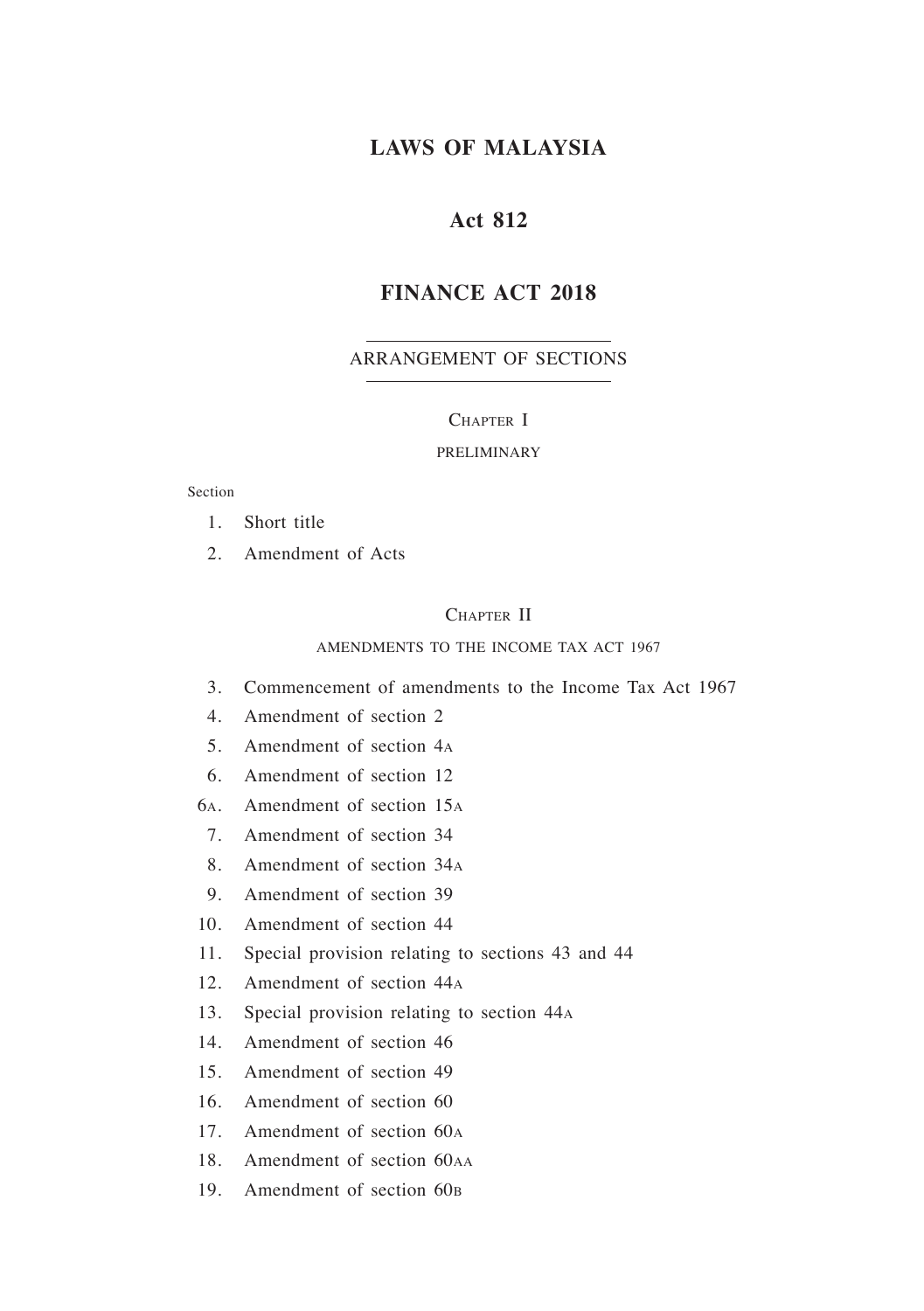Section

- 19<sub>A</sub>. Amendment of section 109<sub>B</sub>
- 20. Amendment of section 140a
- 21. New section 140c
- 22. Amendment of section 154
- 23. Amendment of Schedule 1
- 24. Amendment of Schedule 3
- 25. (*Deleted*)
- 26. Amendment of Schedule 6
- 27. Amendment of Schedule 7a
- 28. Special provision relating to paragraph 4B of Schedule 7A
- 29. Amendment of Schedule 7b
- 30. Special provision relating to paragraph 5a of Schedule 7b

#### CHAPTER III

AMENDMENTS TO THE PROMOTION OF INVESTMENTS ACT 1986

- 31. Commencement of amendments to the Promotion of Investments Act 1986
- 32. Amendment of section 2
- 33. Amendment of section 6
- 34. Special provision relating to section 6
- 35. Amendment of section 21e
- 36. Amendment of section 25
- 37. Special provision relating to section 25
- 38. (*Deleted*)
- 39. (*Deleted*)
- 40. (*Deleted*)
- 41. (*Deleted*)
- 42. (*Deleted*)
- 43. (*Deleted*)
- 44. (*Deleted*)
- 45. (*Deleted*)
- 46. (*Deleted*)
- 47. (*Deleted*)
- 48. (*Deleted*)
- 49. (*Deleted*)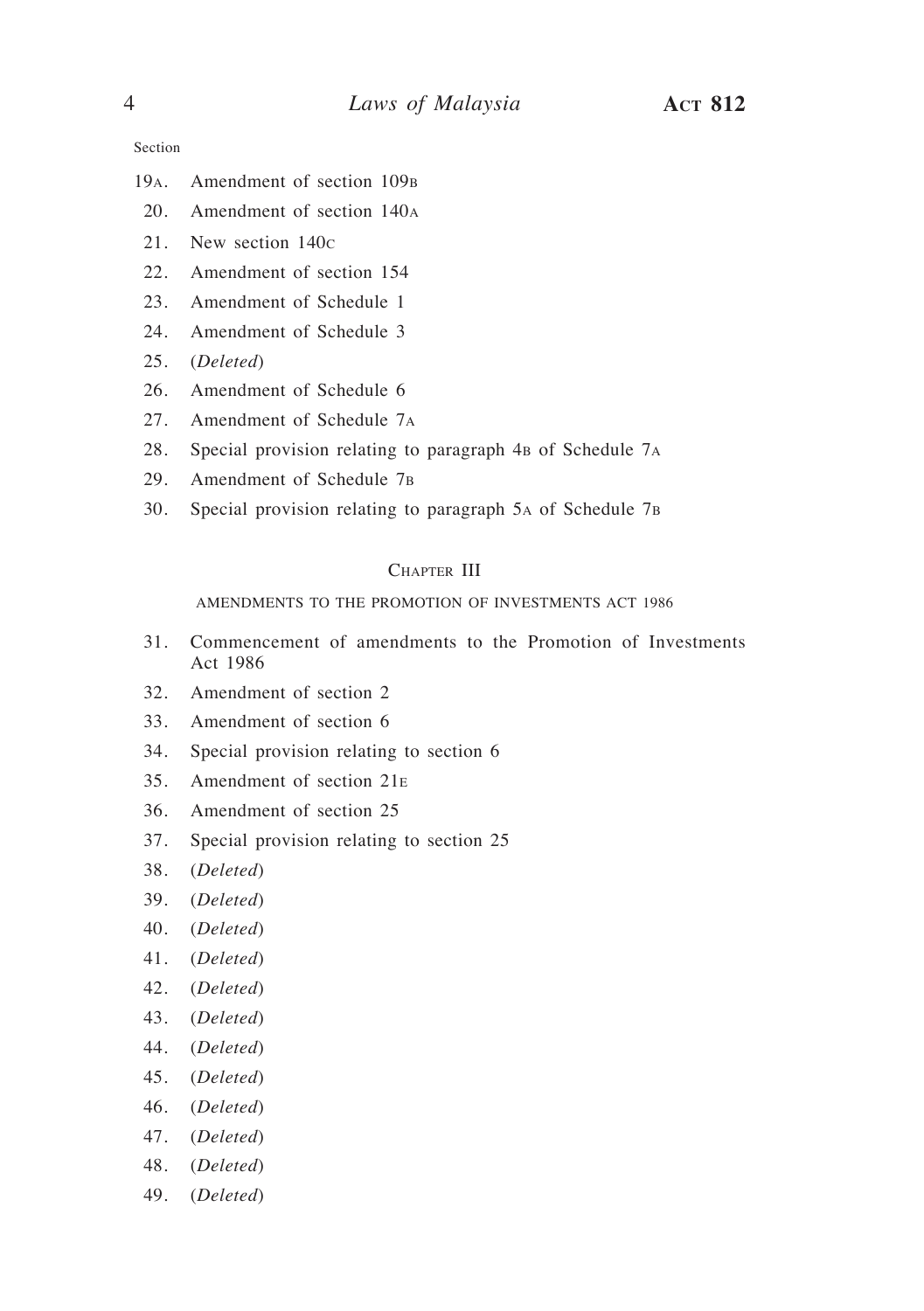Section

- 50. (*Deleted*)
- 51. (*Deleted*)
- 52. (*Deleted*)
- 53. (*Deleted*)
- 54. (*Deleted*)
- 55. (*Deleted*)
- 56. (*Deleted*)
- 57. (*Deleted*)
- 58. (*Deleted*)
- 59. (*Deleted*)
- 60. (*Deleted*)
- 61. (*Deleted*)
- 62. Amendment of section 30a

#### CHAPTER IV

#### AMENDMENTS TO THE STAMP ACT 1949

- 63. Commencement of amendments to the Stamp Act 1949
- 64. Amendment of section 2
- 65. Amendment of section 9
- 66. Amendment of section 15
- 67. Amendment of section 15a
- 68. Amendment of First Schedule

#### CHAPTER V

#### AMENDMENTS TO THE REAL PROPERTY GAINS TAX ACT 1976

- 69. Commencement of amendments to the Real Property Gains Tax Act 1976
- 69a. Amendment of Schedule 2
- 69b. Amendment of Schedule 3
- 70. Amendment of Schedule 5

#### CHAPTER VI

#### AMENDMENTS TO THE LABUAN BUSINESS ACTIVITY TAX ACT 1990

71. Commencement of amendments to the Labuan Business Activity Tax Act 1990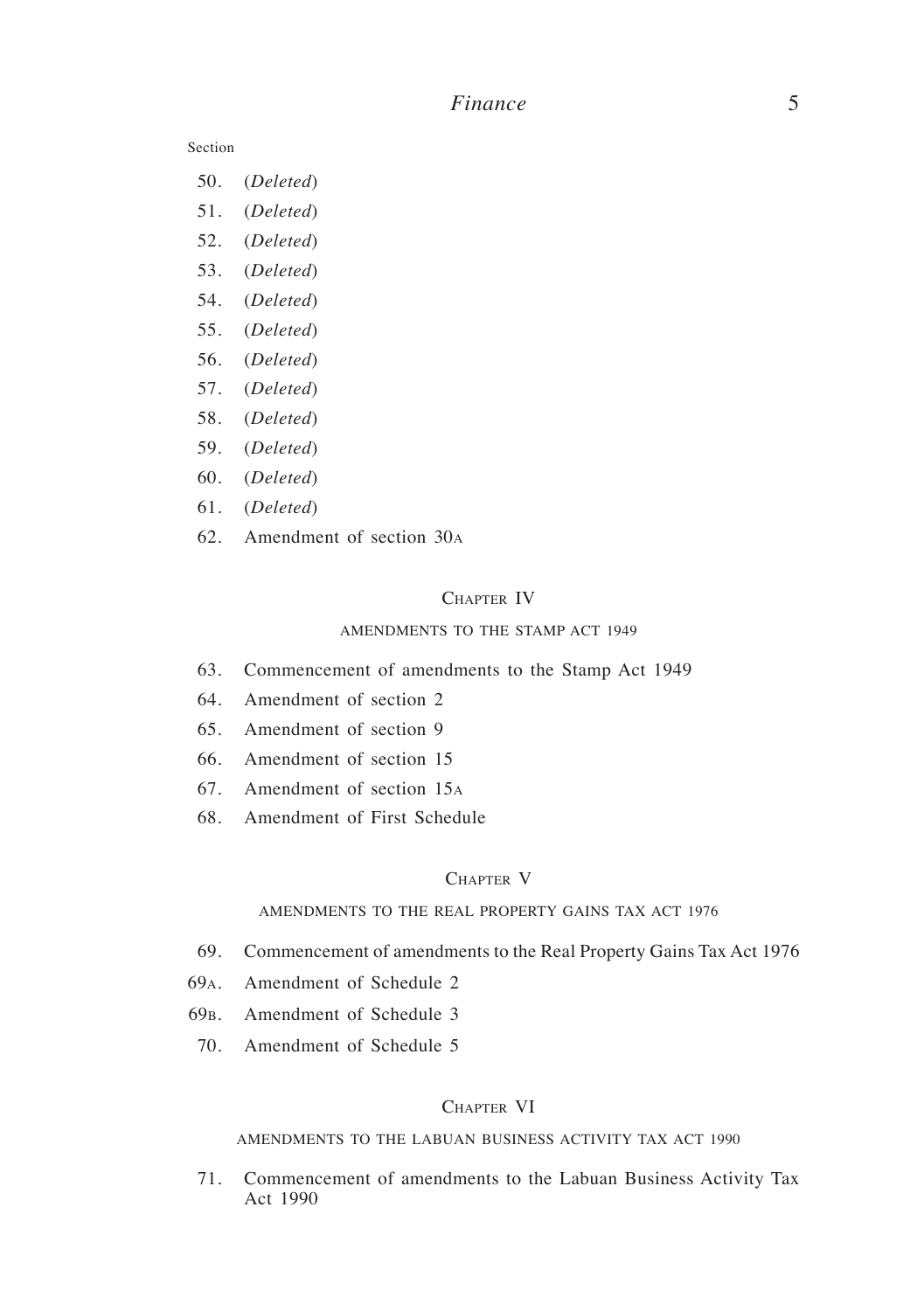Section

- 72. Amendment of section 2
- 73. Amendment of section 2a
- 74. Amendment of section 2b
- 75. Amendment of section 4
- 76. Deletion of section 7
- 77. Substitution of section 8
- 78. Amendment of section 8a
- 79. Substitution of section 11
- 80. Amendment of section 12
- 81. Amendment of section 23
- 82. Amendment of section 25

#### CHAPTER VII

#### AMENDMENTS TO THE SERVICE TAX ACT 2018

- 83. Commencement of amendments to the Service Tax Act 2018
- 84. Amendment of section 2
- 85. Amendment of section 7
- 86. Amendment of section 9
- 87. Amendment of section 11
- 88. Amendment of section 24
- 89. New section 26a
- 90. Amendment of section 27

#### CHAPTER VIII

#### AMENDMENTS TO THE SALES TAX ACT 2018

- 91. Commencement of amendments to the Sales Tax Act 2018
- 92. Amendment of section 9
- 93. Amendment of section 27
- 94. Amendment of Part VI
- 95. New section 41a
- 96. Amendment of section 82
- 97. New section 88a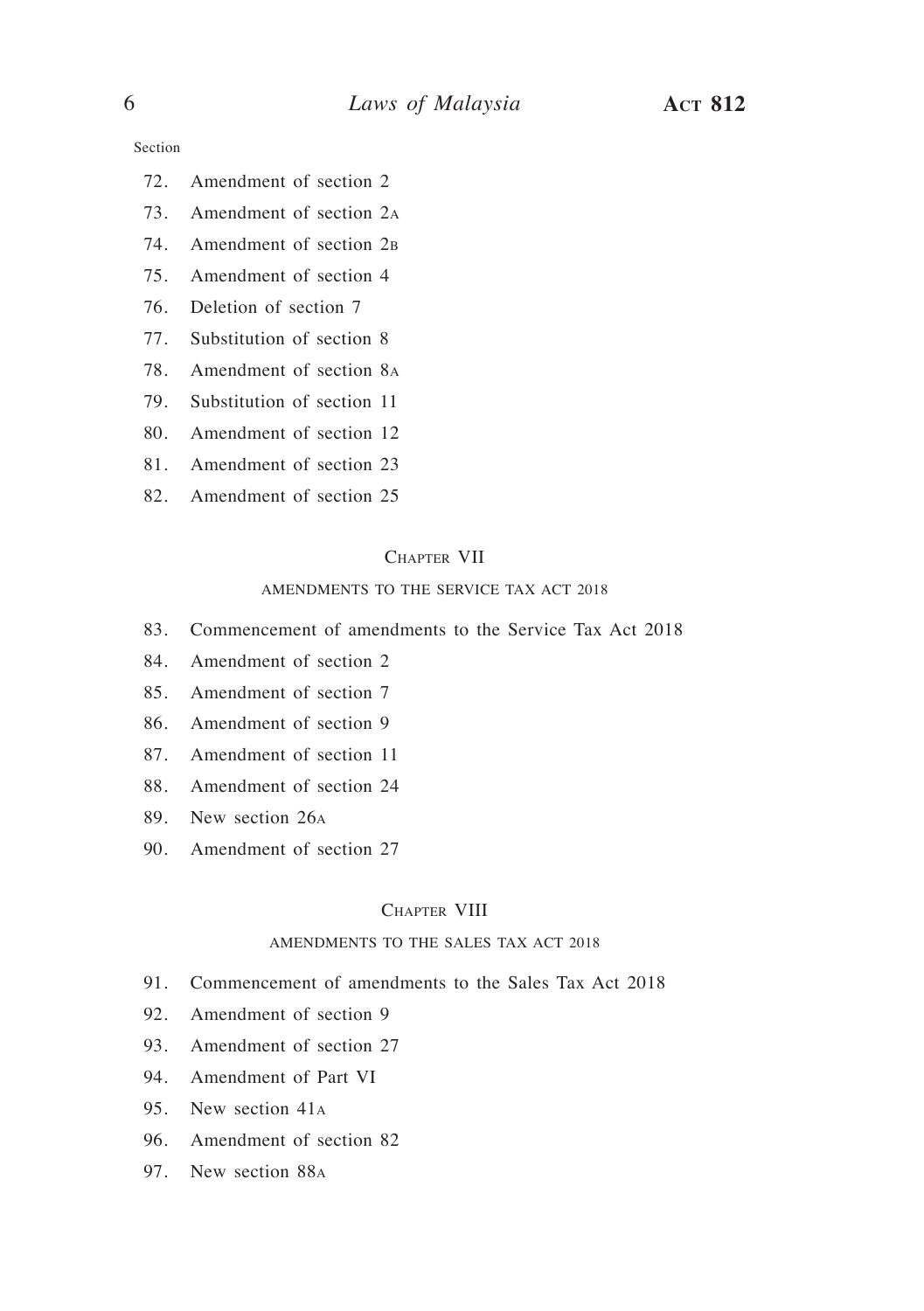# **LAWS OF MALAYSIA**

#### **Act 812**

# **FINANCE ACT 2018**

An Act to amend the Income Tax Act 1967, Promotion of Investments Act 1986, Stamp Act 1949, Real Property Gains Tax Act 1976, Labuan Business Activity Tax Act 1990, Service Tax Act 2018 and Sales Tax Act 2018.

 $[$ 

**ENACTED** by the Parliament of Malaysia as follows:

# CHAPTER I

#### PRELIMINARY

### **Short title**

**1.** This Act may be cited as the Finance Act 2018.

#### **Amendment of Acts**

**2.** The Income Tax Act 1967 [*Act 53*], the Promotion of Investments Act 1986 [*Act 327*], the Stamp Act 1949 [*Act 378*], the Real Property Gains Tax Act 1976 [*Act 169*], the Labuan Business Activity Tax Act 1990 [*Act 445*], the Service Tax Act 2018 [*Act 807*] and the Sales Tax Act 2018 [*Act 806*] are amended in the manner specified in Chapters II, III, IV, V, VI, VII and VIII respectively.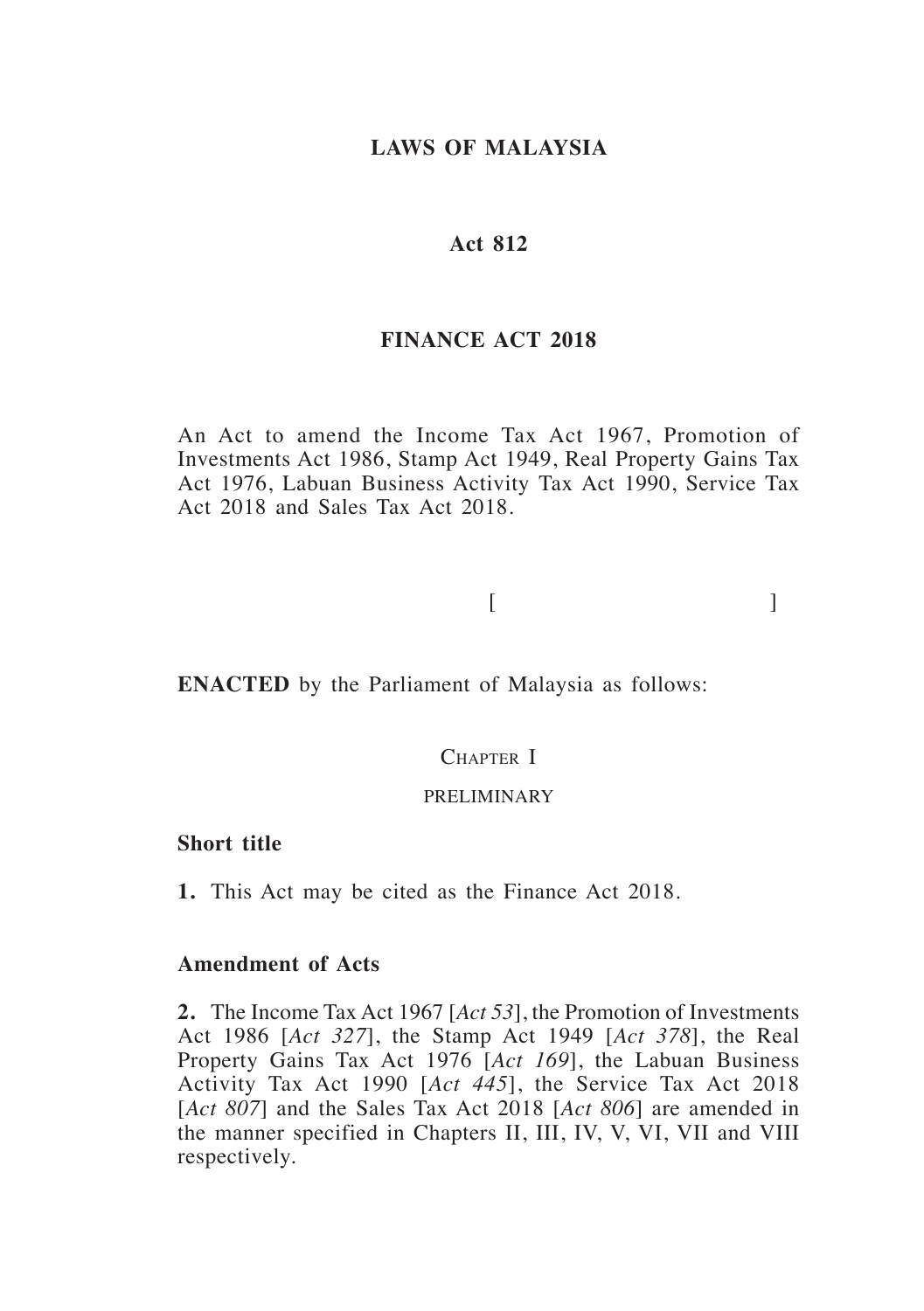# CHAPTER II

#### AMENDMENTS TO THE INCOME TAX ACT 1967

#### **Commencement of amendments to the Income Tax Act 1967**

**3.** (1) Sections 10, 11, 12, 15, 16, 17, 18, 19, 24, 27, 28, 29 and 30 and paragraphs 23*(a)*, *(b)*, *(c)* and *(d)* have effect from the year of assessment 2019 and subsequent years of assessment.

(2) Section 13 has effect for the years of assessment 2019, 2020 and 2021.

(3) Section 14 has effect for the years of assessment 2019 and 2020.

(4) Paragraph 4*(b)* and sections 5, 6, 6a, 7, 8, 19<sup>a</sup> and paragraph 23*(aa)* come into operation on the coming into operation of this Act.

(5) Paragraph 4*(a)* and sections 9, 20, 21, 22 and 26 come into operation on 1 January 2019.

#### **Amendment of section 2**

**4.** The Income Tax Act 1967, which is referred to as the "principal Act" in this Chapter, is amended in subsection  $2(1)$ —

*(a)* by substituting for the definition of "Labuan company" the following definition:

> ' "Labuan company" means a Labuan entity as provided under subsection  $2B(1)$  of the Labuan Business Activity Tax Act 1990;'; and

*(b)* by inserting after the definition of "rent" the following definition:

> ' "research and development" means any systematic, investigative and experimental study that involves novelty or technical risk carried out in the field of science or technology with the object of acquiring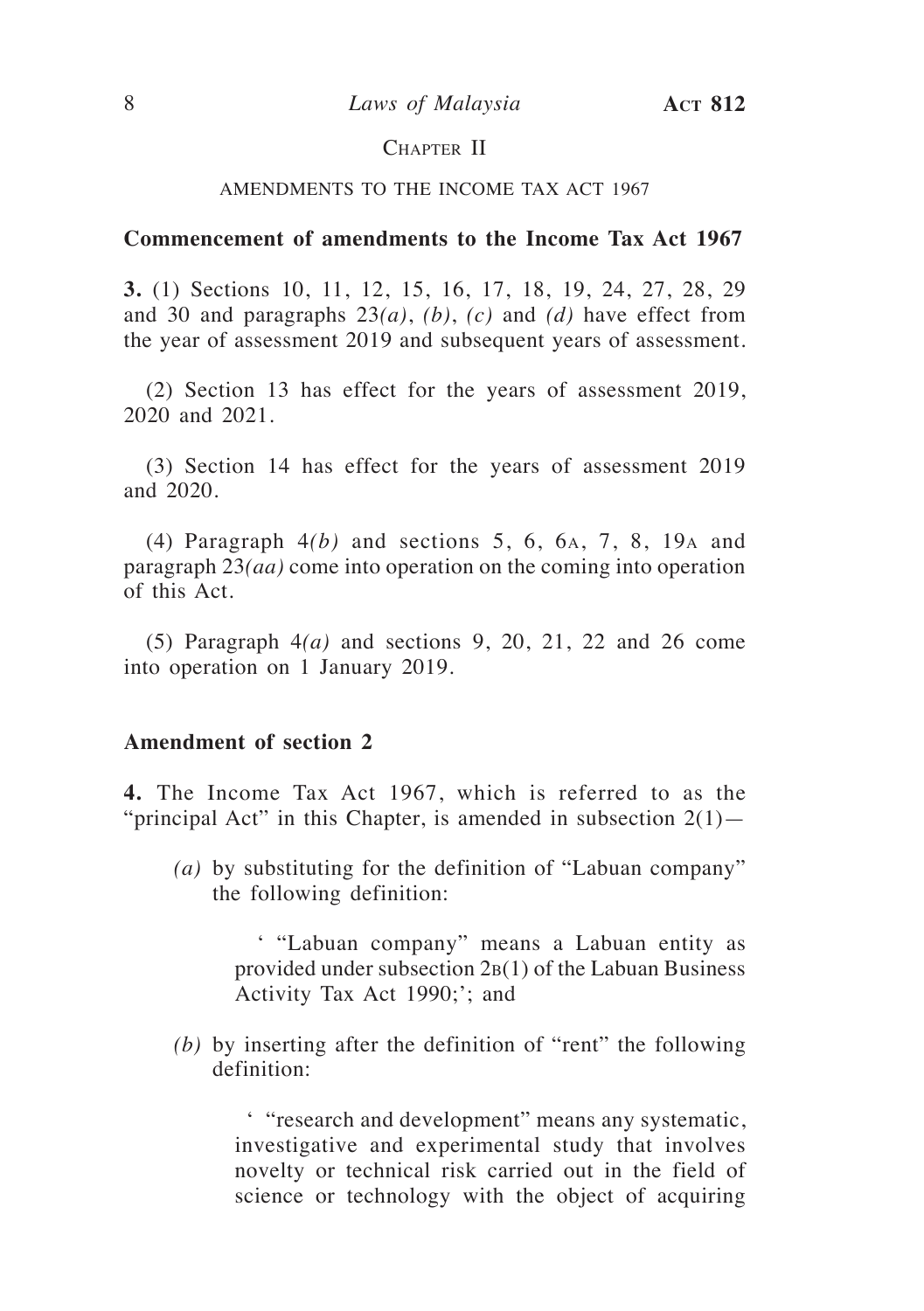new knowledge or using the results of the study for the production or improvement of materials, devices, products, produce, or processes, but does not include—

- *(a)* quality control or routine testing of materials, devices or products;
- *(b)* research in the social sciences or the humanities;
- *(c)* routine data collection;
- *(d)* efficiency surveys or management studies;
- *(e)* market research or sales promotion;
- *(f)* routine modifications or changes to materials, devices, products, processes or production methods; or
- *(g)* cosmetic modifications or stylistic changes to materials, devices, products, processes or production methods;'.

# **Amendment of section 4a**

**5.** Section 4a of the principal Act is amended by substituting for paragraph (ii) the following paragraph:

"(ii) amounts paid in consideration of any advice given, or assistance or services rendered in connection with the management or administration of any scientific, industrial or commercial undertaking, venture, project or scheme; or".

#### **Amendment of section 12**

**6.** Section 12 of the principal Act is amended by inserting after subsection (2) the following subsections:

"(3) Notwithstanding subsections (1) and (2), the income of a person from a business that is attributable to a place of business in Malaysia shall be deemed to be the gross income of that person derived from Malaysia from the business.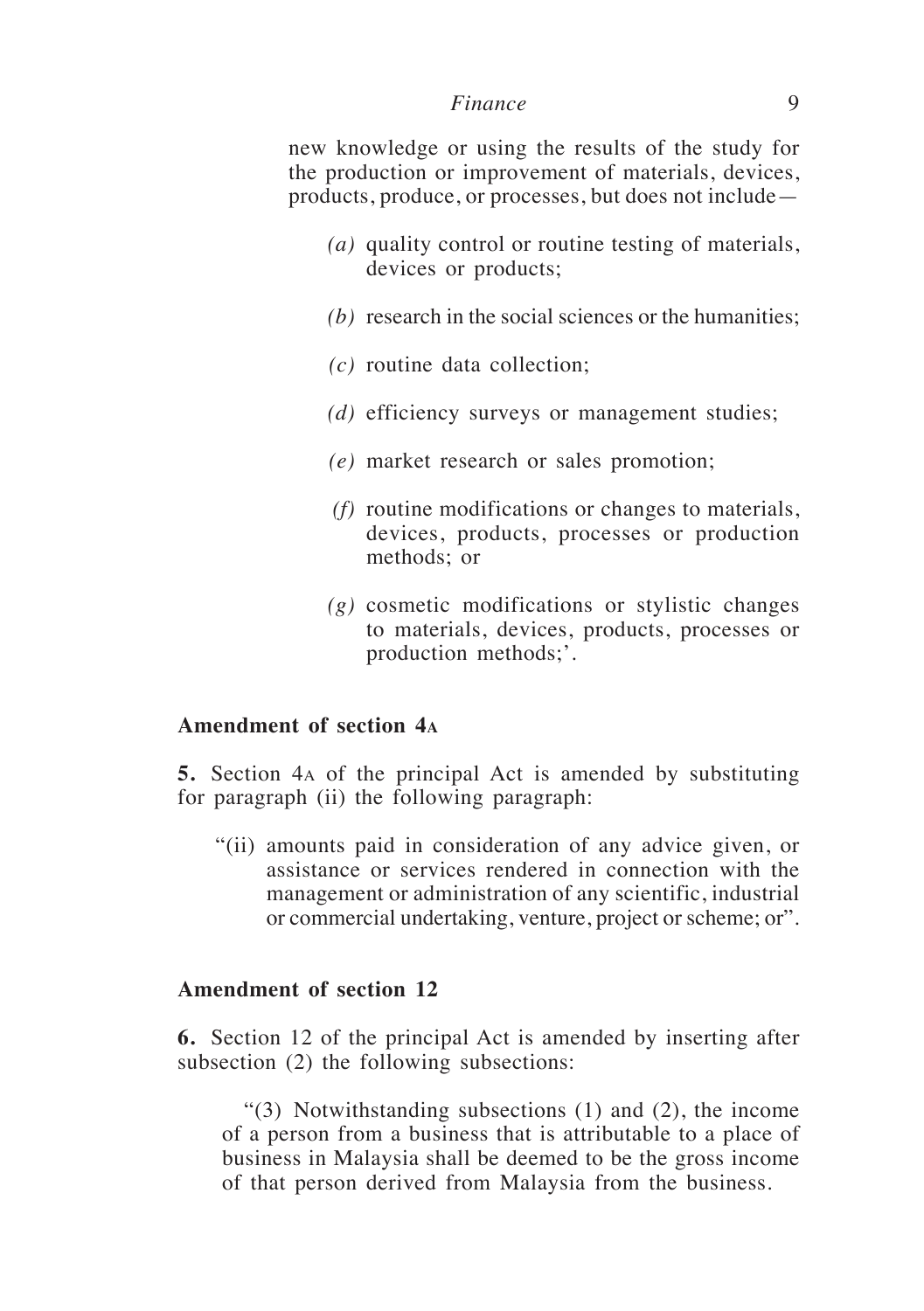(4) For the purpose of subsection (3), a place of business includes—

- *(a)* a place of management;
- *(b)* a branch;
- *(c)* an office;
- *(d)* a factory;
- *(e)* a workshop;
- *(f)* a warehouse;
- *(g)* a building site, or a construction, an installation or an assembly project;
- *(h)* a farm or plantation; and
- *(i)* a mine, an oil or gas well, a quarry or any other place of extraction of natural resources,

and without prejudice to the generality of the foregoing, a person shall be deemed to have a place of business in Malaysia if that person—

- (i) carries on supervisory activities in connection with a building or work site, or a construction, an installation or an assembly project; or
- (ii) has another person acting on his behalf who—
	- (A) habitually concludes contracts, or habitually plays the principal role leading to the conclusion of contracts that are routinely concluded without material modification;
	- (B) habitually maintains a stock of goods or merchandise in that place of business from which such person delivers goods or merchandise; or
	- (C) regularly fills orders on his behalf.".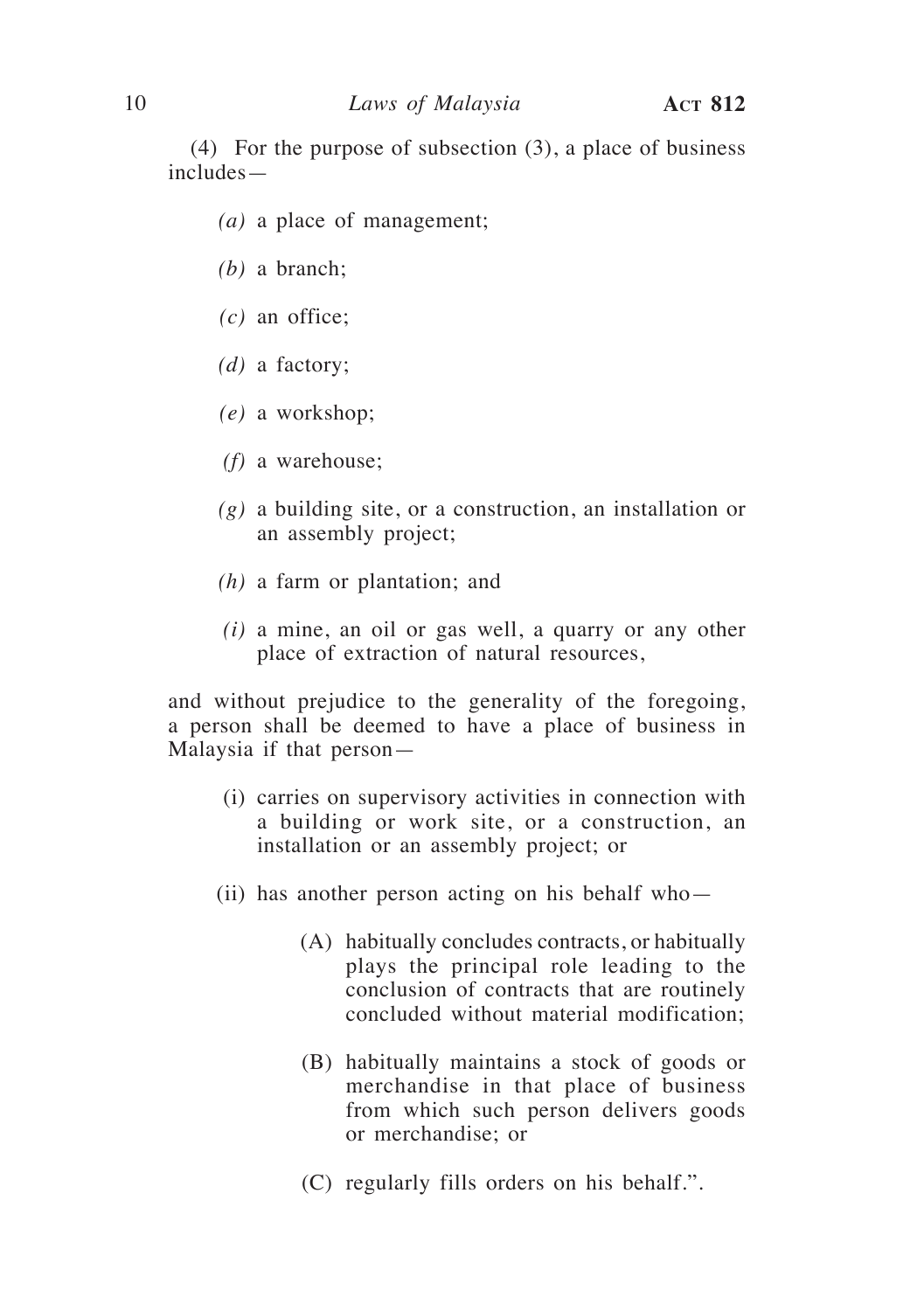# **Amendment of section 15a**

**6a.** Section 15a of the principal Act is amended by substituting for paragraph *(b)* the following paragraph:

"*(b)* amounts paid in consideration of any advice given, or assistance or services rendered in connection with the management or administration of any scientific, industrial or commercial undertaking, venture, project or scheme;".

# **Amendment of section 34**

**7.** Subsection 34(7) of the principal Act is amended by substituting for the words "scientific research" the words "research and development".

# **Amendment of section 34a**

- **8.** Section 34a of the principal Act is amended—
	- *(a)* in the shoulder note, by inserting after the word "research" the words "and development"; and
	- $(b)$  in subsections  $(1)$ ,  $(2)$  and  $(5)$ , by inserting after the word "research" the words "and development".

# **Amendment of section 39**

- **9.** Subsection 39(1) of the principal Act is amended—
	- *(a)* by deleting the word "or" at the end of paragraph *(p)*;
	- *(b)* by substituting for the full stop at the end of paragraph *(q)* the words "; or"; and
	- *(c)* by inserting after paragraph *(q)* the following paragraph:
		- "*(r)* subject to any rules as may be prescribed by the Minister, any amount in respect of a payment made by a person, who is a resident, to any Labuan company.".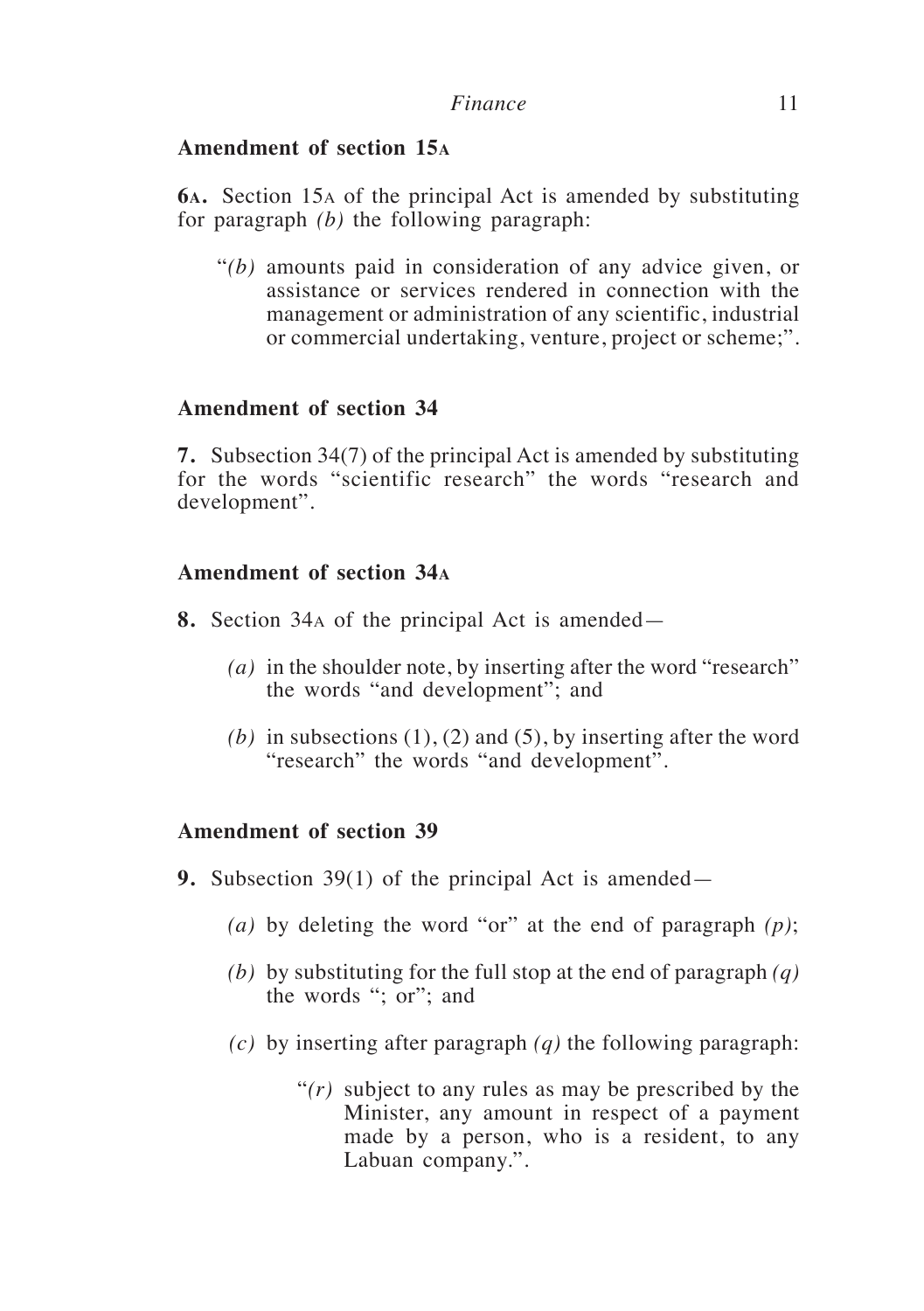# **Amendment of section 44**

**10.** Section 44 of the principal Act is amended by inserting after subsection (5e) the following subsection:

" $(5F)$  Notwithstanding subsection (4) or (5), the amount ascertained under either of those subsections for any relevant year shall only be deductible in accordance with subsection 43(2) for a period of seven consecutive years of assessment and that period commences immediately following the relevant year of assessment and any amount or balance of the amount which is not deductible at the end of that period shall be disregarded for the purposes of this Act.".

#### **Special provision relating to sections 43 and 44**

**11.** Notwithstanding sections 43 and 44 of the principal Act—

- *(a)* any amount ascertained under subsection 44(4) or (5) of the principal Act for the year of assessment 2017 and the preceding years of assessment which has not been deducted pursuant to subsection 43(2) of the principal Act for the year of assessment 2018; or
- *(b)* any amount ascertained under subsection 44(4) or (5) of the principal Act for the year of assessment 2018,

may be accounted for the purpose of deduction under subsection 43(2) of the principal Act for the year of assessment 2019 and subsequent years of assessment until the year of assessment 2025 and any amount which has not been deducted pursuant to subsection 43(2) of the principal Act after the end of the year of assessment 2025 shall be disregarded for the purposes of the principal Act.

#### **Amendment of section 44a**

- **12.** Section 44a of the principal Act is amended—
	- *(a)* in subsection (1), by inserting after the word "may" the words ", for the basis period for three consecutive years of assessment,";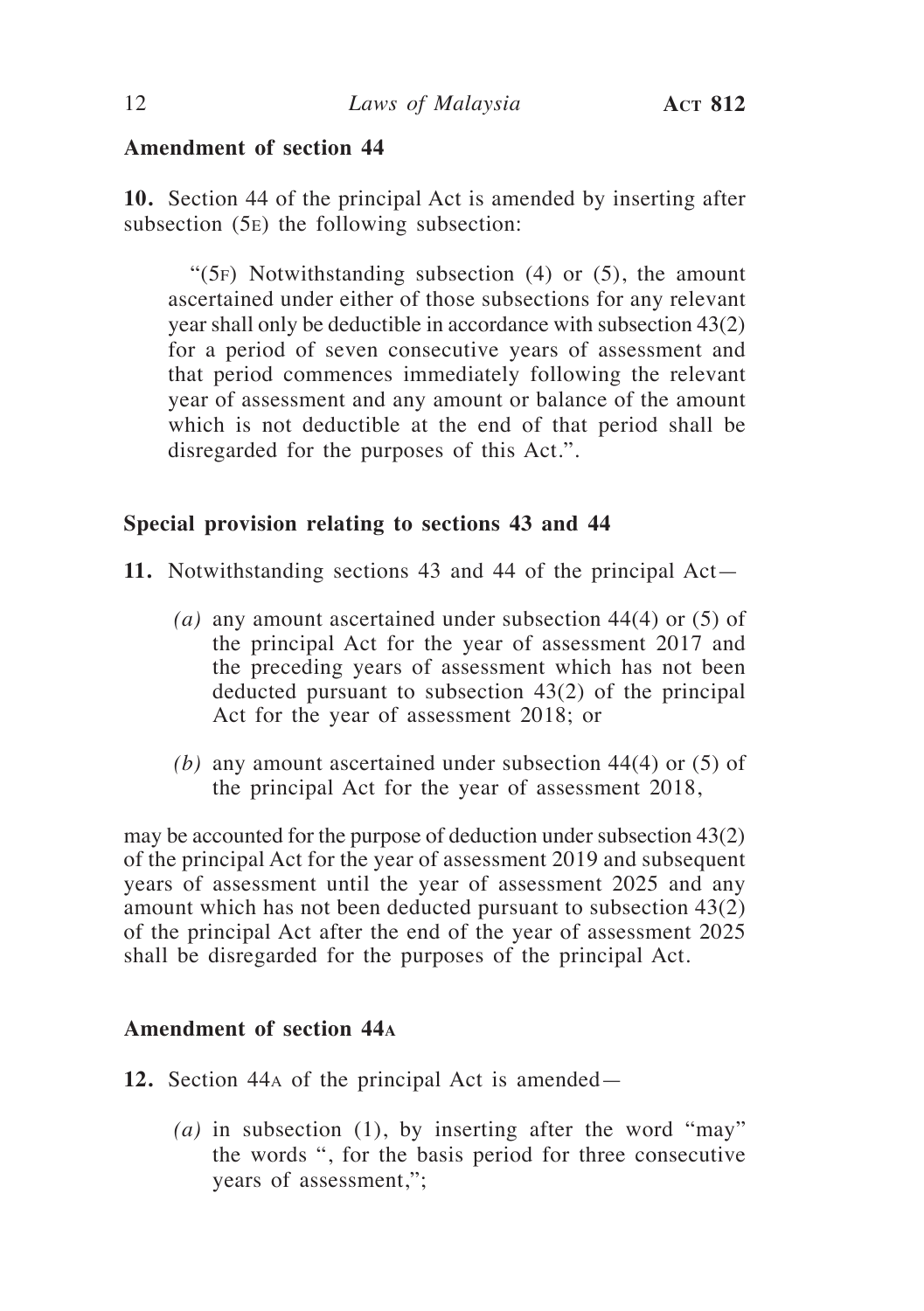*(b)* by inserting after subsection (1) the following subsection:

"(1<sub>A</sub>) For the purpose of subsection  $(1)$ , the basis period for three consecutive years of assessment commences—

- *(a)* immediately following the basis period for a year of assessment the surrendering company first commences operation, provided that the basis period consists of a period of twelve months; or
- *(b)* immediately following the second basis period the surrendering company first commences operation (in this paragraph referred to as the "second basis period"), if the basis period for a year of assessment the surrendering company first commences operation is less or more than twelve months and the second basis period consists of a period of twelve months.";
- *(c)* in subsection (10), by inserting after paragraph *(a)* the following paragraph:
	- "*(aa)* has unutilized investment tax allowance or adjusted loss from a pioneer business under the Promotion of Investments Act 1986;"; and
- (*d*) in subsection  $(12)$ 
	- (i) in the definition of "ordinary shares", by deleting the word "nominal"; and
	- (ii) in the definition of "residual profits", by deleting the word "nominal".

# **Special provision relating to section 44a**

**13.** Notwithstanding subsection 44a(1) of the principal Act as amended in this Act, a surrendering company may surrender its adjusted loss for the basis period for a year of assessment in accordance with that subsection for the basis period of—

*(a)* the year of assessment 2019, in relation to a surrendering company which first commences its operation in the year of assessment 2015;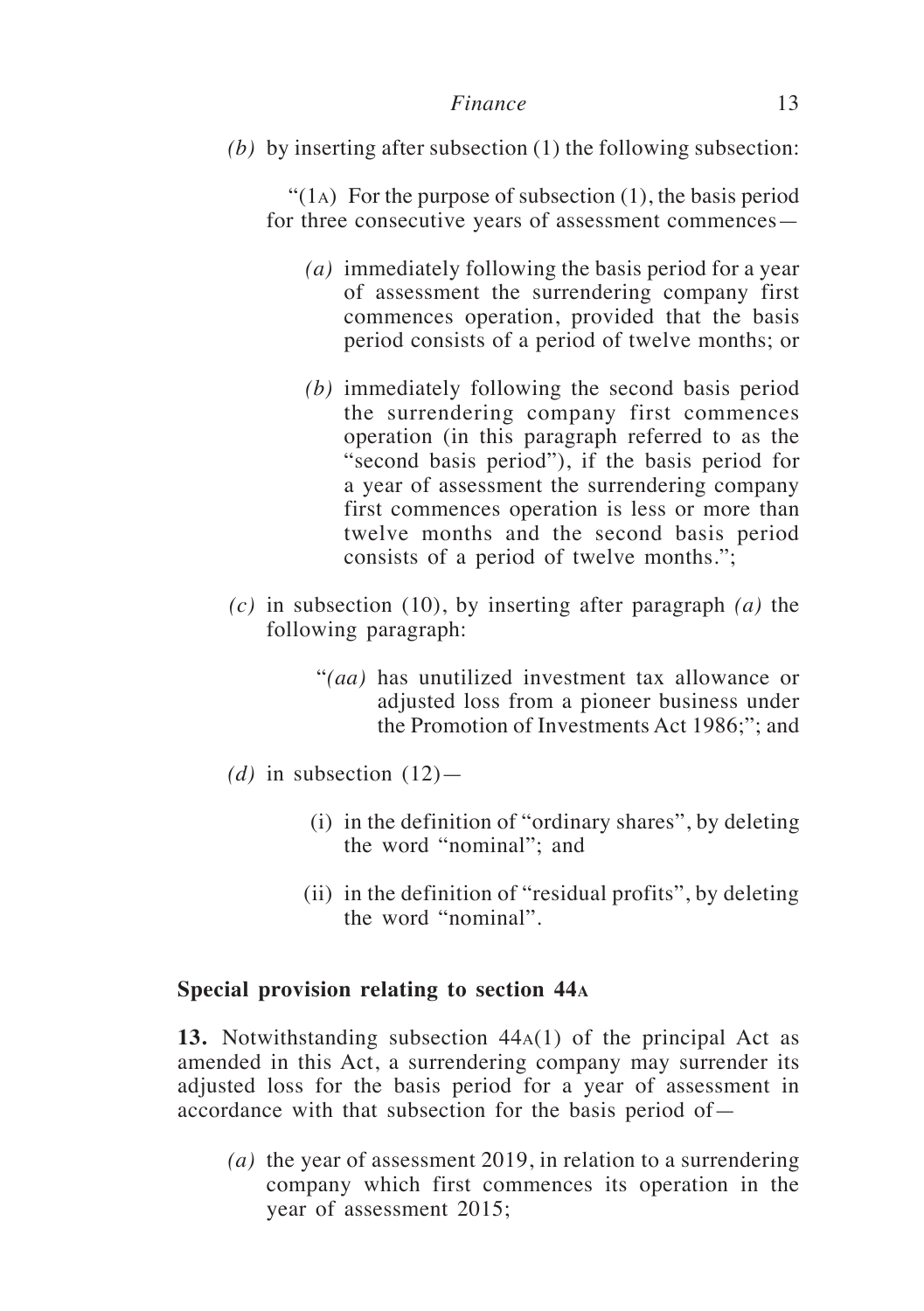- *(b)* the years of assessment 2019 and 2020, in relation to a surrendering company which first commences its operation in the year of assessment 2016; and
- *(c)* the years of assessment 2019, 2020 and 2021, in relation to a surrendering company which first commences its operation in the year of assessment 2017.

# **Amendment of section 46**

**14.** Paragraph  $46(1)(k)$  of the principal Act is amended by substituting for the word "six" wherever appearing the word "eight".

# **Amendment of section 49**

- **15.** Section 49 of the principal Act is amended—
	- *(a)* by substituting for subsection (1) the following subsection:

"(1) Subject to this section, in the case of an individual resident for the basis year for a year of assessment, there shall be allowed for that year of assessment a deduction—

- *(a)* not exceeding three thousand ringgit, in respect of premium paid by that individual for any insurance;
- *(b)* not exceeding four thousand ringgit, in respect of contribution to approved scheme (other than a private retirement scheme) made or suffered by that individual who is an employee or a self-employed person within the meaning of the Employees Provident Fund Act 1991 [*Act 452*]; or
- *(c)* not exceeding four thousand ringgit, in respect of any amount made or suffered by that individual on any contribution under any written law relating to widow, widower and orphan's pension or under any approved scheme within the meaning of any such law."; and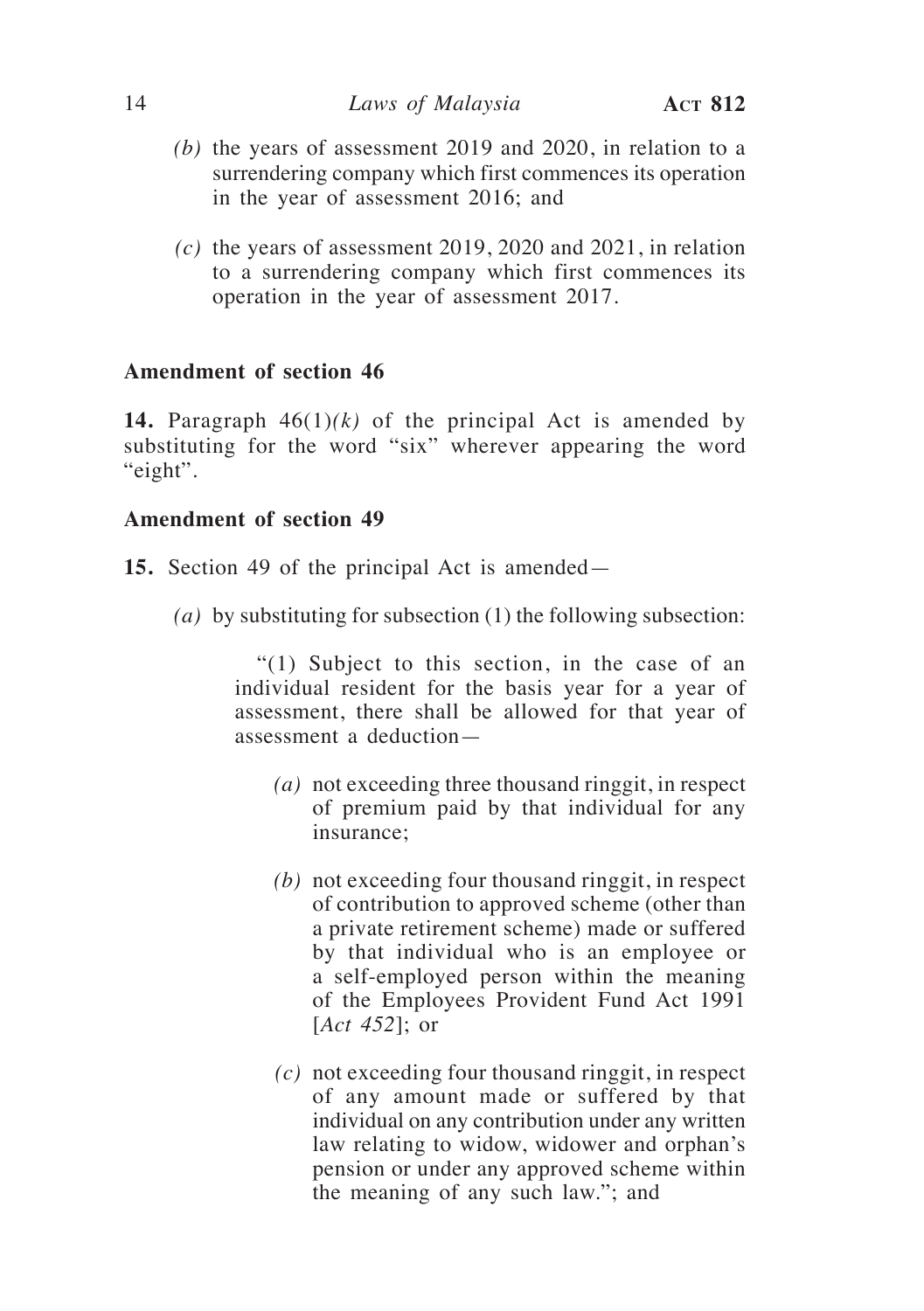- *(b)* by substituting for subsection (1a) the following subsection:
	- "(1). For the purpose of subsection  $(1)$ 
		- *(a)* the total amount of deduction under subsection (1) shall not exceed seven thousand ringgit;
		- *(b)* where subsection 50(2) or 50(3) applies, the amount of deduction to be allowed shall be in accordance with paragraphs (1)*(a)*, *(b)* and *(c)* and the total deduction under subsection 50(2) or (3) shall not exceed seven thousand ringgit;
		- *(c)* in the case of an individual who is a pensionable officer within the meaning of section 2 of the Pensions Act 1980 [*Act 227*] and no deduction is made under paragraph (1)*(b)* or *(c)* to that individual, the amount of deduction under paragraph  $(1)(a)$  shall not exceed seven thousand ringgit.".

# **Amendment of section 60**

- **16.** Section 60 of the principal Act is amended—
	- $(a)$  in subsection  $(2)$ 
		- (i) by substituting for paragraph *(b)* the following paragraph:
			- "*(b)* where an insurer carries on re-insurance business, the re-insurance business and the general business (excluding the re-insurance business) shall be treated as separate general businesses;"; and
		- (ii) in paragraph *(c)*, by substituting for the proviso the following proviso:

"Provided that where the insurer also carries on life re-insurance business, the life re-insurance business shall be a separate source from life business and shall be treated as a general business;";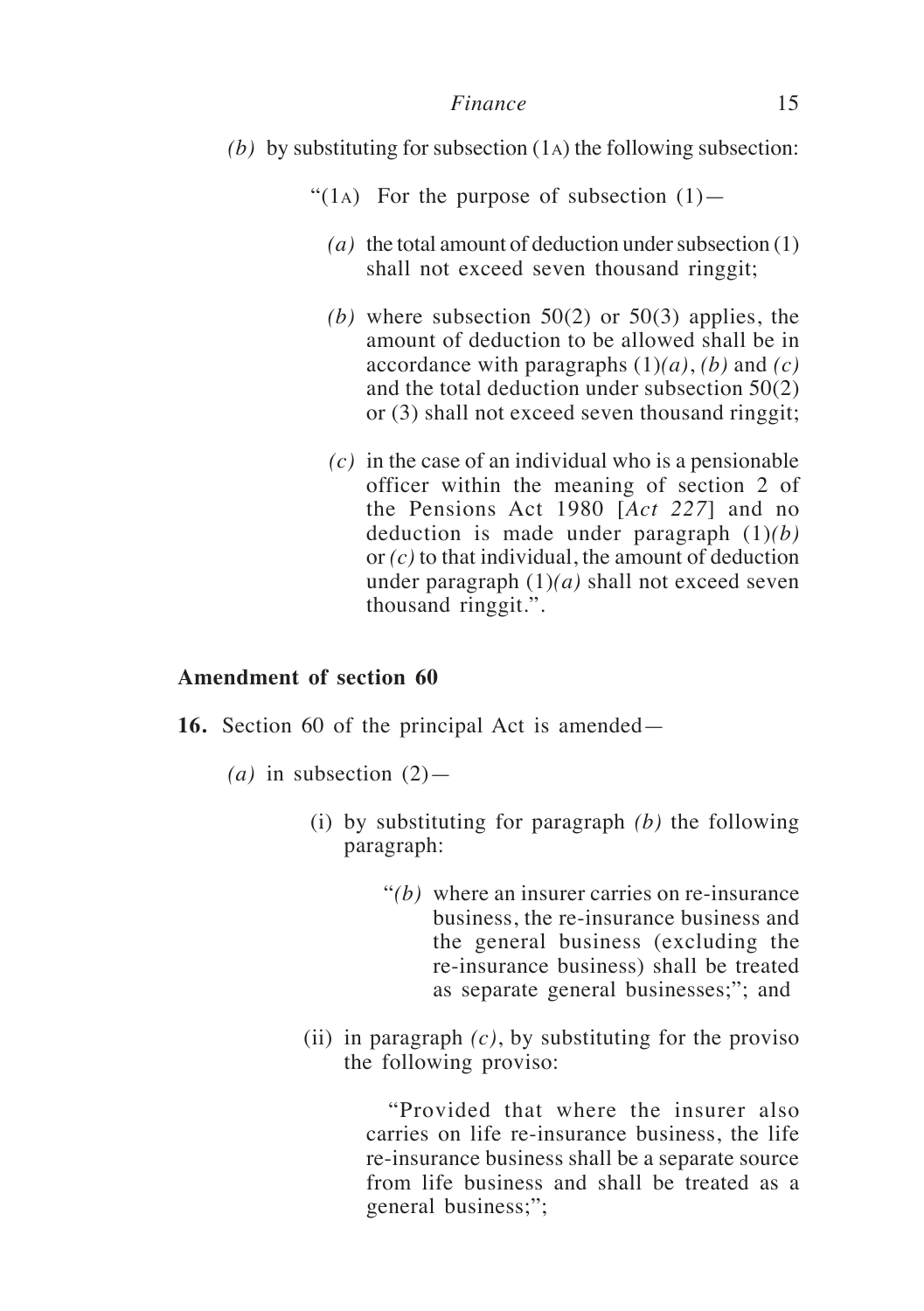- *(b)* in subsection (5a), by deleting the word "inward" wherever appearing;
- $(c)$  by deleting subsection  $(5B)$ ;
- *(d)* in subsection (6a), by deleting the word "inward" wherever appearing;
- *(e)* by deleting subsection (6b);
- *(f)* in subsection (7), by substituting for the words ",  $(6)$ or  $(6a)$ " the words "or  $(6a)$ "; and
- $(g)$  in subsection  $(11)$ 
	- (i) by substituting for the words ", sections 60a and  $60B$ " the words "and section  $60A$ "; and
	- (ii) by deleting the definitions of "inward re-insurance", "inward re-insurance contract", "offshore insurance" and "offshore insurance policies".

### **Amendment of section 60a**

- **17.** Section 60a of the principal Act is amended—
	- *(a)* in the shoulder note, by substituting for the words "Inward re-insurance" the word "Re-insurance";
	- *(b)* by deleting the word "inward" wherever appearing;
	- *(c)* in subsection (2), by substituting for the words "5 per cent" the words "8 per cent"; and
	- *(d)* by inserting after subsection (2) the following subsection:

"(3) This section shall apply to an insurer who has an adequate number of full time employees and has incurred an adequate amount of annual operating expenditure in Malaysia as prescribed by the Minister.".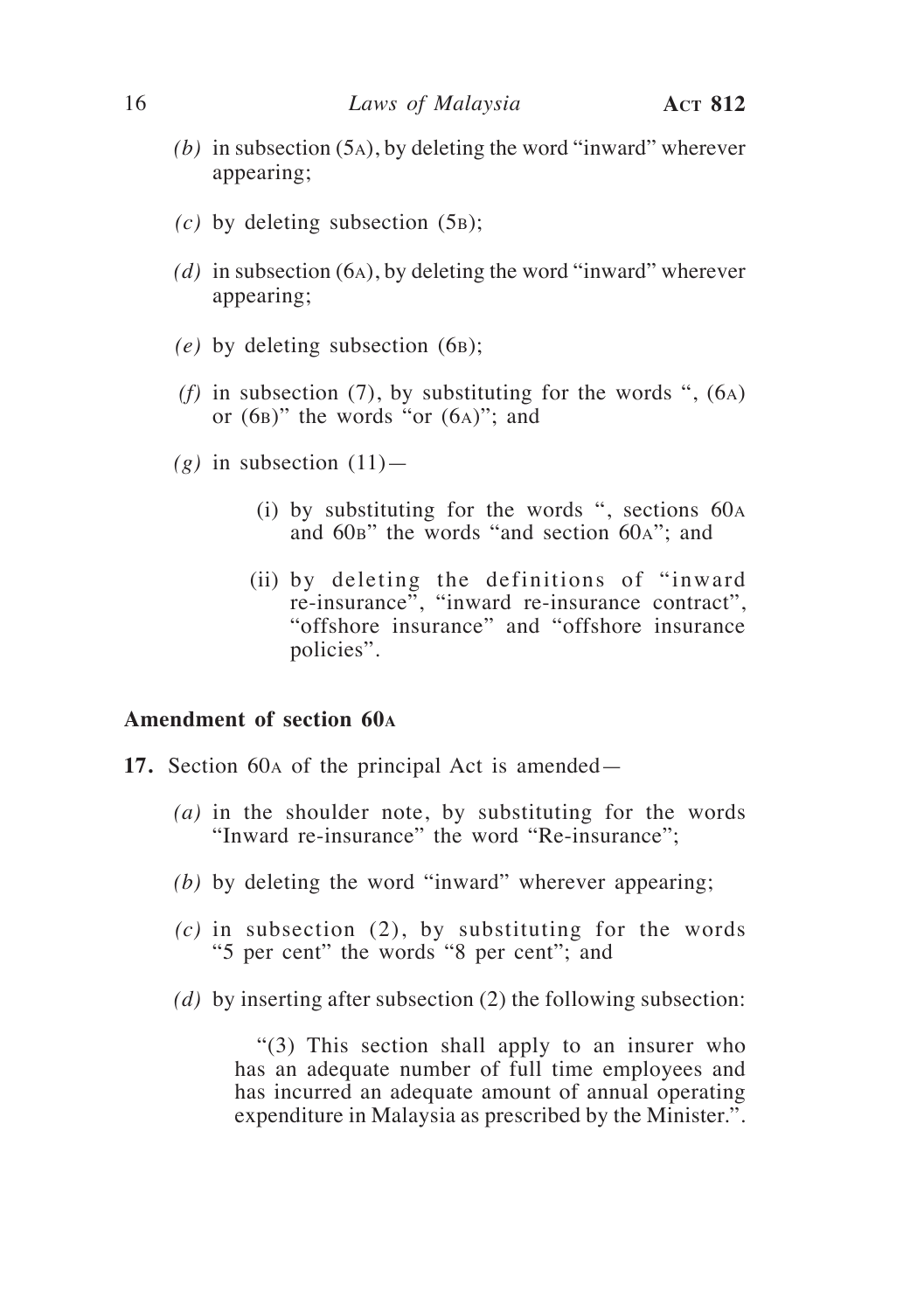# **Amendment of section 60aa**

- **18.** Section 60aa of the principal Act is amended—
	- *(a)* by substituting for subsection (1) the following subsection:
		- "(1) This section shall apply—
		- *(a)* for ascertaining the adjusted income for the basis period for a year of assessment from the takaful business of a takaful operator; and
		- *(b)* to a takaful operator who has an adequate number of full time employees and has incurred an adequate amount of annual operating expenditure in Malaysia as prescribed by the Minister.";
	- *(b)* in subsection  $(2)$ 
		- (i) by substituting for paragraph *(b)* the following paragraph:
			- "*(b)* where the takaful operator carries on a re-takaful business, the re-takaful business and the general takaful business (excluding the re-takaful business) shall be treated as separate general takaful businesses;";
		- (ii) in paragraph *(c)*, by substituting for the proviso the following proviso:

"Provided that where the takaful operator also carries on family re-takaful business, the family re-takaful business shall be a separate source from the family business and shall be treated as a general takaful business;"; and

- (iii) by substituting for paragraph *(e)* the following paragraph:
	- "*(e)* where a takaful operator carries on re-takaful business which includes family re-takaful business and general takaful business (excluding those businesses), the income of the fund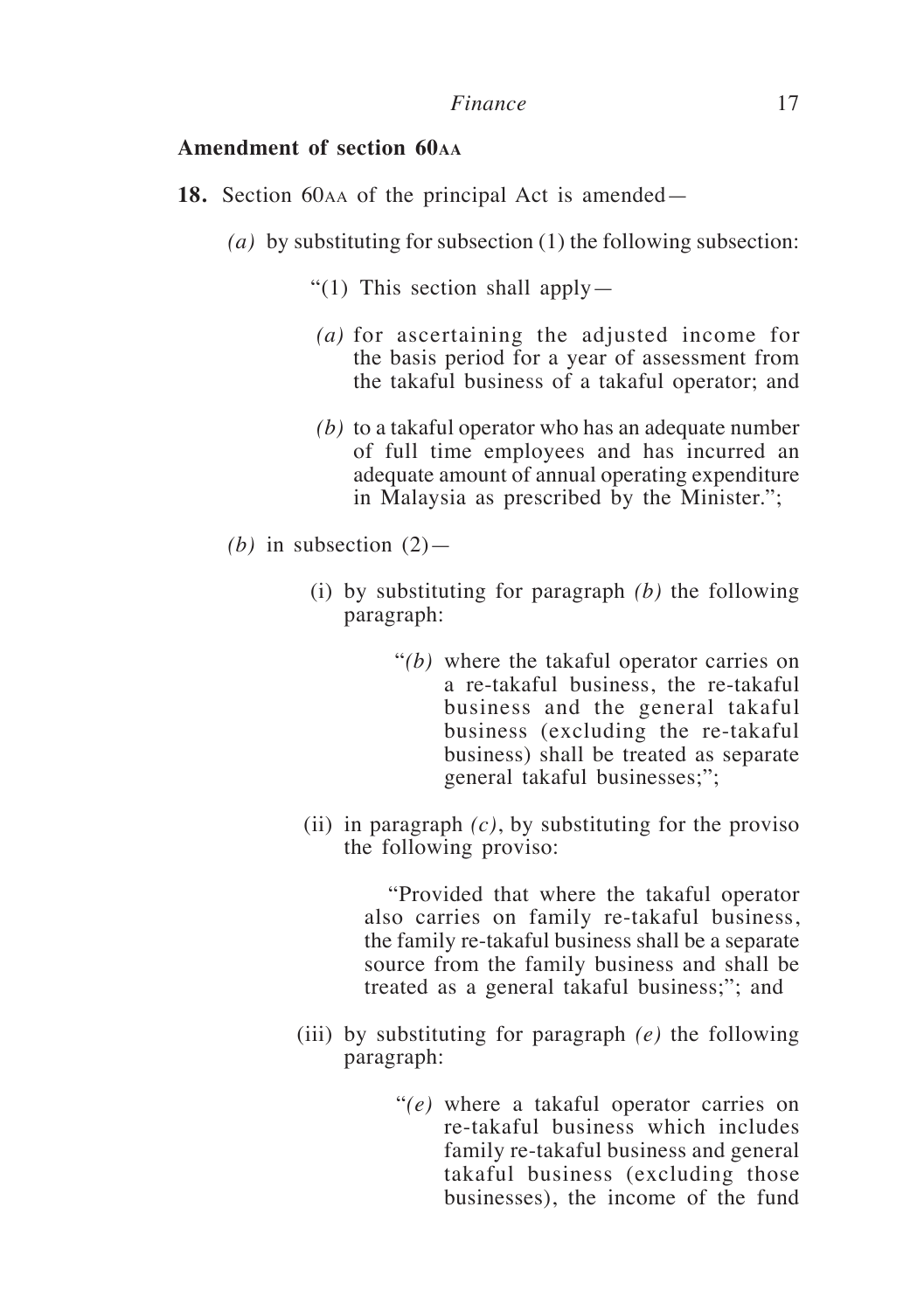established in respect of each of the businesses (in this section referred to as "re-takaful fund", "family re-takaful fund" and "general fund" respectively) shall be treated as a separate source of income from the income of the shareholders' fund in respect of those businesses.";

*(c)* by substituting for subsection (6) the following subsection:

"(6) The adjusted income of the re-takaful fund or family re-takaful fund for the basis period for a year of assessment in respect of re-takaful business, or family re-takaful business respectively of a takaful operator resident for the basis year for that year of assessment shall consist of an amount arrived at by applying subsection  $(5)$  and references in that subsection to-

- *(a)* "general takaful certificate" shall be construed as references to "re-takaful contract" or "takaful certificate in relation to its family re-takaful business", as the case may be;
- *(b)* "general takaful business" shall be construed as references to "re-takaful business" or "family re-takaful business", as the case may be; and
- *(c)* "reserve fund for unexpired risks" and "takaful operator" shall, in the case of family re-takaful business, be construed as references to "actuarial valuation reserve" and "family takaful operator" respectively:

Provided that in the case of re-takaful business, no deduction shall be allowed on any share of profits distributed or credited to the takaful participant or shareholders' fund for that period out of any of the takaful operator's fund, as the case may be.";

*(d)* by substituting for subsection (8) the following subsection:

"(8) The adjusted income of the re-takaful fund, or family re-takaful fund for the basis period for a year of assessment in respect of re-takaful business or family re-takaful business respectively of a takaful operator not resident for the basis year for that year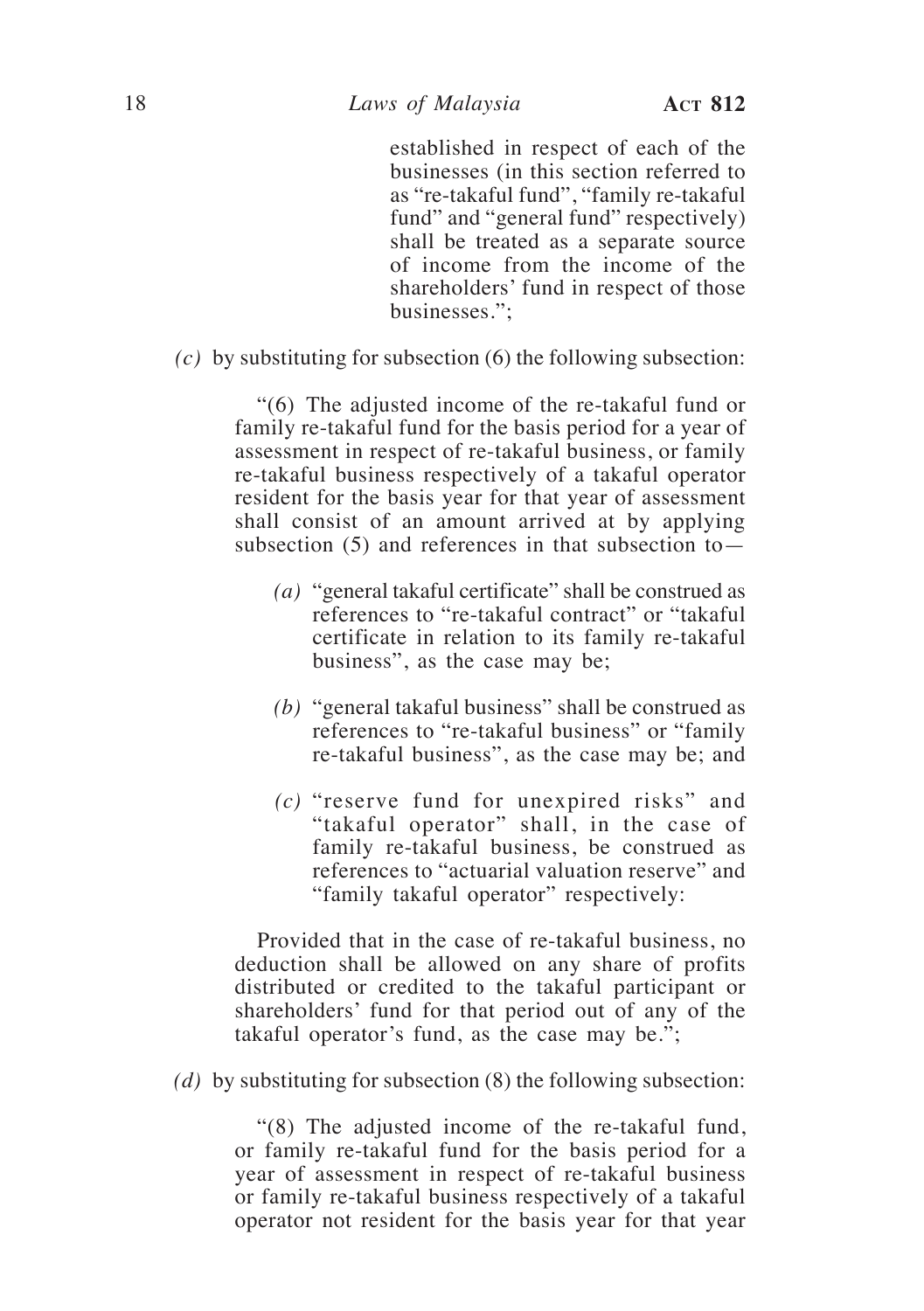of assessment shall, where that business is wholly or partly carried on in Malaysia, consist of an amount arrived at by applying subsection (7) and references in that subsection to—

- *(a)* "Malaysian general takaful certificate" shall be construed as references to "re-takaful contract" or "Malaysian takaful certificate in relation to its family re-takaful business", as the case may be;
- *(b)* "general takaful business" shall be construed as references to "re-takaful business" or "family re-takaful business", as the case may be; and
- *(c)* "reserve fund for unexpired risks" and "takaful operator" shall, in the case of family re-takaful business, be construed as references to "actuarial valuation reserve" and "family takaful operator" respectively:

Provided that in the case of re-takaful business, no deduction shall be allowed on any share of profits distributed or credited to the takaful participant or shareholders' fund for that period out of any of the takaful operator's re-takaful fund, as the case may be.";

- $(e)$  in subparagraph  $(9)(a)(iii)$ , by deleting the words "inward" and "offshore fund";
- *(f)* in subparagraph  $(10)(a)(iii)$ , by deleting the words "inward" and "offshore fund";
- *(g)* in subsection (20), by deleting the words "inward" and "or offshore takaful business" wherever appearing;
- *(h)* in subsection (21), by deleting the words "inward" and "or offshore takaful business";
- $(i)$  in subsection  $(22)$ 
	- (i) by deleting the words "inward" and "or offshore takaful business" wherever appearing; and
	- (ii) by substituting for the word "five" the word "eight"; and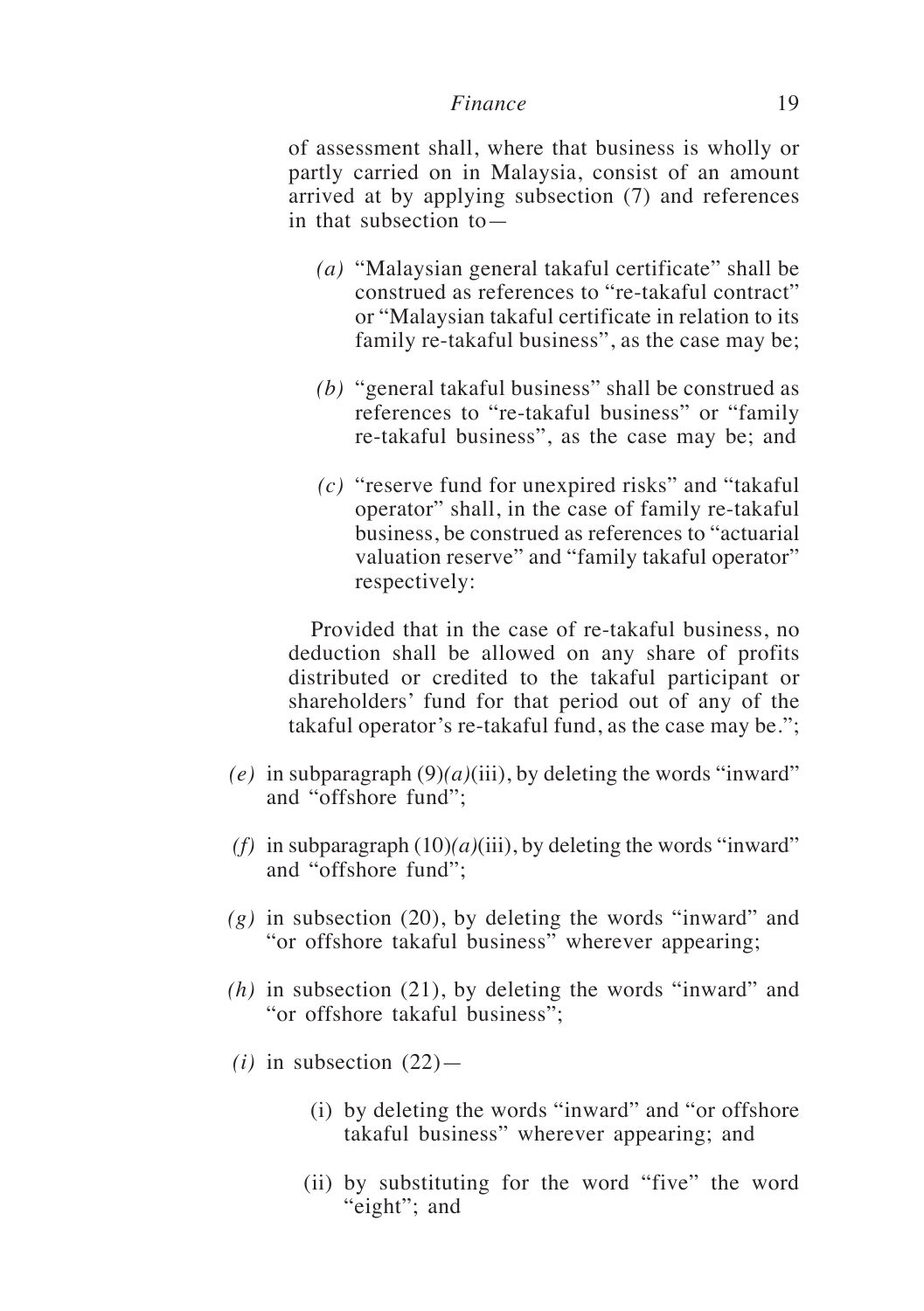*(j)* in subsection (23), by deleting the definitions of "inward re-takaful", "inward re-takaful contract" and "offshore takaful".

#### **Deletion of section 60b**

**19.** The principal Act is amended by deleting section 60b.

### **Amendment of section 109b**

**19a.** Section 109<sub>B</sub> of the principal Act is amended by substituting for paragraph *(b)* the following paragraph:

"*(b)* for any advice given, or assistance or services rendered in connection with the management or administration of any scientific, industrial or commercial undertaking, venture, project or scheme;".

# **Amendment of section 140a**

- **20.** Section 140a of the principal Act is amended—
	- (*a*) in paragraph  $(5)(c)$ , by inserting after the word "person" the words "(in this section referred to as "third person")"; and
	- *(b)* by inserting after subsection (5) the following subsection:

"(5a) Without prejudice to the generality of section 139, for the purpose of subsection  $(5)$ , "control" refers to persons one of whom owns shares of the other person, or a third person who owns shares of both persons, where the percentage of the share capital held in either situation is twenty per cent or more and—

*(a)* the business operations of that person depends on the proprietary rights, such as patents, non-patented technological know-how, trademarks, or copyrights, provided by the other person or a third person;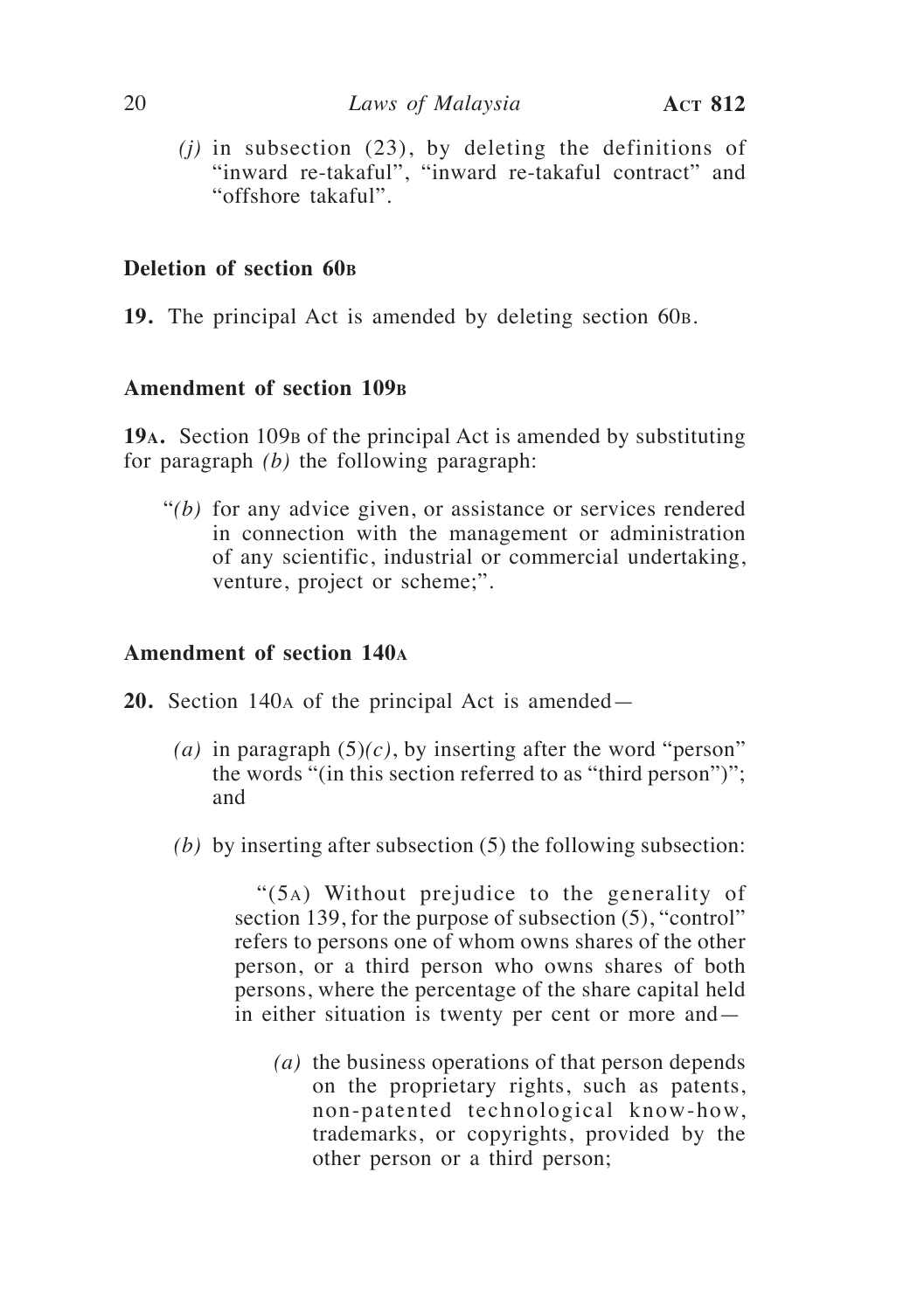- *(b)* the business activities, such as purchases, sales, receipt of services, provision of services, of that person are specified by the other person, and the prices and other conditions relating to the supply are influenced by such other person or a third person; or
- *(c)* where one or more of the directors or members of the board of directors of a person are appointed by the other person or a third person.".

# **New section 140c**

**21.** The principal Act is amended by inserting after section 140b the following section:

# "**Restriction on deductibility of interest**

**140c.** (1) This section shall apply without prejudice to section 140 or 140<sub>A</sub> and subject to any rules made under this Act.

(2) In ascertaining the adjusted income of a person from each of his sources consisting of a business for the basis period for a year of assessment, no deduction from the gross income from that source for that period shall be allowed in respect of any interest expense in connection with or on any financial assistance in a controlled transaction granted directly or indirectly to that person which is in excess of the maximum amount of interest as determined under any rules made under this Act.

(3) In this section—

"control" has the meaning assigned to it in subsection 140a(5a);

"controlled transaction" shall be construed as a financial assistance—

- *(a)* between persons one of whom has control over the other; or
- *(b*) between persons both of whom are controlled by some other person (in this section referred to as "third person");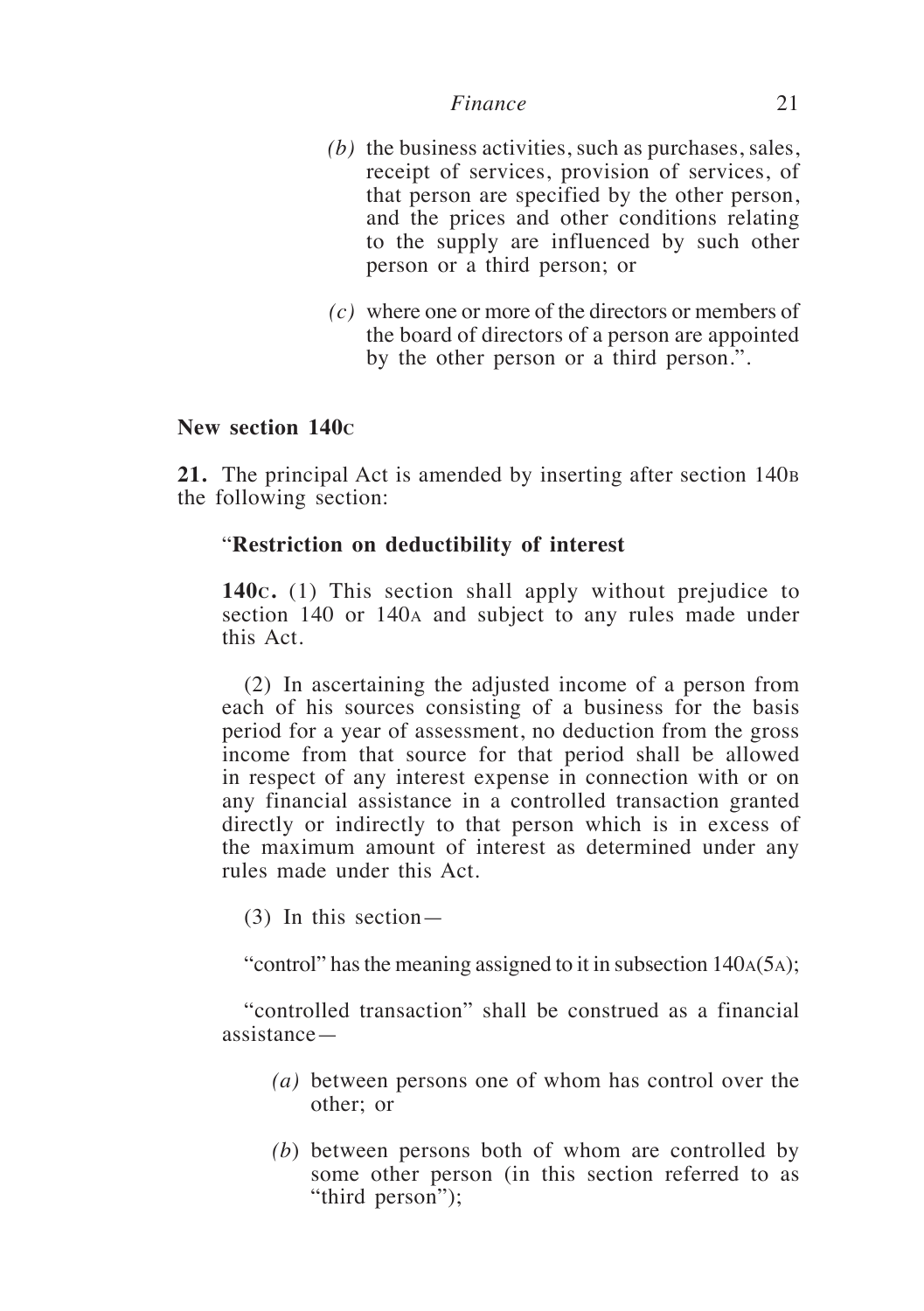"financial assistance" includes loan, interest bearing trade credit, advances, debt or the provision of any security or guarantee;

"interest expense" means—

- *(a)* interest on all forms of debt; or
- *(b)* payments economically equivalent to interest (excluding expenses incurred in connection with the raising of finance).".

#### **Amendment of section 154**

**22.** Paragraph 154(1)*(ed)* of the principal Act is amended by substituting for the words "section 140a" the words "sections 140<sup>a</sup> and 140c".

#### **Amendment of Schedule 1**

- **23.** Schedule 1 to the principal Act is amended—
	- *(a)* in Part I—
		- (i) in paragraph 2a, in the column *Rate of income tax* in item 1, by substituting for the words "18 per cent" the words "17 per cent";
		- (ii) in paragraph 2*D*, in the column *Rate of income tax* in item 1, by substituting for the words "18 per cent" the words "17 per cent";
		- (iii) by substituting for paragraph 3 the following paragraph:

"**3.** Income tax shall be charged for a year of assessment on the chargeable income of an insurer from a re-insurance business at the rate of 8 per cent on every ringgit of the chargeable income."; and

(iv) by substituting for paragraph 4 the following paragraph:

> "**4.** Income tax shall be charged for a year of assessment on the chargeable income of a takaful operator from a re-takaful business at the rate of 8 per cent on every ringgit of the chargeable income.";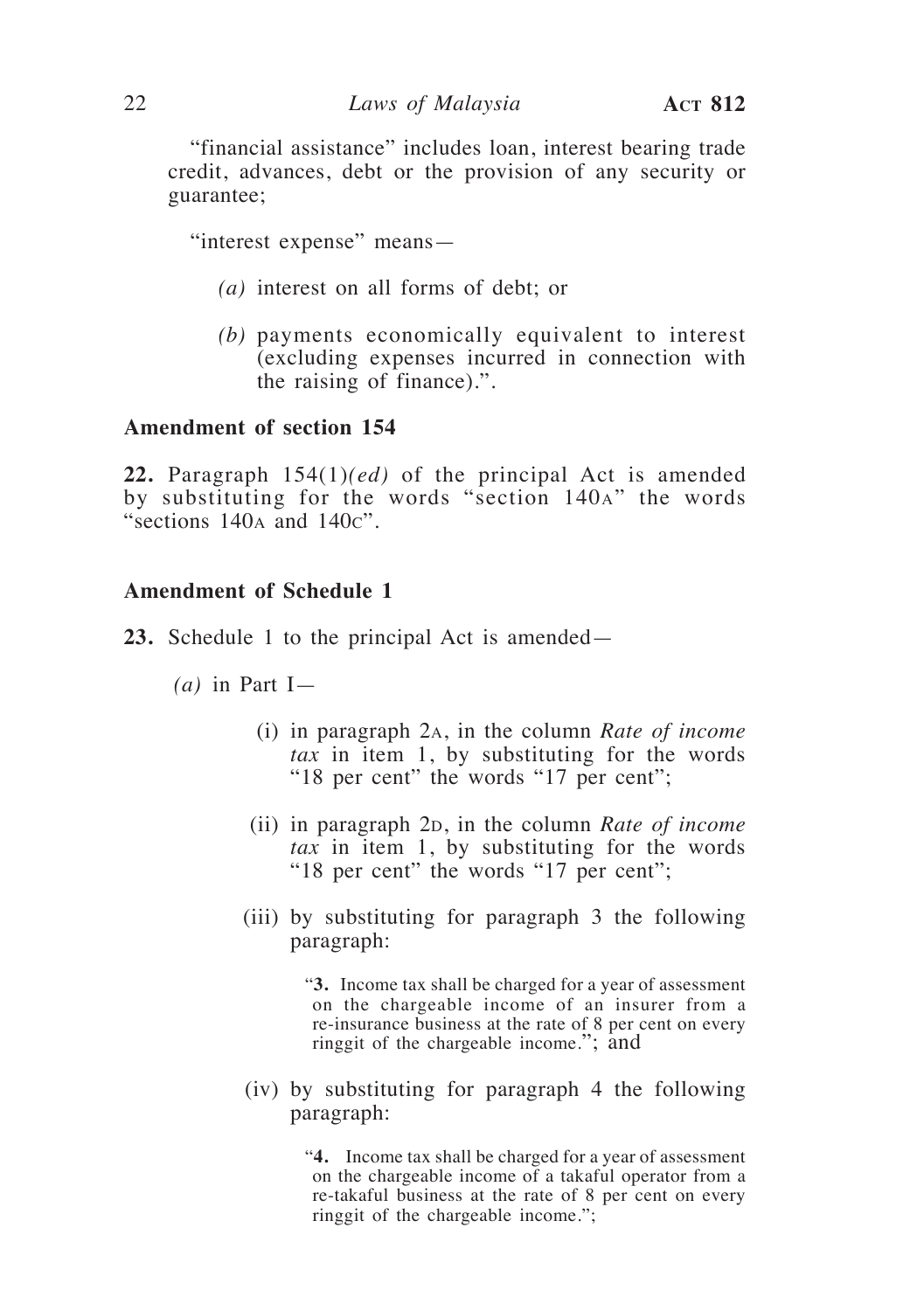- *(aa)* in Part V, by substituting for paragraph (ii) the following paragraph:
	- "(ii) amounts paid in consideration of any advice given, or assistance or services rendered in connection with the management or administration of any scientific, industrial or commercial undertaking, venture, project or scheme; or";
	- *(b)* by substituting for Part VIII the following Part:

#### "Part VIII

Notwithstanding Part I and Part II, income tax shall be charged on the chargeable income of a life fund, other than income arising from life re-insurance business of a resident or non-resident insurer at the rate of .... 8 per cent.";

- *(c)* in Part IX, by inserting after the words "10 per cent" the words "for the years of assessment 2019 and 2020 and 24 per cent for the subsequent years of assessment"; and
- *(d)* by substituting for Part XII the following Part:

#### "Part XII

Notwithstanding Part I and Part II, income tax shall be charged on the chargeable income of a family fund referred to in section 60aa, other than income arising from a family re-takaful business of a resident or non-resident operator at the rate of  $\ldots \ldots \ldots \ldots \ldots \ldots 8$  per cent.".

# **Amendment of Schedule 3**

- **24.** Schedule 3 to the principal Act is amended—
	- $(a)$  in paragraph  $37B$ 
		- (i) in subparagraph *(a)*, by inserting after the word "research" the words "and development";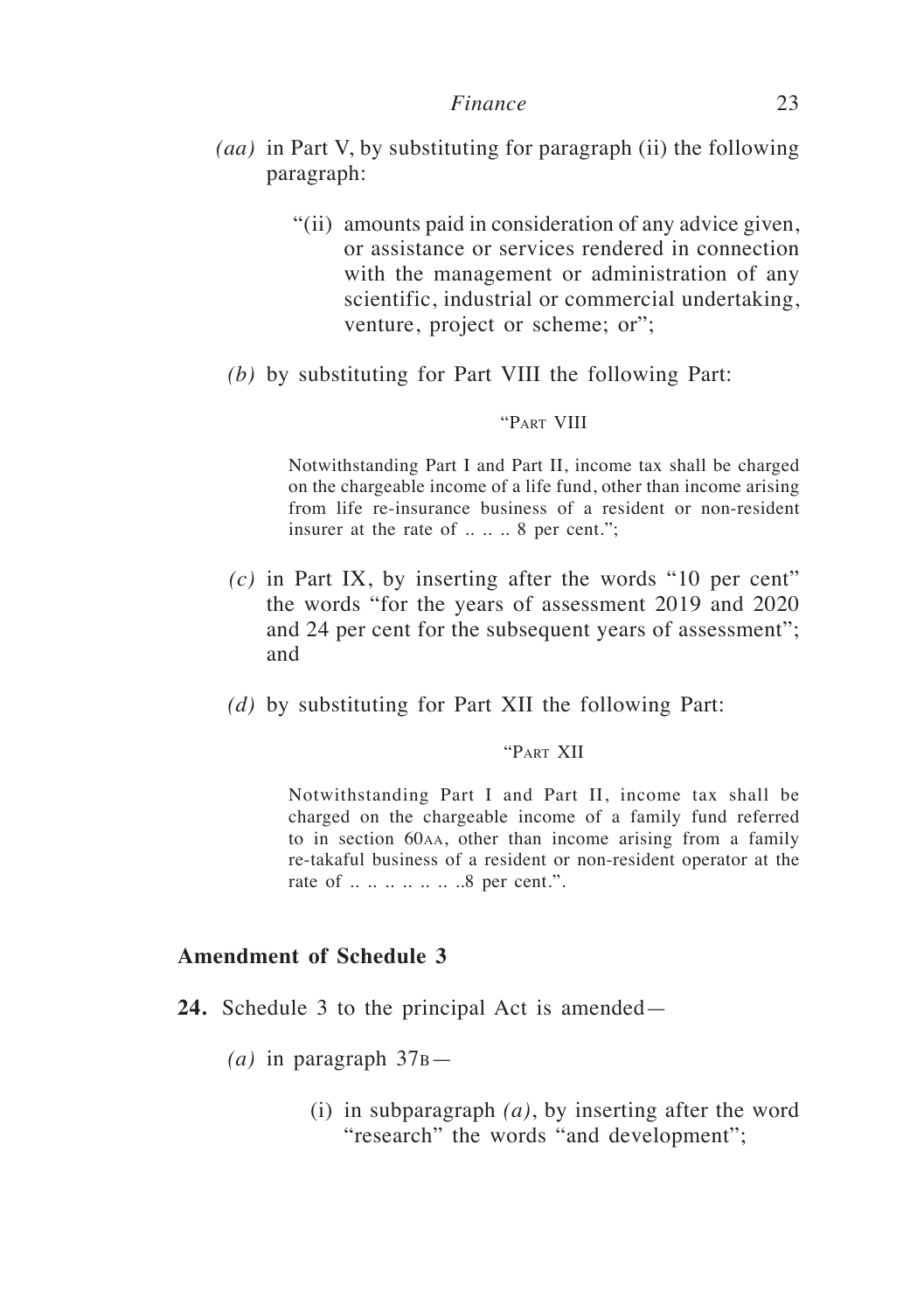- (ii) in subparagraph *(e)*, by inserting before the word "undertaken" the words "and development";
- (iii) by inserting after the words "such research" wherever appearing the words "and development"; and
- (iv) by inserting after the words "in the case of research" the words "and development"; and
- $(b)$  in paragraph  $37D$ , by inserting after the word "research" the words "and development".
- *(c)* (*Deleted*)
- *(d)* (*Deleted*)
- **25.** (*Deleted*)

#### **Amendment of Schedule 6**

**26.** Paragraph 35a of Schedule 6 to the principal Act is amended by substituting for the proviso the following proviso:

"Provided that the exemption shall not apply to the interest paid or credited to a unit trust that is a wholesale fund which is a money market fund.".

## **Amendment of Schedule 7a**

**27.** Schedule 7a to the principal Act is amended—

- *(a)* in paragraph 4, by deleting the words "until the person has received the whole of the allowance or allowances to which it is so entitled"; and
- *(b)* by inserting after paragraph 4a the following paragraph:

"**4b.** Notwithstanding paragraph 4, so much of the allowance or allowances as cannot be given as ascertained under that paragraph at the end of the fifteen consecutive years of assessment referred to in paragraph 2 (in this paragraph referred to as "the first mentioned year of assessment"), shall only be given to that person in accordance with paragraph 4 for a period of seven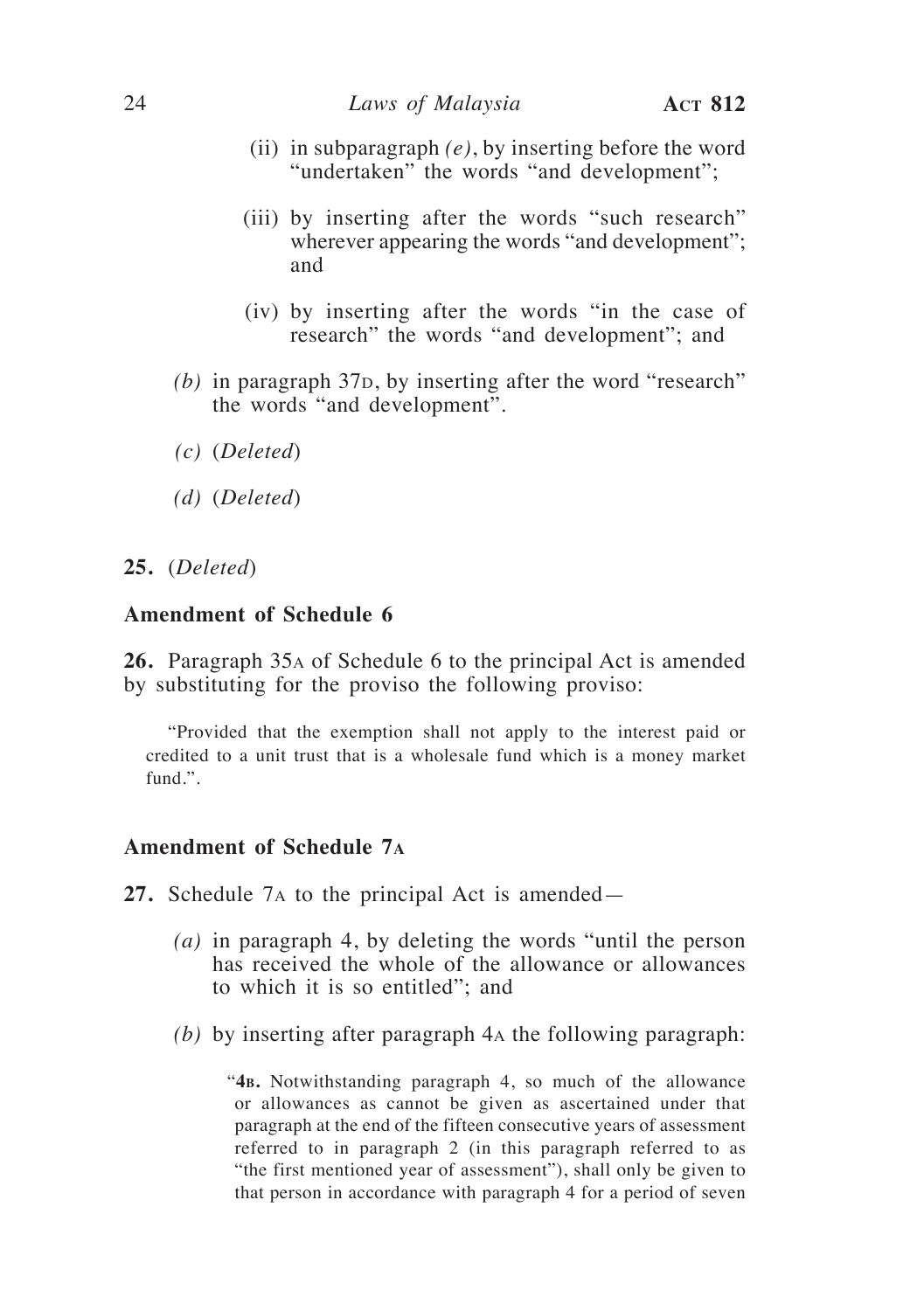consecutive years of assessment (in this paragraph referred to as "that period") and that period commences immediately after the end of the first mentioned year of assessment, and any amount of that allowance or that allowances at the end of that period which cannot be given to that person, by reason of insufficiency or absence of statutory income from a business of his for that period, shall be disregarded for the purpose of this Schedule.".

# **Special provision relating to paragraph 4b of Schedule 7a**

**28.** Notwithstanding paragraph 4 of Schedule 7a to the principal Act and paragraph 4b of that Schedule as introduced by section 27 of this Act, so much of that allowance as cannot be given under paragraph 4 of that Schedule before the coming into operation of section 27 of this Act for the year of assessment 2018 and that amount relates to allowance ascertained at the end of the fifteen consecutive years of assessment referred to in paragraph 2 of that Schedule or allowance ascertained for the year of assessment 2018 as provided for under paragraph  $2B$ —

- *(a)* shall only be given to that person in accordance with paragraph 4 of Schedule 7a to the principal Act, as if the principal Act has not been amended, for a period of seven consecutive years of assessment and that period commences immediately following the year of assessment 2018; and
- *(b)* any amount of that allowance or that aggregate amount at the end of that period which has not been given to that person, by reason of insufficiency or absence of statutory income from a business of his for that period, shall be disregarded for the purpose of Schedule 7a of the principal Act.

# **Amendment of Schedule 7b**

- 29. Schedule 7<sub>B</sub> to the principal Act is amended—
	- *(a)* in paragraph 5, by deleting the words "until the company has received the whole of the allowance or allowances to which it is so entitled"; and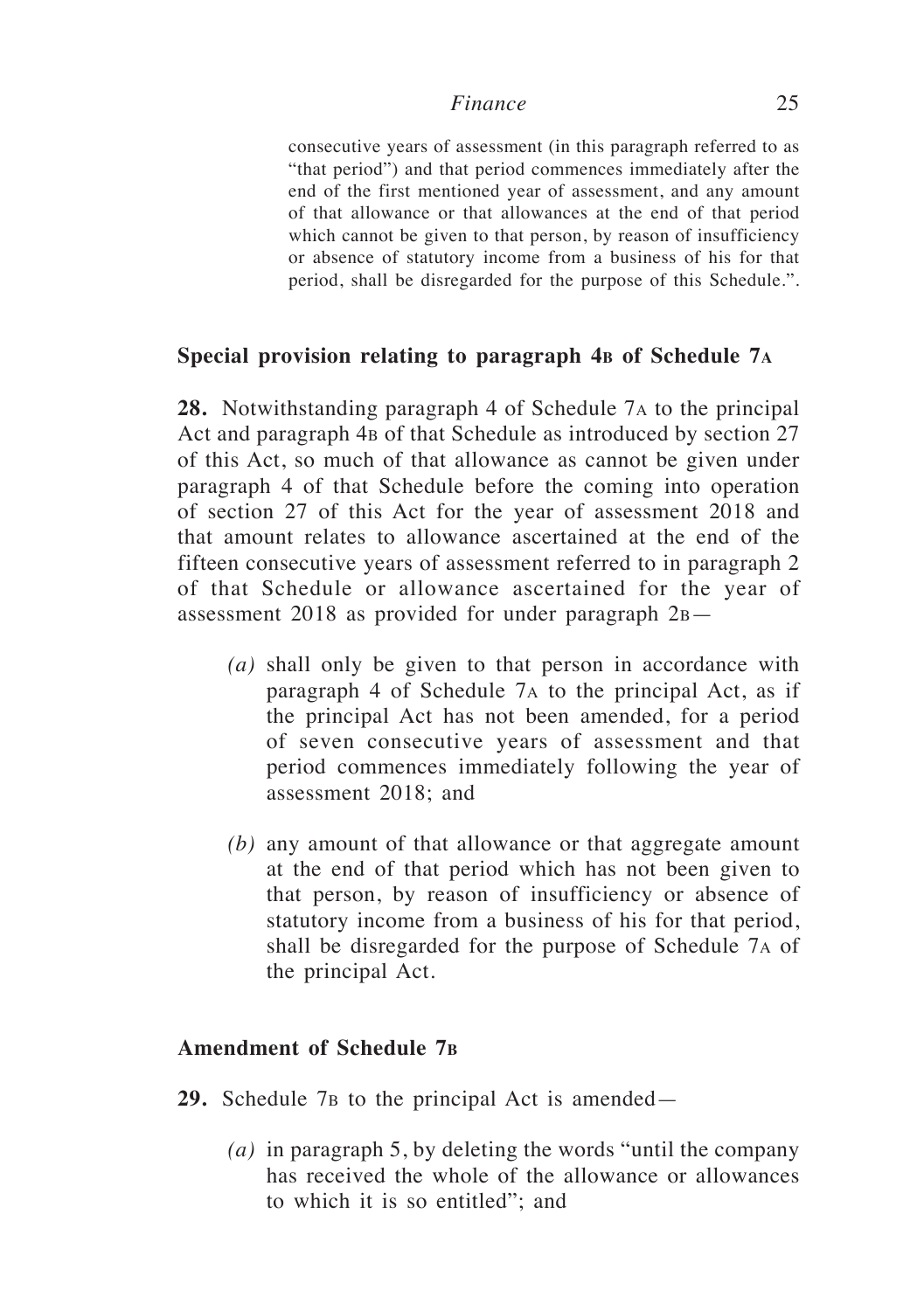#### *(b)* by inserting after paragraph 5 the following paragraph:

"**5a.** Notwithstanding paragraph 5, so much of the allowance or allowances as cannot be given as ascertained under that paragraph for the year of assessment that relates to the basis period where the five-year period specified in paragraph 3 ends (in this paragraph referred to as "the first mentioned year of assessment"), shall only be given to that person in accordance with paragraph 5 for a period of seven consecutive years of assessment (in this paragraph referred to as "that period") and that period commences immediately after the end of the first mentioned year of assessment, and any amount of that allowance or those allowances at the end of that period which cannot be given to that person, by reason of insufficiency or absence of statutory income from a business of his for that period, shall be disregarded for the purpose of this Schedule.".

#### **Special provision relating to paragraph 5a of Schedule 7b**

**30.** Notwithstanding paragraph 5 of Schedule 7<sub>B</sub> to the principal Act and paragraph 5a of that Schedule as introduced by section 29 of this Act, any allowance or allowances which cannot be given under paragraph 5 of Schedule 7<sub>B</sub> to the principal Act before the coming into operation of section 29 of this Act for the year of assessment 2018 and that amount relates to the allowance or allowances ascertained under paragraph 5 of Schedule 7<sub>B</sub> to the principal Act before the coming into operation of section 29 of this Act for the year of assessment that relates to the basis period where the five-year period specified in paragraph 3 ends—

- *(a)* shall only be given to that person in accordance with paragraph  $5$  of Schedule  $7<sub>B</sub>$  to the principal Act, as if the principal Act has not been amended, for a period of seven consecutive years of assessment and that period commences immediately following the year of assessment 2018; and
- *(b)* any amount of that allowance or that aggregate amount at the end of that period which has not been given to that person, by reason of insufficiency or absence of statutory income from a business of his for those period, shall be disregarded for the purpose of Schedule 7b of the principal Act.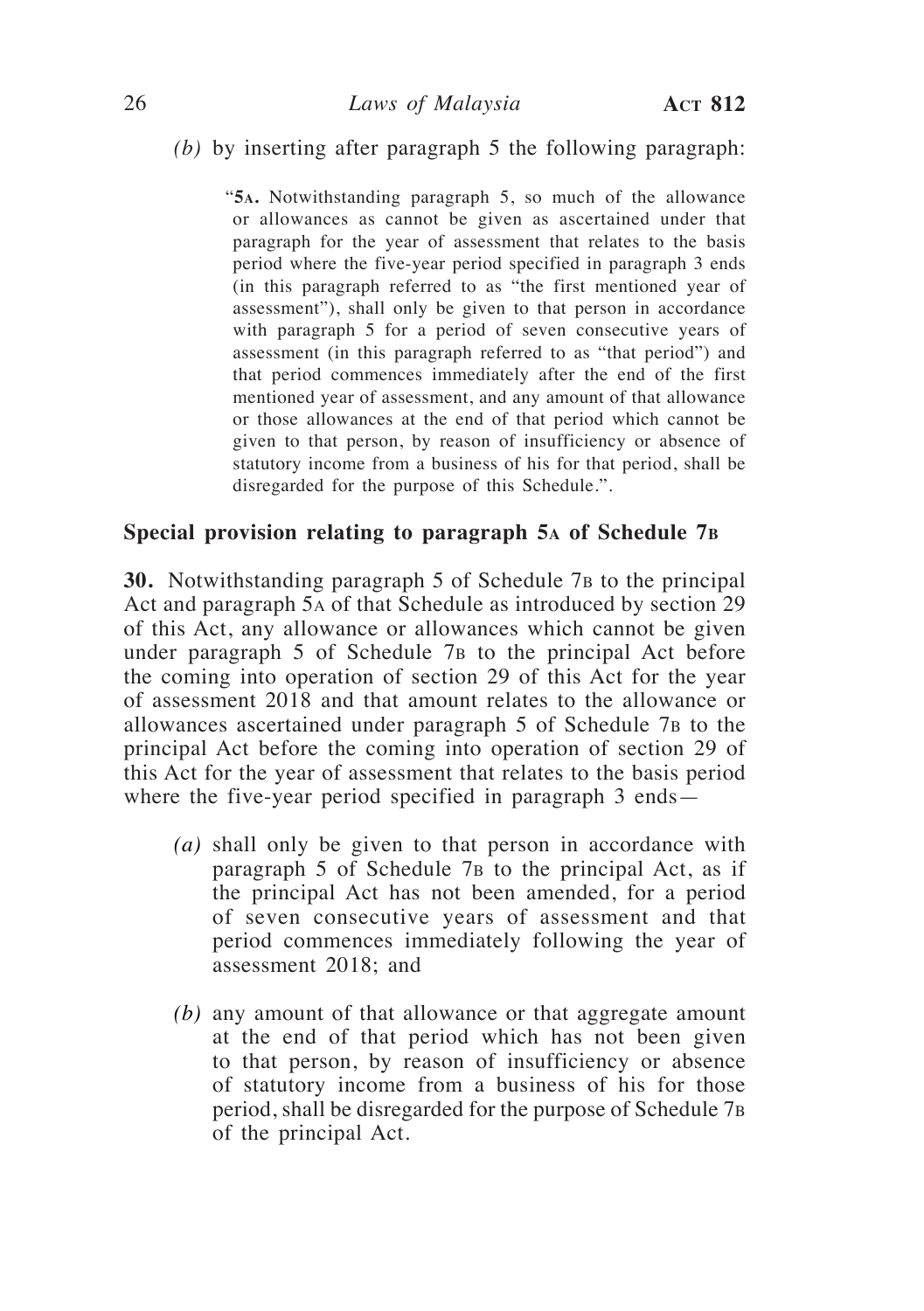# CHAPTER III

#### AMENDMENTS TO THE PROMOTION OF INVESTMENTS ACT 1986

# **Commencement of amendments to the Promotion of Investments Act 1986**

**31.** (1) Section 32 comes into operation on the coming into operation of this Act.

(2) Sections 36, 37 and 62 have effect from the year of assessment 2019 and subsequent years of assessment.

(3) Sections 33, 34 and 35 come into operation on 1 January 2019.

# **Amendment of section 2**

**32.** Section 2 of the Promotion of Investments Act 1986 which is referred to as the "principal Act" in this Chapter, is amended by substituting for the definition of "research and development" the following definition:

' "research and development" means any systematic, investigative and experimental study that involves novelty or technical risk carried out in the field of science or technology with the object of acquiring new knowledge or using the results of the study for the production or improvement of materials, devices, products, produce, or processes, but does not include—

- *(a)* quality control or routine testing of materials, devices or products;
- *(b)* research in the social sciences or the humanities;
- *(c)* routine data collections;
- *(d)* efficiency surveys or management studies;
- *(e)* market research or sales promotion;
- *(f)* routine modifications or changes to materials, devices, products, processes or production methods; or
- *(g)* cosmetic modifications or stylistic changes to materials, devices, products, processes or production methods.".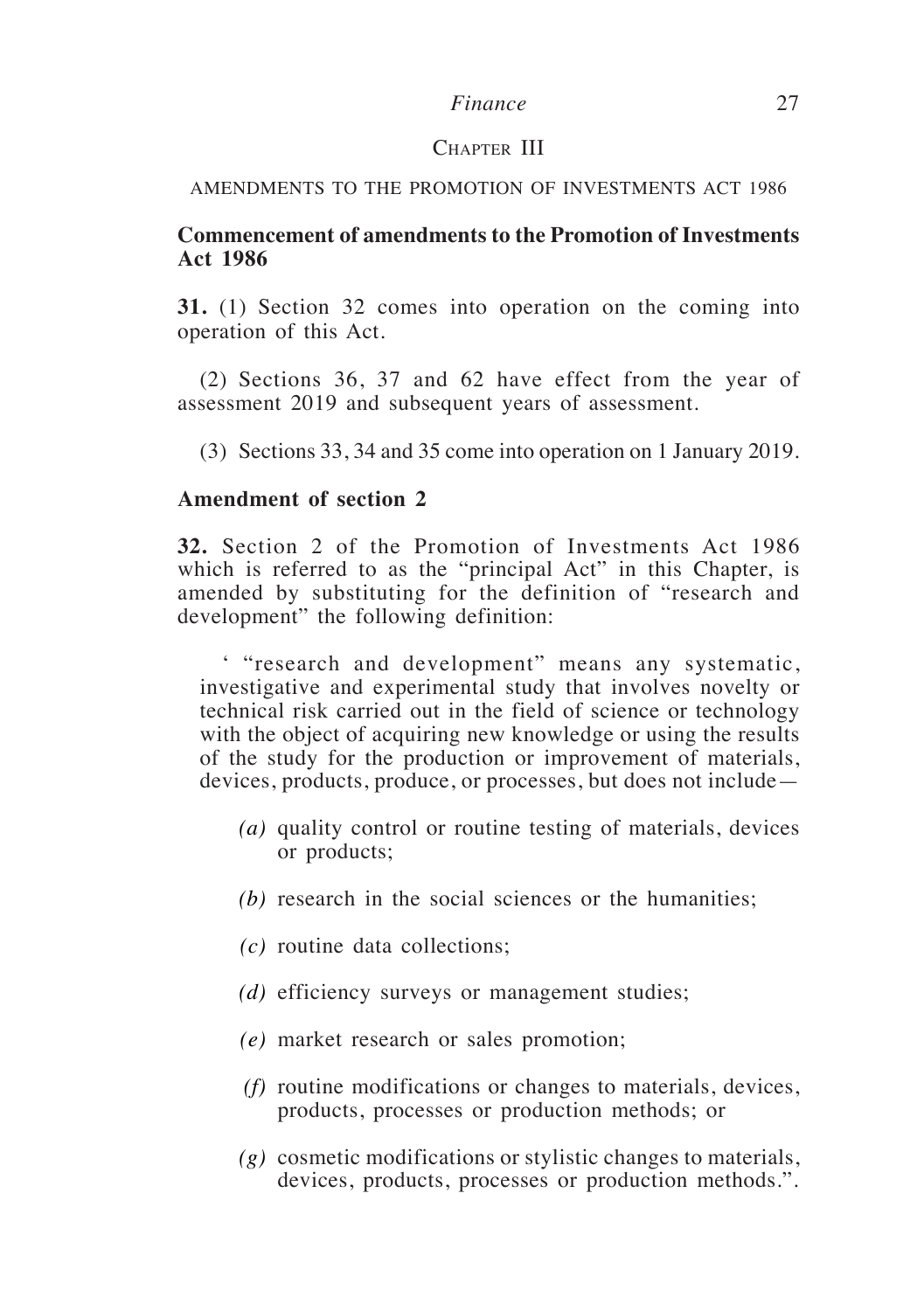# **Amendment of section 6**

- **33.** Subsection 6(1ac) of the principal Act is amended—
	- *(a)* by substituting for the full stop at end of the subsection a colon; and
	- *(b)* by inserting the following proviso:

"Provided that the contract research and development company at the time of application has an adequate number of full time employees and incurred adequate amount of annual operating expenditure in Malaysia for an activity relating to research and development.".

# **Special provision relating to section 6**

**34.** Notwithstanding the proviso of subsection 6(1ac) of the principal Act as introduced by section 33 of this Act—

- *(a)* where a contract research and development company has been granted a pioneer status on or before 16 October 2017, the proviso to subsection  $6(1AC)$  shall not apply to that company until 30 June 2021; and
- *(b)* where a contract research and development company has been granted a pioneer status after 16 October 2017, the proviso to subsection  $6(1AC)$  shall not apply to that company until 31 December 2018.

# **Amendment of section 21e**

**35.** Section 21e of the principal Act is amended by inserting after subsection (2) the following subsections:

"(2a) For the avoidance of doubt, the income of a pioneer company referred to in subsection (2) shall not include any income from royalty and other income derived from an intellectual property right if it is receivable as consideration for the commercial exploitation of that right.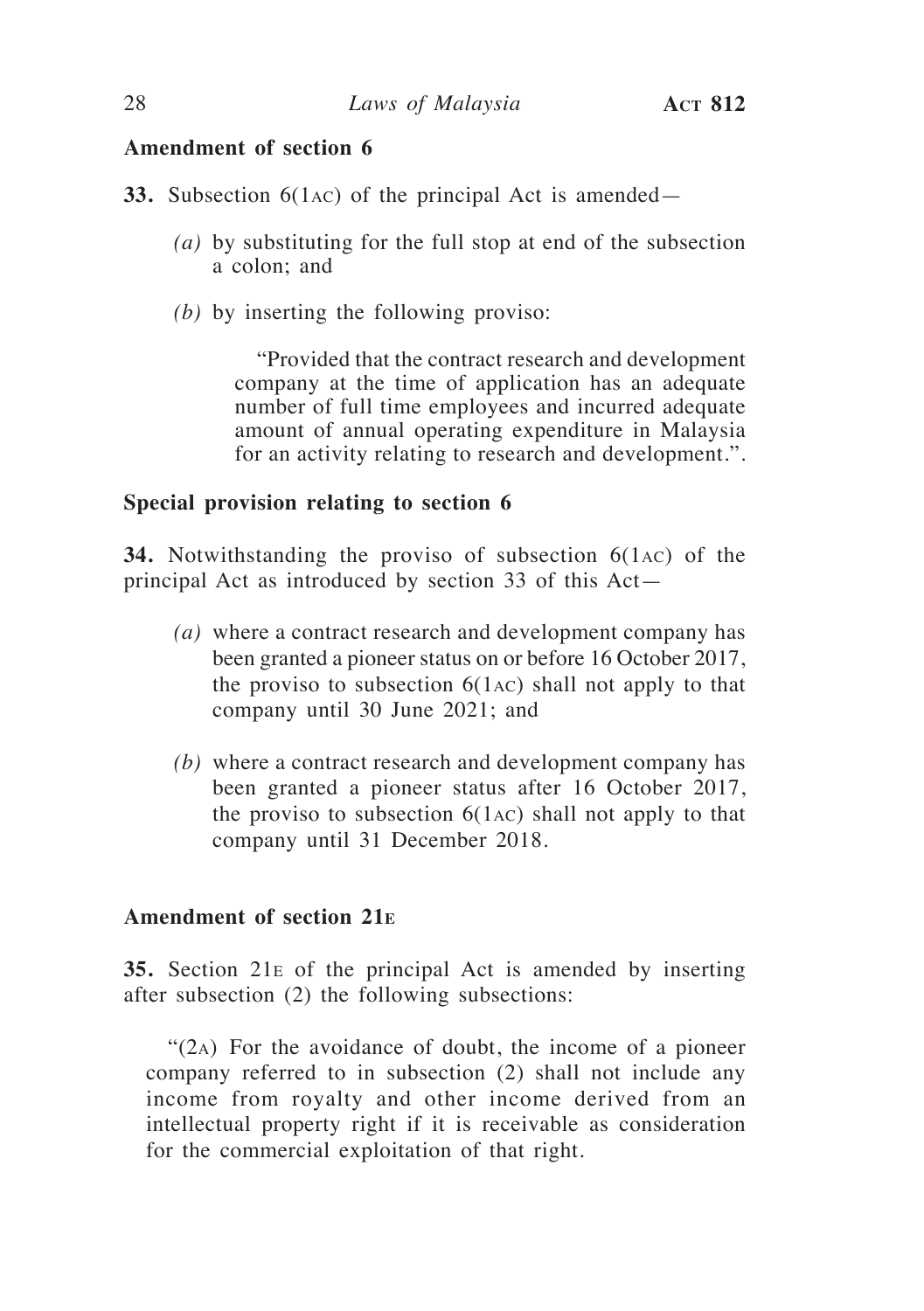(2b) Any income derived from intellectual property right referred to in subsection (2a) is subject to tax under the Income Tax Act 1967.

(2c) For the purpose of this section, "intellectual property right" means a right arising from any patent, utility innovation and discovery, copyright, trade mark and service mark, industrial design, layout-design of integrated circuit, secret processes or formulae and know-how, geographical indication and the grant of protection of a plant variety, and other like rights, whether or not registered or registrable.".

## **Amendment of section 25**

- **36.** Section 25 of the principal Act is amended—
	- *(a)* by deleting subsection (3);
	- *(b)* in subsection (4), by deleting the proviso; and
	- *(c)* by inserting after subsection (4) the following subsection:

"(5) Notwithstanding subsection (4), the deduction which has not been so made (or so much thereof as has not been so made) for a year of assessment under that subsection, shall only be made to that company in accordance with that subsection for a period of seven consecutive years of assessment and that period commences immediately following the year of assessment that relates to the basis period in which the day the post pioneer business falls, and any amount of deduction at the end of that period which has not been so made to that company, by reason of insufficiency or absence of statutory income for that period, shall be disregarded for the purpose of this section.".

#### **Special provision relating to section 25**

**37.** Notwithstanding subsection 25(4) of the principal Act as amended by section 36 of this Act and subsection 25(5) of the principal Act as introduced by section 36 of this Act, any amount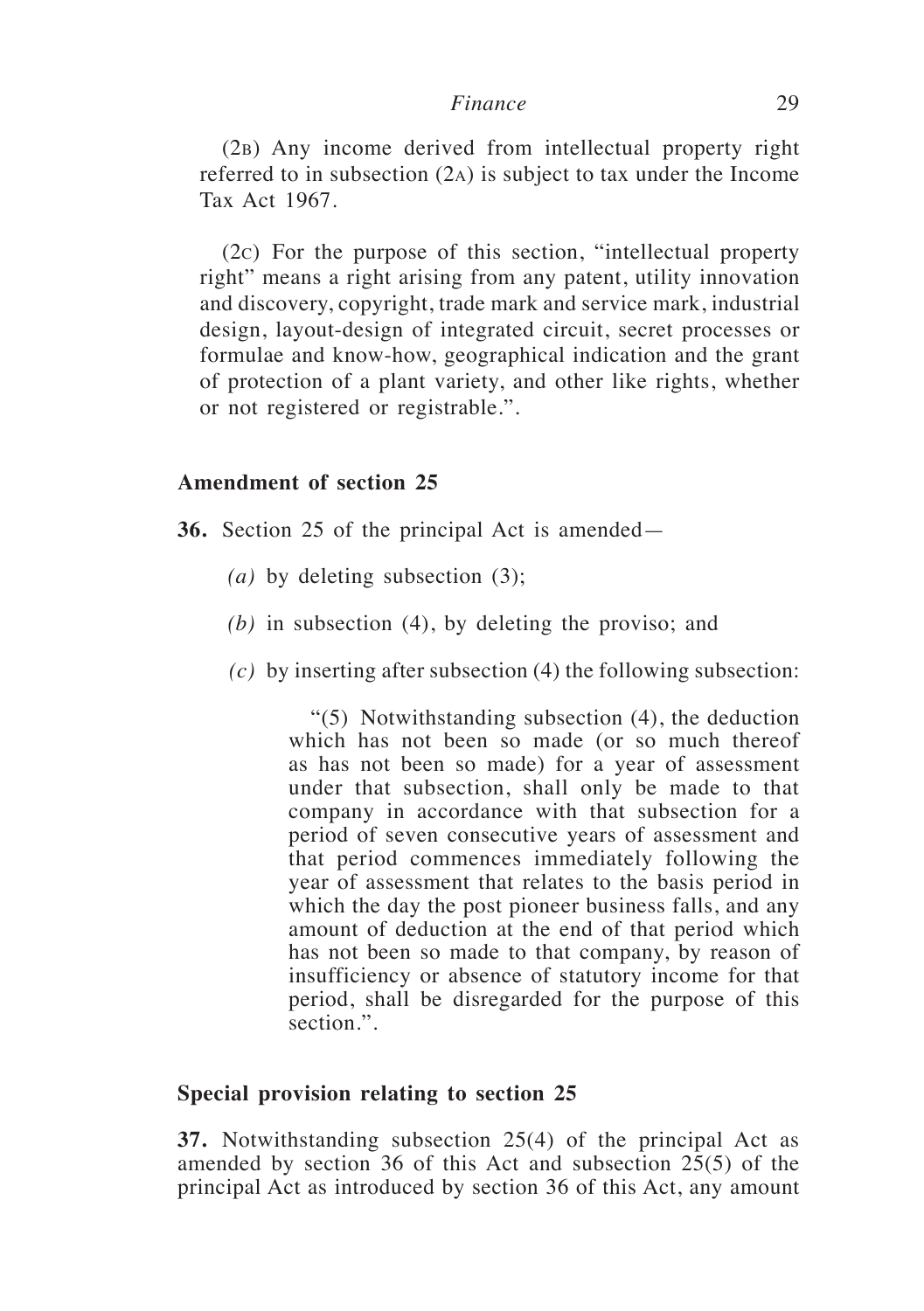of deduction which cannot be made under subsection 25(4) of the principal Act for the year of assessment 2018 and preceding years of assessment—

- *(a)* shall only be made to that company in accordance with subsection 25(4) of the principal Act for a period of seven consecutive years of assessment and that period commences immediately following the year of assessment 2018; and
- *(b)* any amount of deduction at the end of that period which has not been so made to that company, by reason of insufficiency or absence of statutory income from its business for that period, shall be disregarded for the purposes of the principal Act.
- **38.** (*Deleted*)
- **39.** (*Deleted*)
- **40.** (*Deleted*)
- **41.** (*Deleted*)
- **42.** (*Deleted*)
- **43.** (*Deleted*)
- **44.** (*Deleted*)
- **45.** (*Deleted*)
- **46.** (*Deleted*)
- **47.** (*Deleted*)
- **48.** (*Deleted*)
- **49.** (*Deleted*)
- **50.** (*Deleted*)
- **51.** (*Deleted*)
- **52.** (*Deleted*)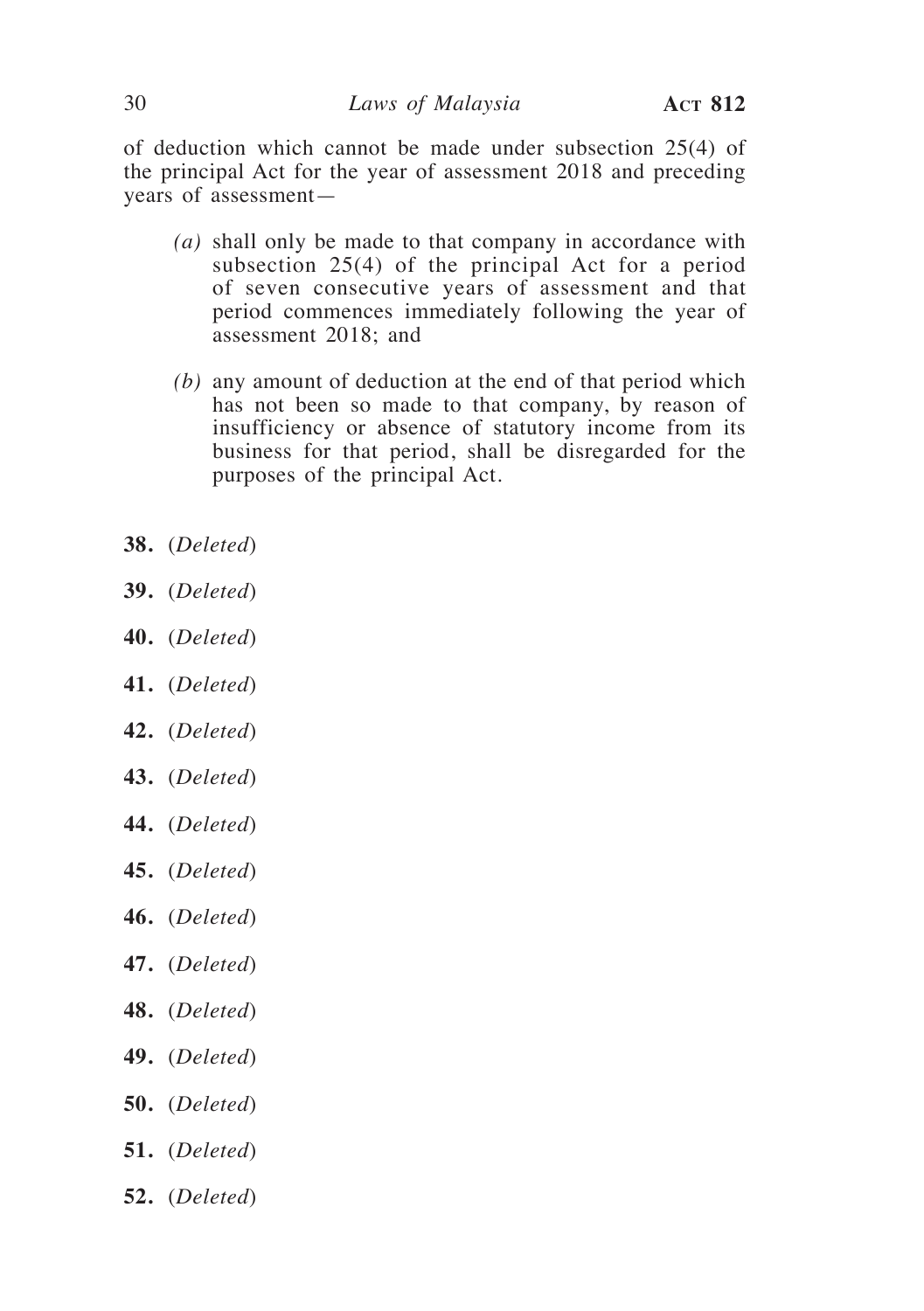- **53.** (*Deleted*)
- **54.** (*Deleted*)
- **55.** (*Deleted*)
- **56.** (*Deleted*)
- **57.** (*Deleted*)
- **58.** (*Deleted*)
- **59.** (*Deleted*)
- **60.** (*Deleted*)
- **61.** (*Deleted*)

# **Amendment of section 30a**

**62.** Subsection 30a(1) of the principal Act is amended by substituting for the word "two" the word "five".

# CHAPTER IV

#### AMENDMENTS TO THE STAMP ACT 1949

#### **Commencement of amendments to the Stamp Act 1949**

**63.** (1) Sections 64, 65, 66, 67 and paragraphs 68*(a), (b), (c)* and *(e)* commence on the coming into operation of this Act.

(2) Paragraph 68*(d)* comes into operation on 1 January 2019.

# **Amendment of section 2**

**64.** The Stamp Act 1949, which is referred to as the "principal Act" in this Chapter, is amended in section 2—

- *(a)* by substituting for the definition of "banker" the following definition:
	- ' "banker" means—
		- *(a)* any person licensed under the Financial Services Act 2013 [*Act 758*] to carry on a banking business in Malaysia;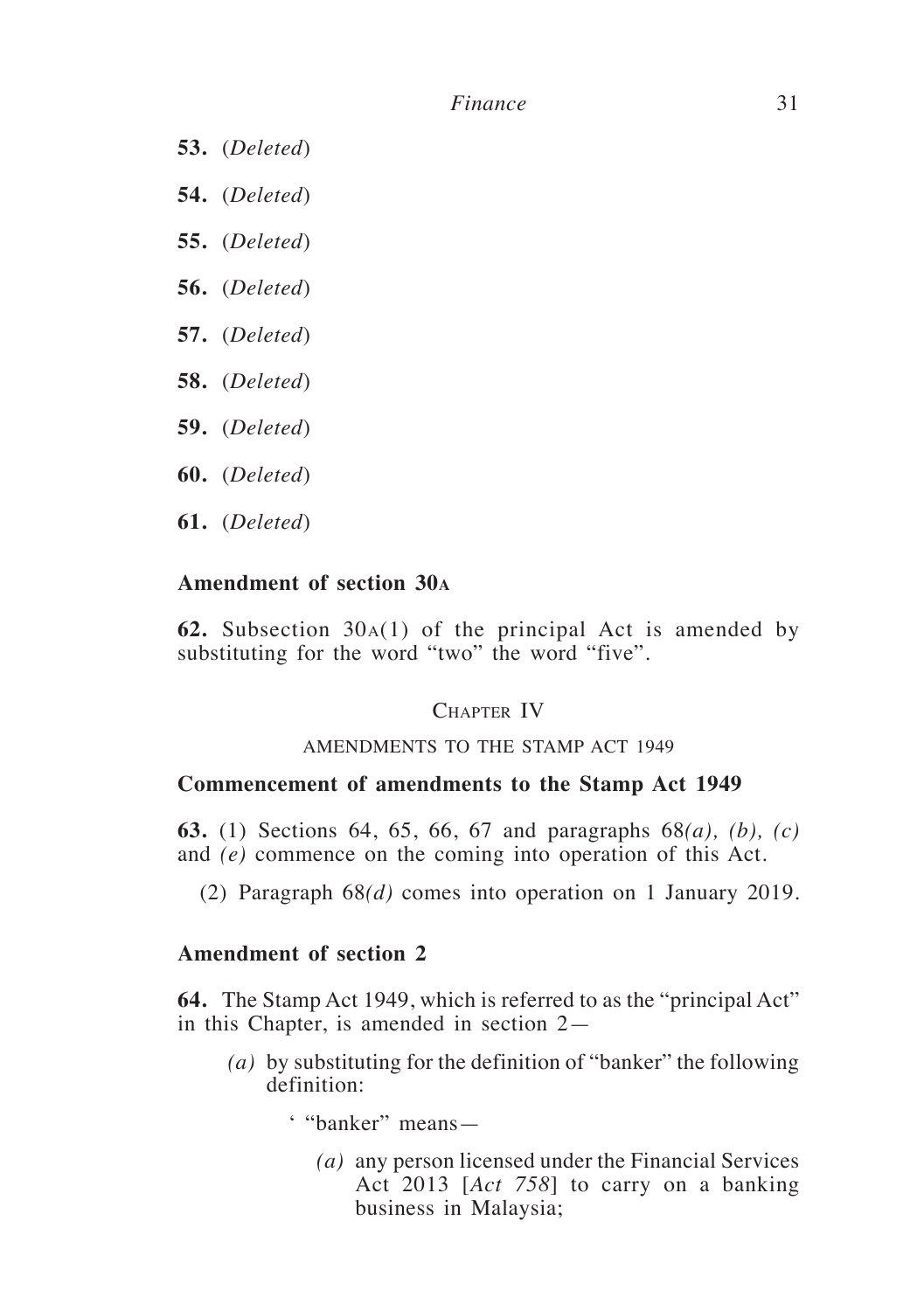- *(b)* any person licensed under the Islamic Financial Services Act 2013 [*Act 759*] to carry on an Islamic banking business in Malaysia; or
- *(c)* a development financial institution prescribed under the Development Financial Institutions Act 2002 [*Act 618*];'; and
- *(b)* by substituting for the definition of "small and medium enterprise" the following definition:
	- ' "small and medium enterprise" means—
	- *(a)* in relation to the manufacturing activities, an enterprise with sales turnover not exceeding fifty million ringgit or full-time employees not exceeding two hundred people; or
	- *(b)* in relation to the services, and other sectors, an enterprise with sales turnover not exceeding twenty million ringgit or full-time employees not exceeding seventy-five people;'.

# **Amendment of section 9**

- **65.** Section 9 of the principal Act is amended—
	- *(a)* by subsituting for subsection (1) the following subsection:

"(1) The Collector, may by notification in the *Gazette*, authorize any person including any banker, dealer or insurer, to compound for the payment of duty on unstamped instrument subject to the condition that the instrument be drawn or drawn up and issued on a form to be supplied or adopted by the said person."; and

*(b)* in subsection (6), by substituting for the words "as mentioned under paragraph 1*(a)*, *(b)* or *(c)*" the words "under subsection (1)".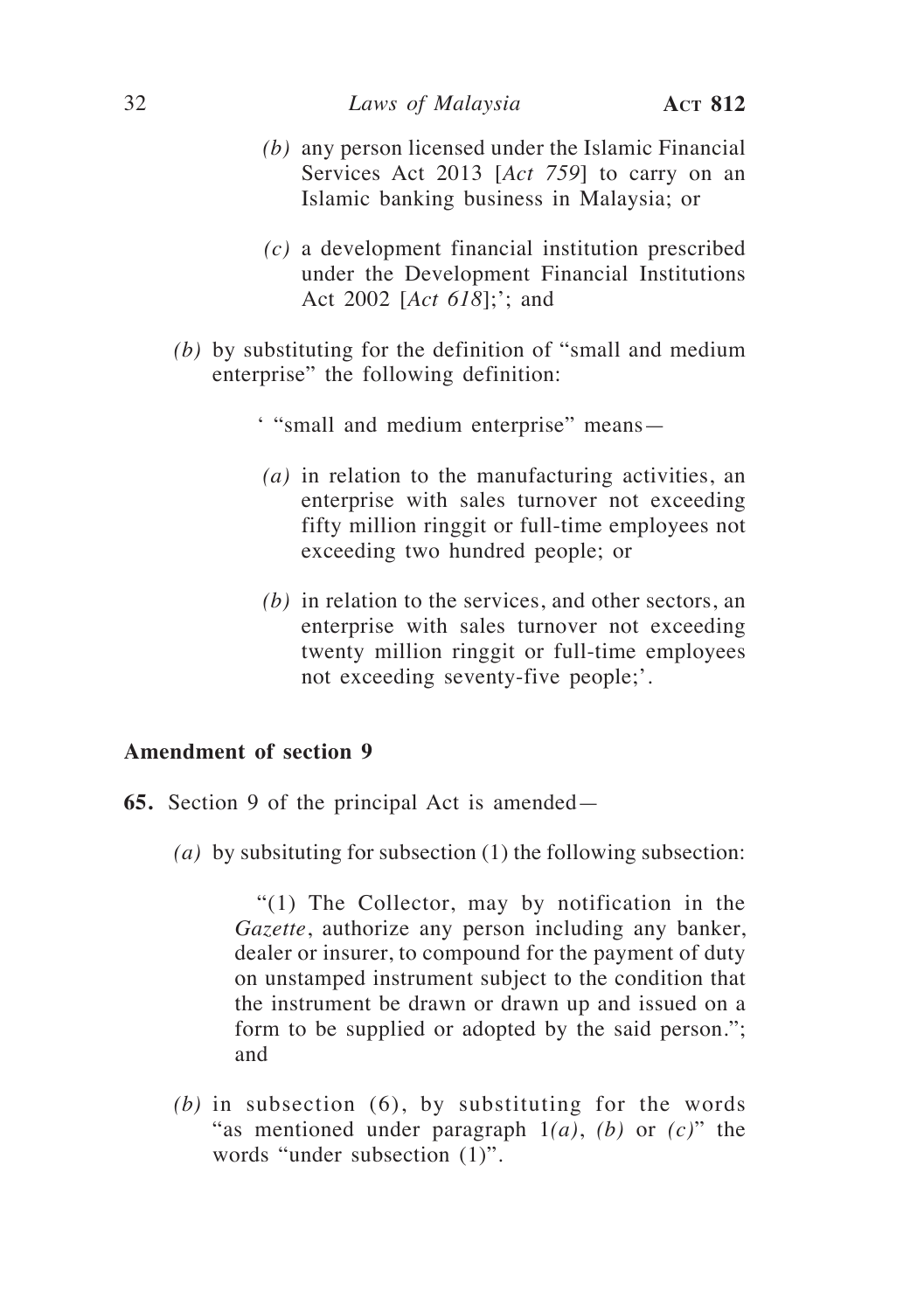# **Amendment of section 15**

- **66.** Section 15 of the principal Act is amended—
	- *(a)* by substituting for the words "nominal share capital" wherever appearing the words "issued share capital";
	- *(b)* by deleting subsection (2);
	- $(c)$  in subsection  $(5)$ 
		- (i) in paragraph *(b)*, by substituting for the words "two years" the words "three years"; and
		- (ii) in paragraph *(c),* by substituting for the words "two years" the words "three years"; and
	- *(d)* by inserting after subsection (6) the following subsection:

"(6a) Where any claim for exemption from duty under this section has been allowed and any of the circumstances specified under subsection (5) occurs, each company which was a party to the instrument shall notify the Collector of the circumstances of the occurrence within thirty days from the date of the occurrence.".

### **Amendment of section 15a**

- **67.** Section 15a of the principal Act is amended—
	- *(a)* by substituting for subsection (2) the following subsection:

"(2) This section applies to any instrument with respect to which it is shown to the satisfaction of the Collector—

*(a)* that the effect is to transfer a beneficial interest in property from one company with limited liability to another such company, and that the companies are associated where one is the beneficial owner of not less than ninety per cent of the issued share capital of the other,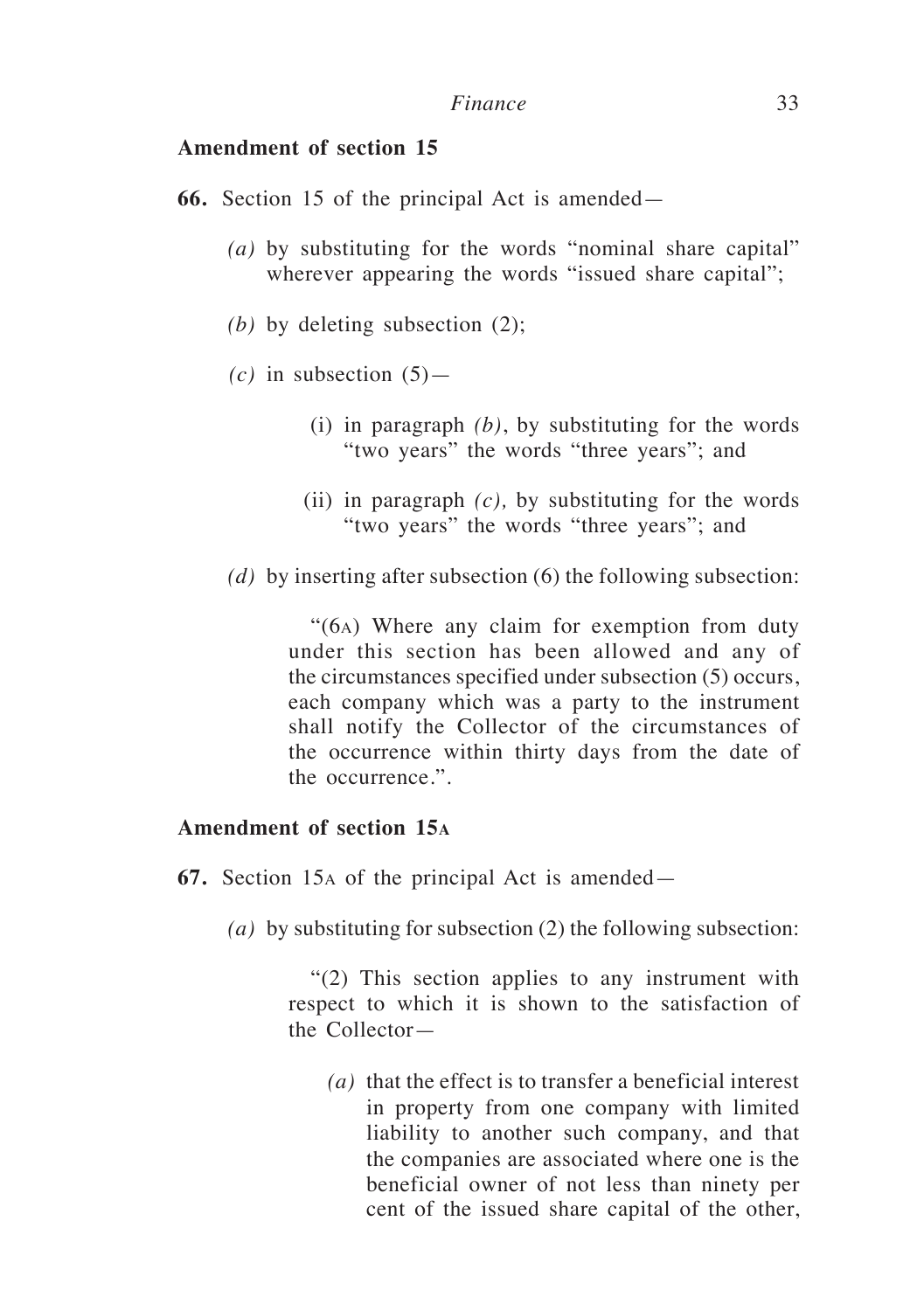or that a third company with limited liability is the beneficial owner of not less than ninety per centum of the issued share capital of each of the aforesaid companies;

- *(b)* that the transfer of the property of the associated companies is to achieve greater efficiency in operation; and
- *(c*) that the company referred to as the transferee company under this section is incorporated in Malaysia.";
- *(b)* in subsection  $(4)$ 
	- (i) in paragraph *(c)*
		- (A) by inserting after the word "company" the words "within the period of three years from the date of the conveyance or transfer,"; and
		- (B) by substituting for the comma at the end of paragraph *(c)* the words "; or"; and
	- (ii) by inserting after paragraph *(c)* the following paragraph:
		- "*(d)* the transferee company disposes of the property that it has acquired within three years from the date of the conveyance or transfer of the property,"; and
- *(c)* by inserting after subsection (4) the following subsections:

"(5) Where any claim for exemption from duty under this section has been allowed, it is subsequently found that any declaration or other evidence furnished in support of the claim is untrue, the exemption from duty shall be revoked and duty shall be chargeable, together with interest thereon at the rate of six per centum per annum, from the date on which the duty which the conveyance or transfer ought to be stamped with the proper amount of duty.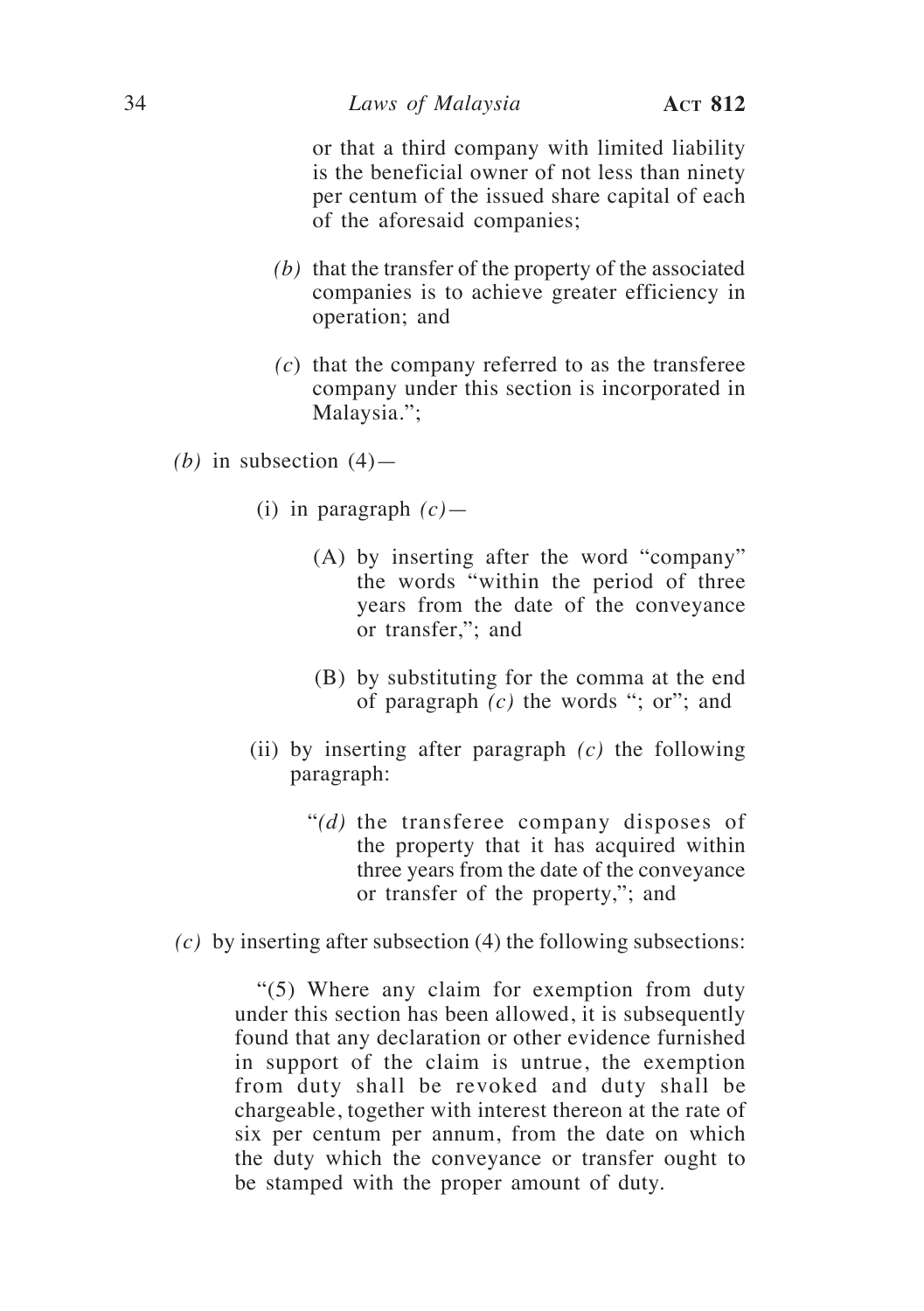(6) Where any claim for exemption from duty under this section has been allowed and any of the circumstances specified under subsection (4) occurs, each company which was a party to the instrument shall notify the Collector in writing of the circumstances of the occurrence within thirty days from the date of the occurrence.

(7) Where a claim is made for exemption under this section, the Collector may require the delivery to him of a statutory declaration in such form as he may direct made by an advocate and solicitor, or, in the case of Sabah and Sarawak, an advocate, of the High Court, and of such further evidence, if any, as he deems necessary.".

# **Amendment of First Schedule**

- **68.** The First Schedule to the principal Act is amended—
	- *(a)* by deleting item 10;
	- *(b)* in item 22—
		- (i) by substituting for subitem (1) the following subitem:
			- "(1) Being the only or principal or primary security for any annuity (except upon the original creation thereof by way of sale or security, and except a superannuation annuity), or for any sum or sums of money at stated periods, not being interest for any sum secured by a duly stamped instrument, nor rent reserved by a lease or tack—
				- *(a)* for a definite and certain period so that the *valorem* duty as a total amount to be charge or mortgage ultimately payable can for such total be ascertained amount.

The same *a d*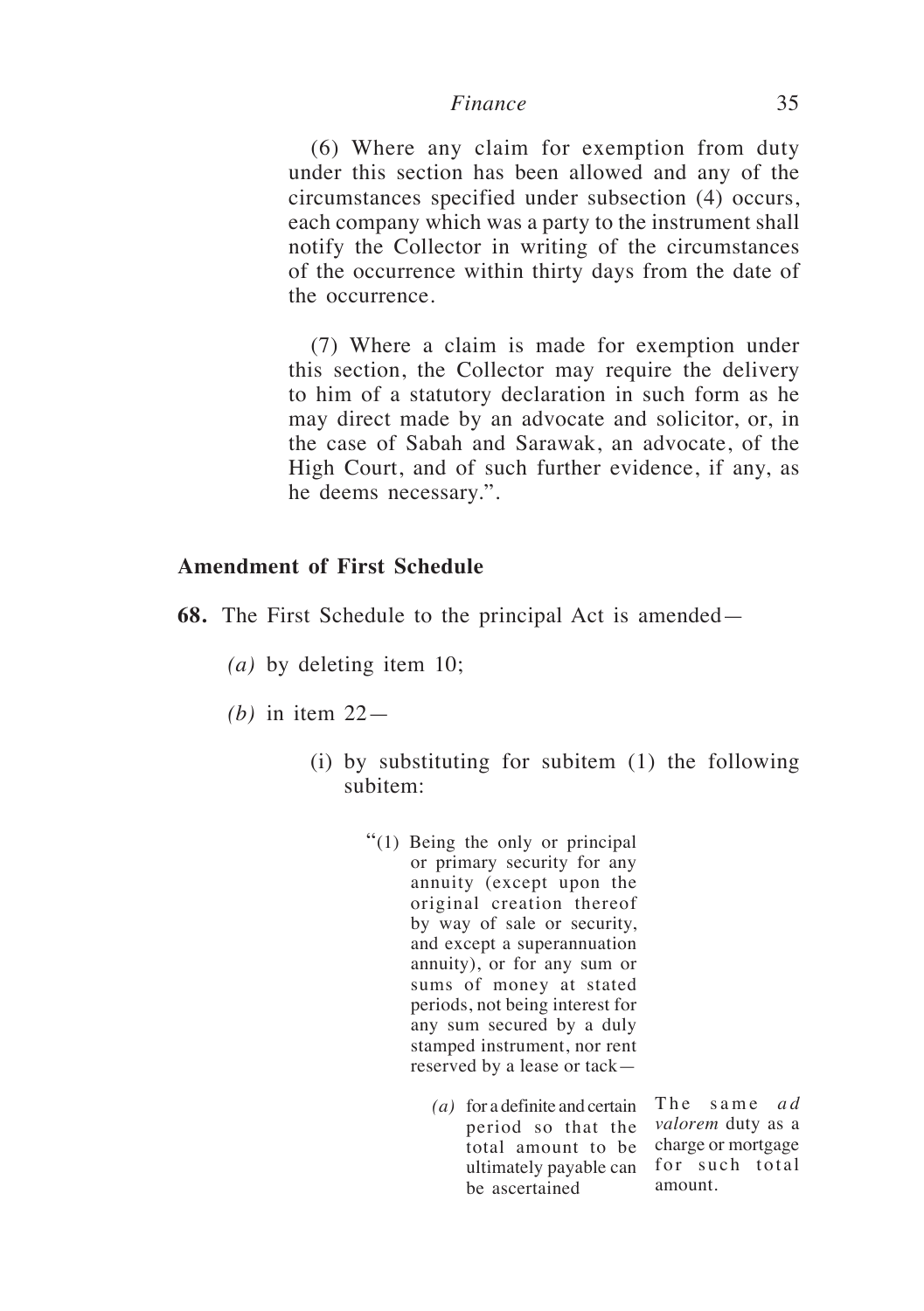- *(b)* for the term of life or any other indefinite period
	- for every RM100 RM1.00 and also for any fractional part of RM100 of the annuity or sum periodically payable "; and
- (ii) in subitem (6), by inserting after the words "in accordance with the" the words "conventional hire purchase and";
- *(c)* by inserting after item 29 the following item:
	- "29<sup>a</sup> CONSTITUTION OF A COMPANY RM200.00";
- *(d)* in subitem 32*(a)*, in the column Proper Stamp Duty*—*
	- (i) in item (iii), by substituting for the words "RM500,000." the words "RM500,000 but not exceeding RM1,000,000;"; and
	- (ii) by inserting after item (iii) the following item:

"(iv) RM4.00 on any amount in excess of RM1,000,000."; and

*(e)* by deleting item 53.

### CHAPTER V

#### AMENDMENTS TO THE REAL PROPERTY GAINS TAX ACT 1976

### **Commencement of amendments to the Real Property Gains Tax Act 1976**

**69.** This Chapter comes into operation on 1 January 2019.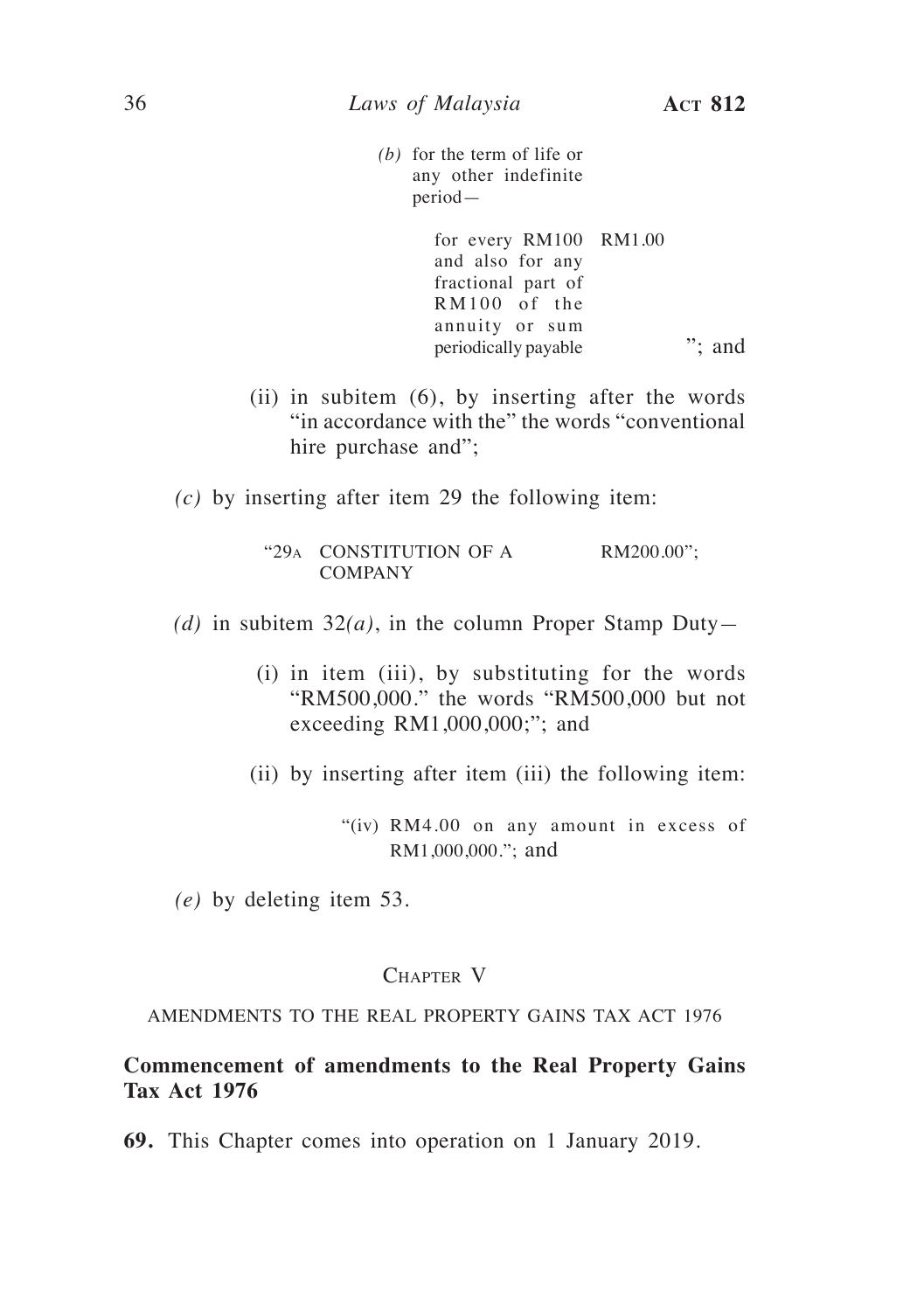# **Amendment of Schedule 2**

**69a.** The Real Property Gains Tax Act 1976 which is referred to as the "principal Act" in this Chapter, is amended in Schedule 2—

- *(a)* by inserting after paragraph 2 the following paragraph:
	- "**2<sup>a</sup>** For the purposes of this Schedule, where a disposal is subject to tax under Part I of Schedule 5, references to 1 January 1970 shall be construed as references to 1 January 2000."; and
- *(b)* in subparagraph  $12(2)(c)$ , by deleting the words "where the gift is made within five years after the date of acquisition by the donor,".

# **Amendment of Schedule 3**

**69b.** The principal Act is amended in Schedule 3 in subparagraph 13(2) by substituting for the words "1 January 1970" wherever appearing the words "1 January 2000".

### **Amendment of Schedule 5**

- **70.** The Principal Act is amended in Schedule 5—
	- *(a)* in Part I, in the column "Rate of tax" in item 4, by substituting for the word "Nil" the words "5 per cent";
	- *(b)* in Part II, in the column "Rate of tax" in item 4, by substituting for the words "5 per cent" the words "10 per cent"; and
	- *(c)* in Part III, in the column "Rate of tax" in item 2, by substituting for the words "5 per cent" dengan "10 per cent".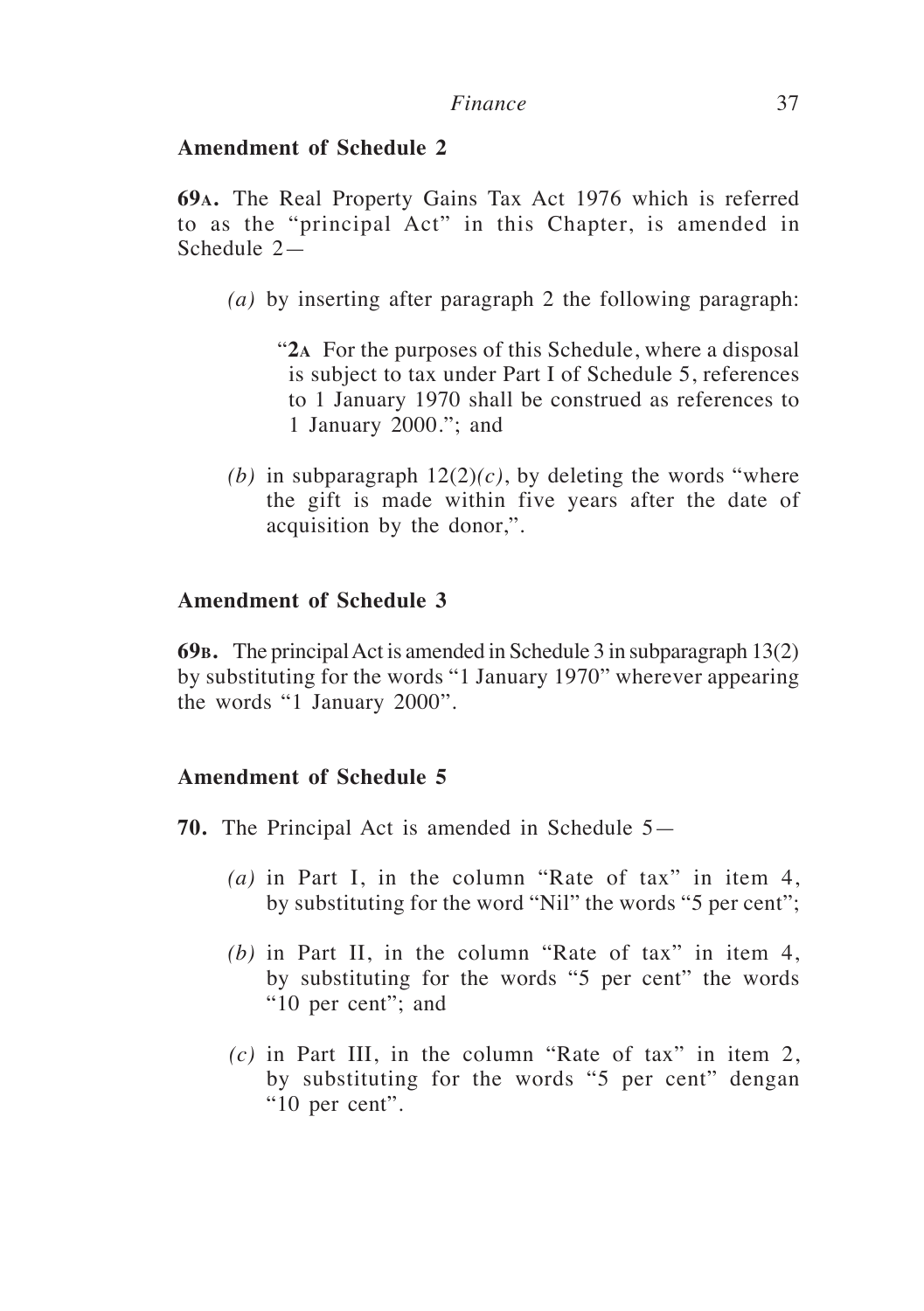# CHAPTER VI

### AMENDMENTS TO THE LABUAN BUSINESS ACTIVITY TAX ACT 1990

# **Commencement of amendments to the Labuan Business Activity Tax Act 1990**

**71.** This Chapter comes into operation on 1 January 2019.

# **Amendment of section 2**

**72.** The Labuan Business Activity Tax Act 1990, which is referred to as the "principal Act" in this Chapter, is amended in subsection  $2(1)$ —

*(a)* by substituting for the definition of "Labuan business activity" the following definition:

> ' "Labuan business activity" means a Labuan trading or a Labuan non-trading activity carried on in, from or through Labuan, excluding any activity which is an offence under any written law;'; and

*(b)* by deleting the definition of "Labuan entity".

### **Amendment of section 2a**

**73.** Section 2a of the principal Act is amended by deleting subsection (2).

### **Amendment of section 2b**

74. Section 2<sub>B</sub> of the principal Act is amended by substituting for subsection (1) the following subsection:

- " $(1)$  The Labuan entities
	- *(a)* shall be as specified in the Schedule; and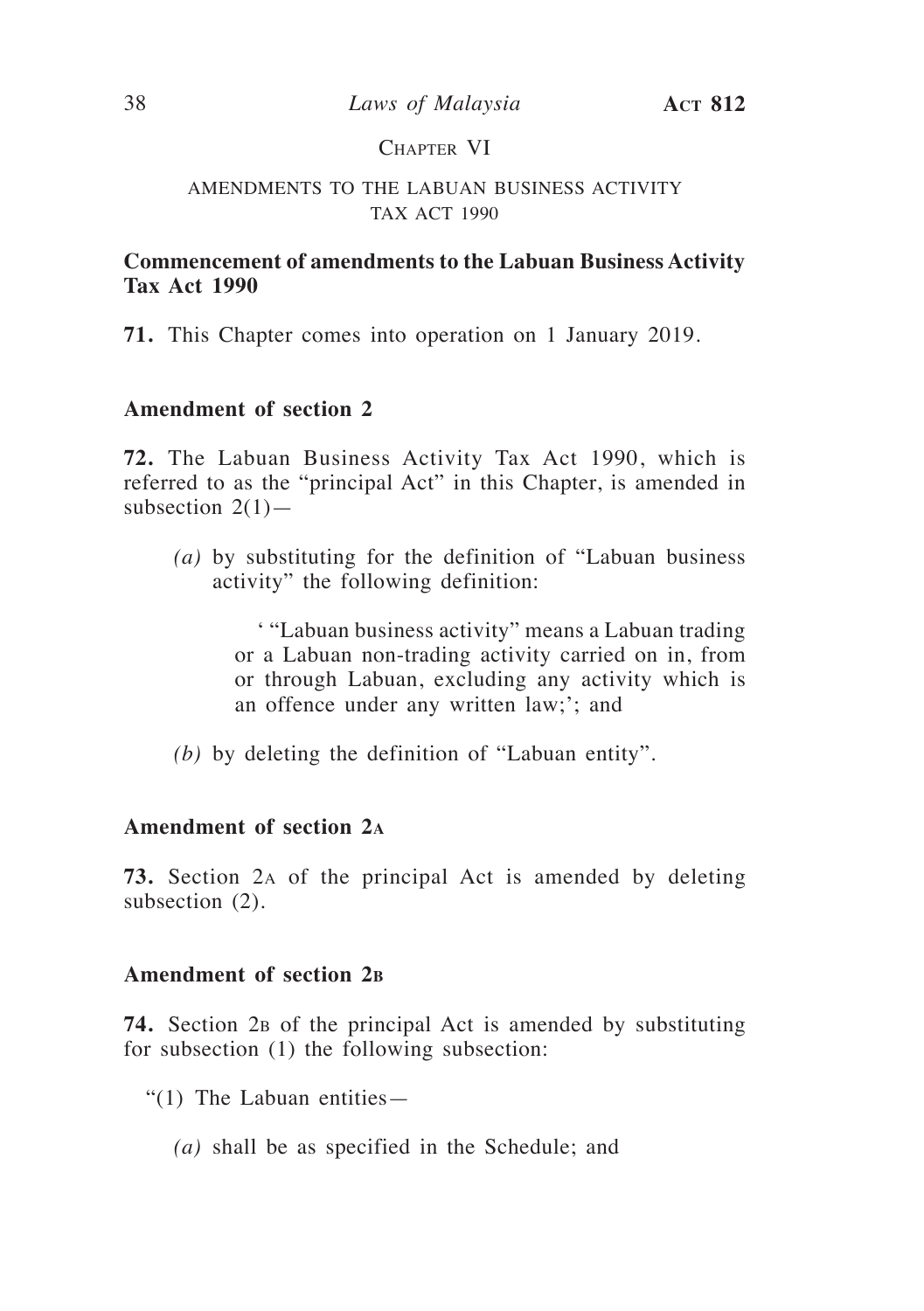- *(b)* shall, for the purpose of the Labuan business activity, have—
	- (i) an adequate number of full time employees in Labuan; and
	- (ii) an adequate amount of annual operating expenditure in Labuan,

 as prescribed by the Minister by regulations made under this Act.".

# **Amendment of section 4**

**75.** Section 4 of the principal Act is amended by inserting after subsection (2) the following subsections:

"(3) For the avoidance of doubt, the net profits referred to in subsection (2) shall not include any income derived from royalty and other income derived from an intellectual property right if it is receivable as consideration for the commercial exploitation of that right.

(4) Any income derived from intellectual property right referred to in subsection (3) is subject to tax under the Income Tax Act 1967.

(5) For the purpose of this section, "intellectual property right" means a right arising from any patent, utility innovation and discovery, copyright, trade mark and service mark, industrial design, layout-design of integrated circuit, secret processes or formulae and know-how, geographical indication and the grant of protection of a plant variety, and other like rights, whether or not registered or registrable.".

### **Deletion of section 7**

**76.** The principal Act is amended by deleting section 7.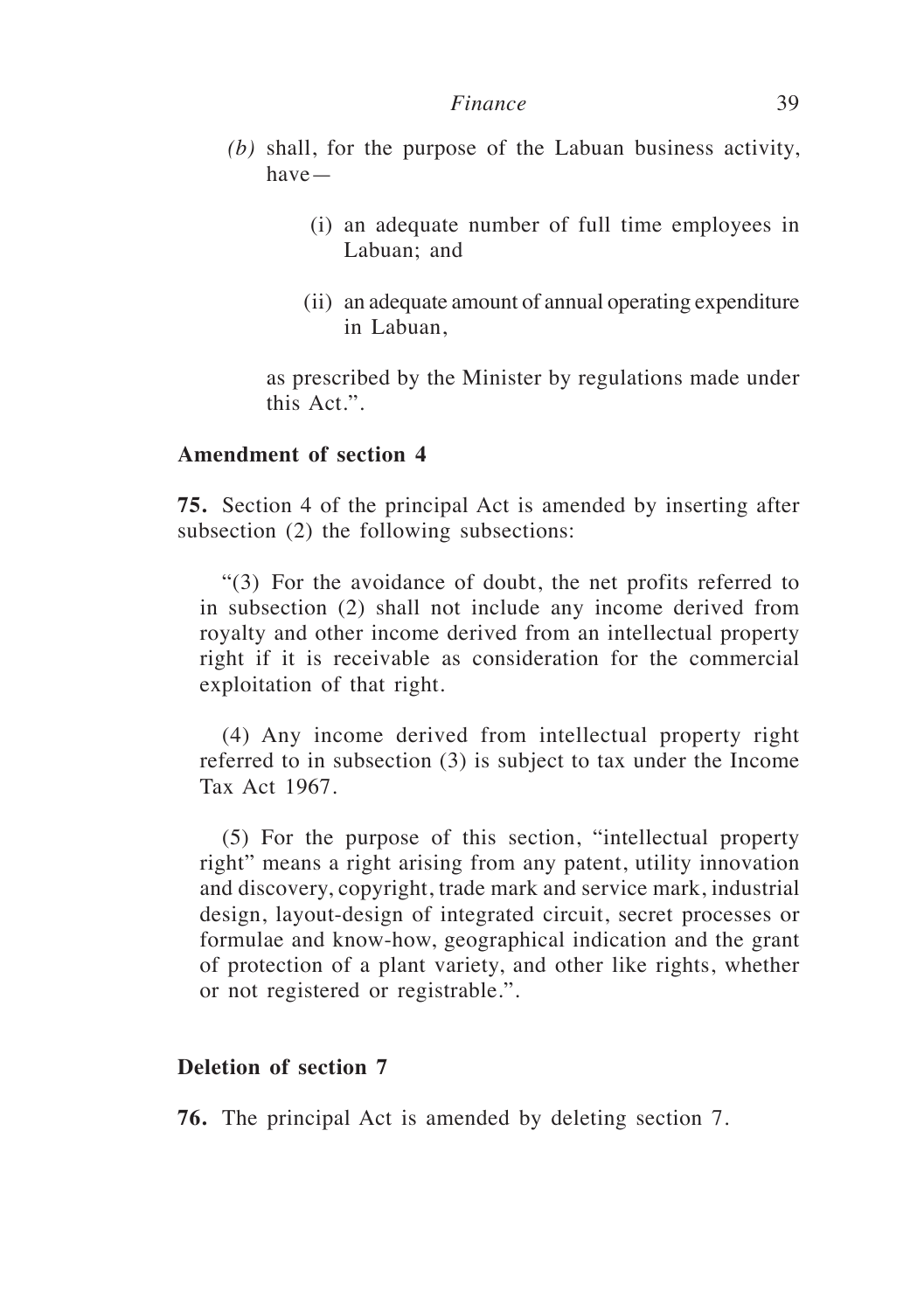# **Substitution of section 8**

**77.** The principal Act is amended by substituting for section 8 the following section:

# "**Absence of basis period**

**8.** Where a Labuan entity carrying on a Labuan business activity which is a Labuan trading activity does not have a basis period for a year of assessment, the Director General may direct that the basis period for that year of assessment and subsequent years of assessment to include a period or periods (which may be of any period) as specified in the direction.".

# **Amendment of section 8a**

**78.** Subsection 8a(1) of the principal Act is amended by deleting the words ", 7 or 8".

# **Substitution of section 11**

**79.** The principal Act is amended by substituting for section 11 the following section:

# "**Payment of tax**

**11.** A Labuan entity shall, at the time of filing of the statutory declaration and return of its profits for a year of assessment under section 5, make full payment on account of—

- *(a)* tax to be charged for that year of assessment; or
- *(b)* tax to be charged for that year of assessment after reduction of rebate under section 8a.".

# **Amendment of section 12**

**80.** Section 12 of the principal Act is amended by substituting for the words "paragraph  $11(a)$ " the words "section 11".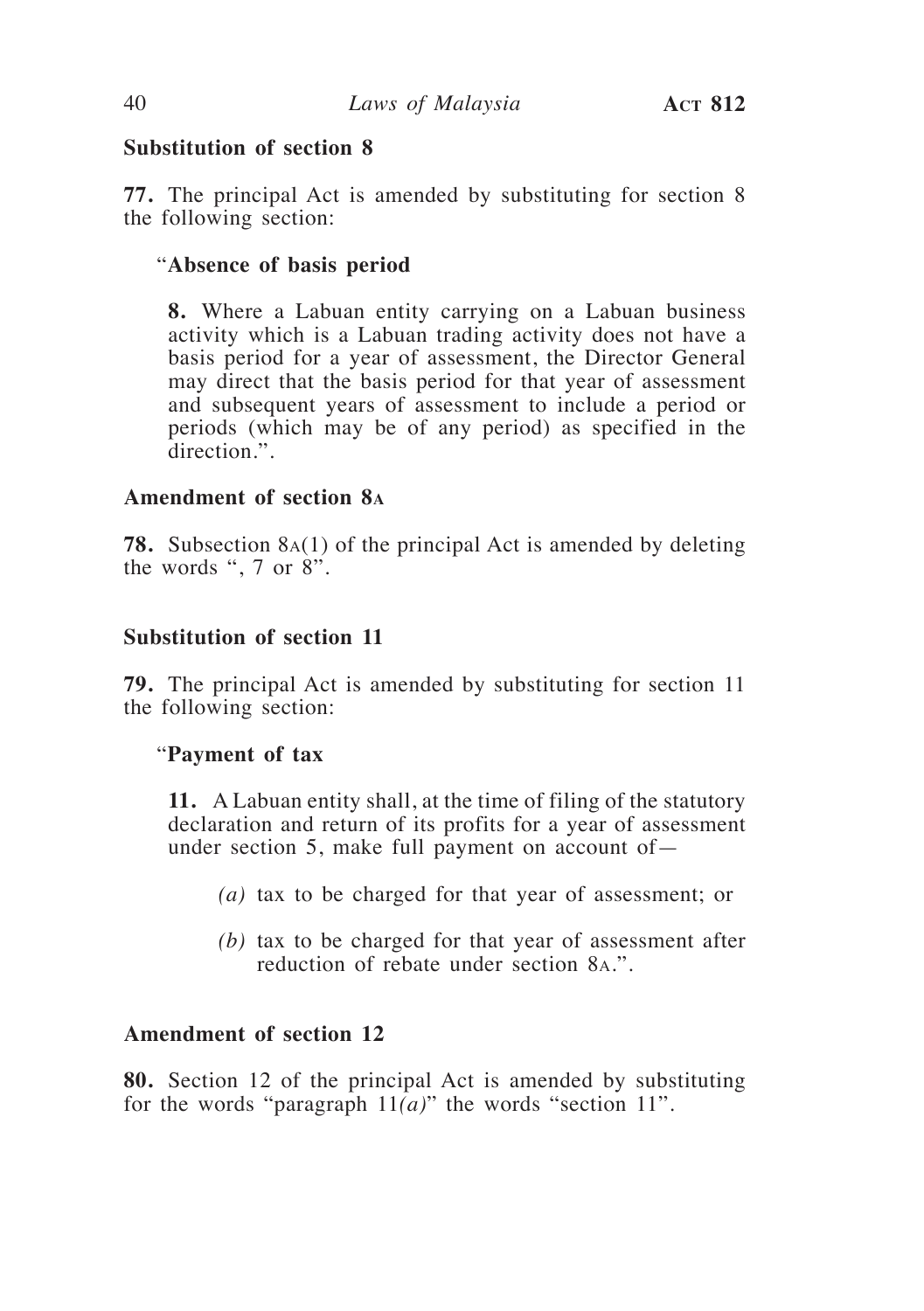### **Amendment of section 23**

**81.** Paragraph 23*(b)* of the principal Act is amended by deleting the words " $7, 8$  or".

#### **Amendment of section 25**

**82.** Section 25 of the principal Act is amended by deleting the words ",  $7, 8$ ".

#### CHAPTER VII

#### AMENDMENTS TO THE SERVICE TAX ACT 2018

# **Commencement of amendments to the Service Tax Act 2018**

**83.** This Chapter comes into operation on 1 January 2019.

### **Amendment of section 2**

**84.** The Service Tax Act 2018, which is referred to as the "principal Act" in this Chapter, is amended in section 2, by inserting after the definition of "taxable service" the following definition:

' "imported taxable service" means any taxable service acquired by any person in Malaysia from any person who is outside Malaysia;'.

### **Amendment of section 7**

**85.** The principal Act is amended by substituting for section 7 the following section:

#### "**Imposition and scope of service tax**

**7.** A tax to be known as service tax shall be charged and levied on—

- *(a)* any taxable service provided in Malaysia by a registered person in carrying on his business; or
- *(b)* any imported taxable service.".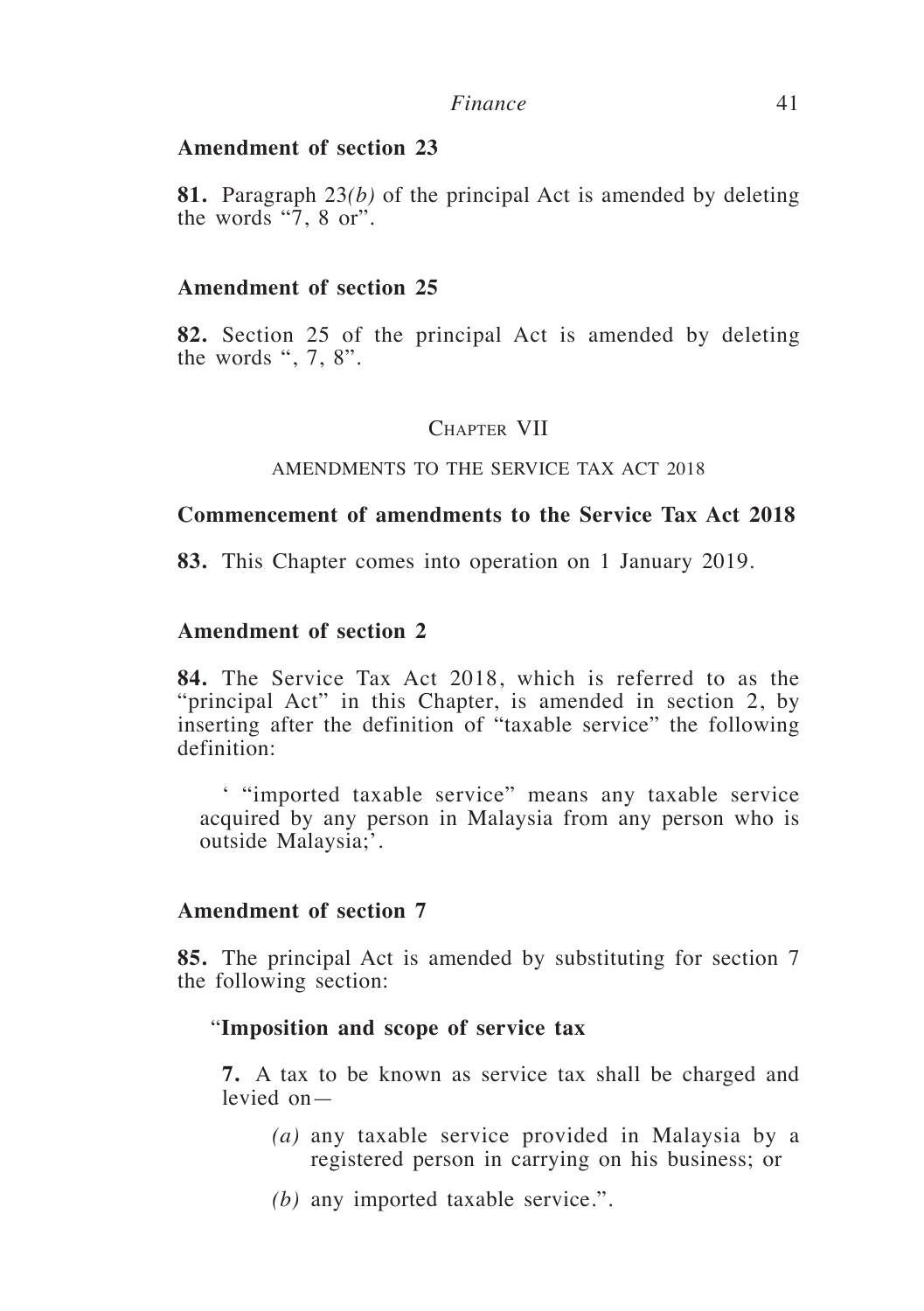# **Amendment of section 9**

**86.** Subsection 9(1) of the principal Act is amended—

- *(a)* in paragraph *(b)*, by deleting the word "or" at the end of subparagraph (iii);
- *(b)* by substituting for the full stop at the end of paragraph *(c)* the words "; or"; and
- *(c)* by inserting after paragraph *(c)* the following paragraph:
	- "*(d)* in the case of imported taxable service, the value of such imported taxable service shall be as prescribed.".

# **Amendment of section 11**

**87.** Section 11 of the principal Act is amended by substituting for subsection (1) the following subsection:

"(1) The service tax chargeable under section 7, shall be due—

- *(a)* in the case of taxable service, at the time when payment is received for the service provided to the customer by the registered person; or
- *(b)* in the case of imported taxable service, at the time when the payment is made or invoice is received for the service, whichever is the earlier.".

# **Amendment of section 24**

**88.** Section 24 of the principal Act is amended—

- $(a)$  in subsection  $(1)$ 
	- (i) in paragraph *(a)*, by deleting the word "and" at the end of that paragraph; and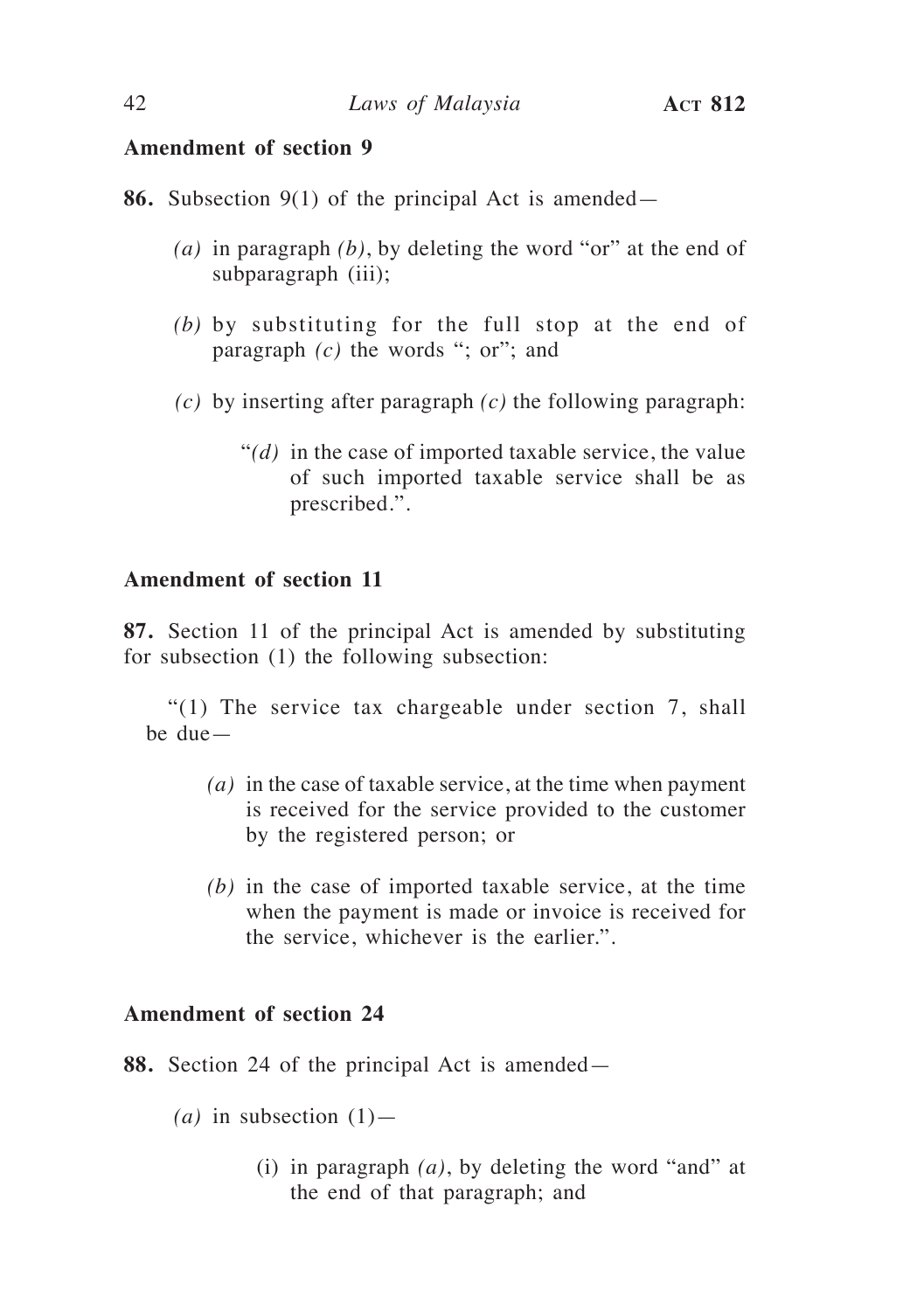(ii) by inserting after paragraph *(a)* the following paragraph:

*(b)* by inserting after subsection (5) the following subsection:

"(5a) This section shall also apply to any person other than a taxable person who, in carrying on his business, acquires any imported taxable service."; and

 $(c)$  in subsection  $(6)$ , by substituting for the words "or  $(4)$ " the words ",  $(4)$  or  $(5a)$ ".

# **New section 26a**

**89.** The principal Act is amended by inserting after section 26 the following section:

# "**Furnishing of declaration and payment of service tax due and payable by person other than taxable person**

**26a.** (1) Any person other than a taxable person who, in carrying on his business, acquires any imported taxable service shall—

- *(a)* account for the service tax due in a declaration as may be prescribed and the declaration shall be furnished to the Director General; and
- *(b)* pay to the Director General the amount of service tax due and payable by him,

not later than the last day of the month following the end of the month in which the payment on the service has been made by him or invoice is received by him.

<sup>&</sup>quot;*(aa)* all records of imported taxable service; and";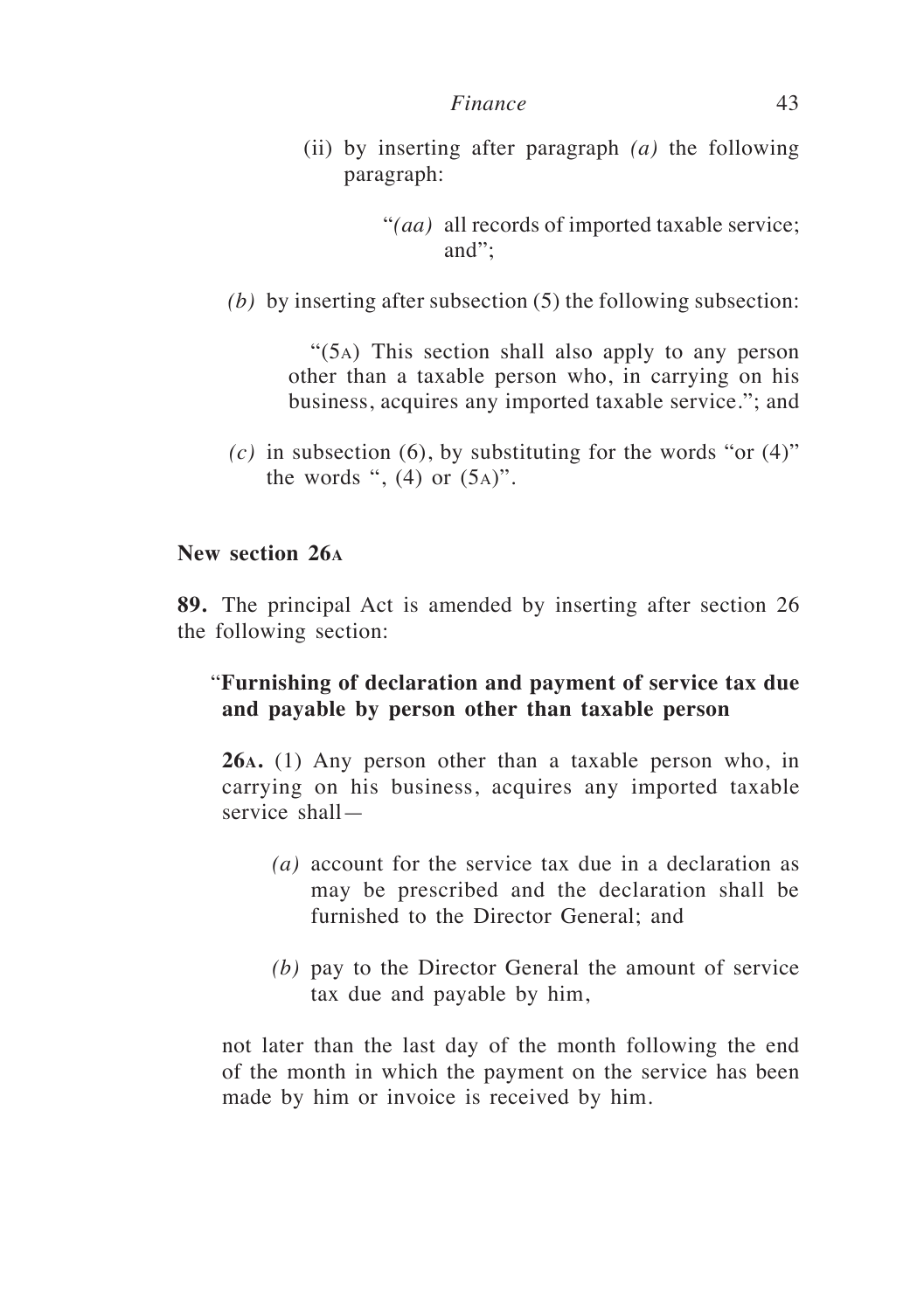(2) Any person referred to in subsection  $(1)$  who-

- *(a)* contravenes subparagraph (1)*(a)*; or
- *(b)* furnishes an incorrect declaration,

commits an offence and shall, on conviction, be liable to a fine not exceeding fifty thousand ringgit or to imprisonment for a term not exceeding three years or to both.

(3) Any person referred to in subsection (1) who fails to pay to the Director General the amount of service tax due and payable under paragraph (1)*(b)* commits an offence and shall, on conviction, be liable to a fine not exceeding fifty thousand ringgit or to imprisonment for a term not exceeding three years or to both.

(4) Where any service tax due and payable is not paid wholly or partly by any person referred to in subsection (1) after the last day on which it is due and payable under subsection (1) and no prosecution is instituted, the taxable person shall pay—

- *(a)* for the first thirty-day period that the service tax is not paid wholly or partly after the expiry of the period specified under subsection (1), a penalty of ten per cent of the amount of service tax which remains unpaid;
- *(b)* for the second thirty-day period that the service tax is not paid wholly or partly after the expiry of the period specified under subsection (1), an additional penalty of fifteen per cent of the amount of service tax which remains unpaid; and
- *(c)* for the third thirty-day period that the service tax is not paid wholly or partly after the expiry of the period specified under subsection (1), an additional penalty of fifteen per cent of the amount of service tax which remains unpaid.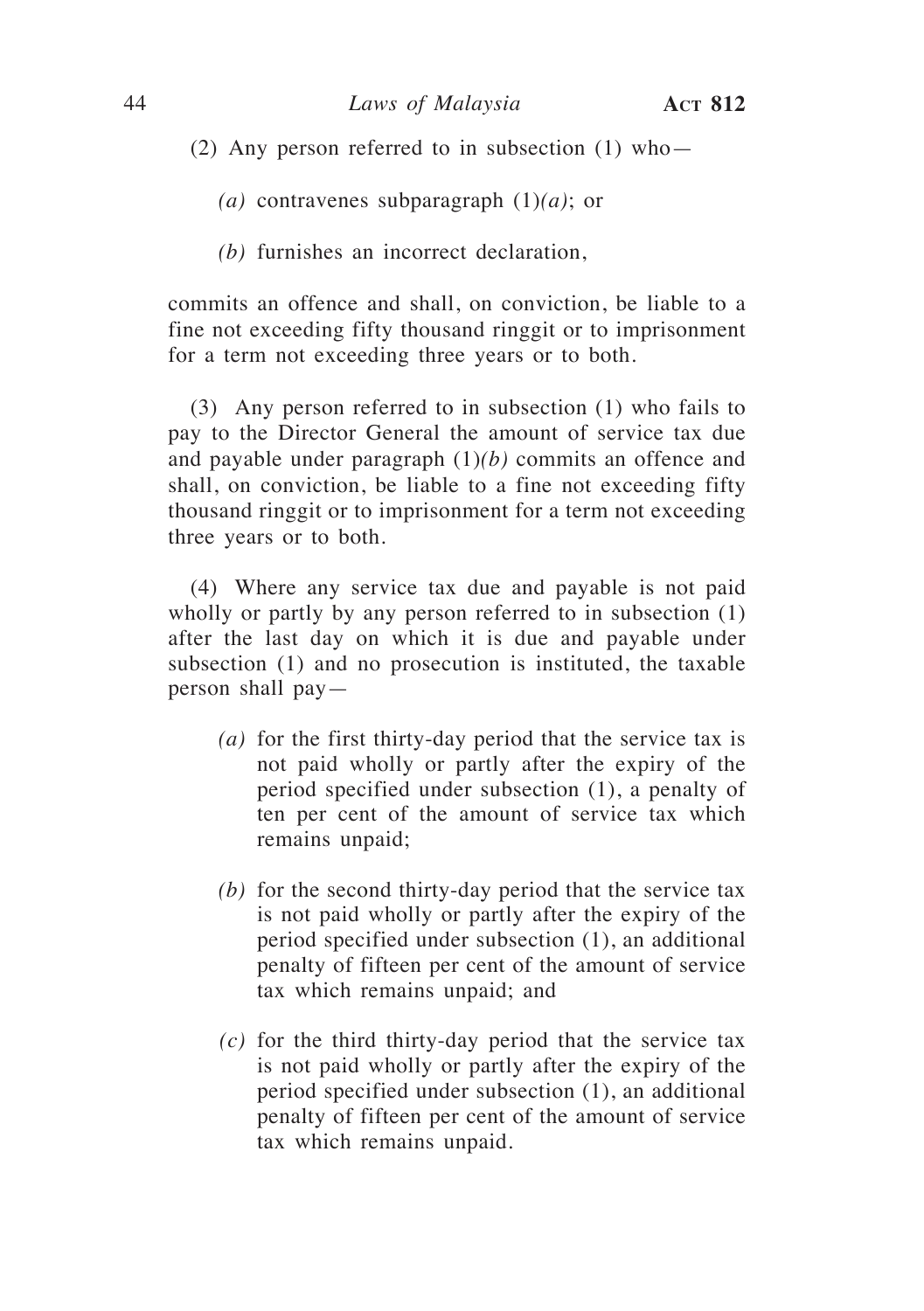(5) Subject to subsection (7), prosecution for the offence under subsection (3) may be instituted after the expiry of the period specified in paragraph  $(4)(c)$ .

(6) The court may order that the person referred to in subsection (1) who is convicted for the offence under subsection (3) to pay the penalty as specified in subsection (4).

(7) No prosecution for the offence under subsection (3) shall be instituted against any person referred to in subsection (1) who has paid the amount of service tax due and payable, and the penalty specified under subsection (4) within the period specified in subsection  $(4)$ .".

### **Amendment of section 27**

**90.** Section 27 of the principal Act is amended—

*(a)* by substituting for subsection (1) the following subsection:

" $(1)$  Where —

- *(a)* any taxable person—
	- (i) fails to apply for registration under section 13;
	- (ii) fails to furnish a return under section 26; or
	- (iii) furnishes a return which appears to the Director General to be incomplete or incorrect; or
- *(b)* any person other than a taxable person who, in carrying on his business, acquires any imported taxable service—
	- (i) fails to furnish a declaration under section 26a; or
	- (ii) furnishes a declaration which appears to the Director General to be incomplete or incorrect,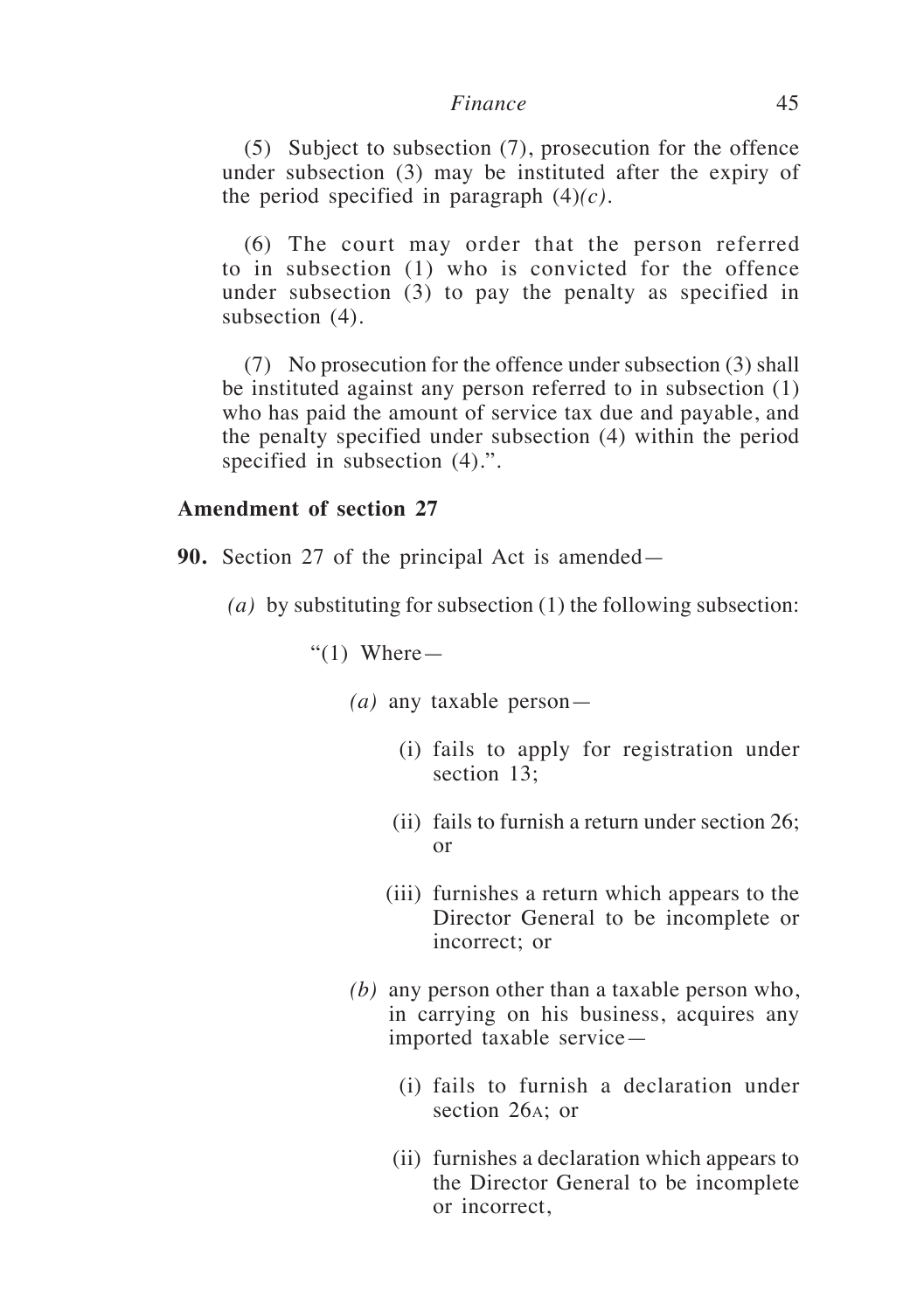the Director General may assess to the best of his judgment the amount of service tax due and payable, and the penalty payable under subsection 26(8) or 26a(4), as the case may be, if any, by the taxable person or person who is referred to in paragraph (1)*(b)* and shall forthwith notify him of the assessment in writing.";

- *(b)* in the national language text, in subsection (2), by deleting the words "kena cukai";
- *(c)* in paragraph (4)*(a),* by substituting for the words "paragraph (1)*(a)* or *(b)*" the words "subparagraph (1)*(a)*(i) or (ii);
- (*d*) in subsection  $(5)$ 
	- (i) by substituting for paragraph *(b)* the following paragraph:
		- "*(b)* in the case of a taxable person, within the taxable period during which the assessment could have been made, or in the case of the person referred to in paragraph  $(1)(b)$ , within the period under subsection  $26A(1)$ ,"; and
	- (ii) by deleting the word "taxable"; and
- *(e)* in subsection (6), by substituting for the words "to any taxable person under subsection  $(1)$ ,  $(2)$  or  $(5)$ , it shall be deemed to be an amount of service tax due and payable, and penalty payable, by him and may be recovered accordingly and the amount of service tax and penalty, if any, shall be paid by the taxable person, whether or not that taxable person" the words "pursuant to subsection  $(1)$ ,  $(2)$  or  $(5)$ , it shall be deemed to be an amount of service tax due and payable, and penalty payable, by the person and may be recovered accordingly and the amount of service tax and penalty, if any, shall be paid by the person, whether or not that person".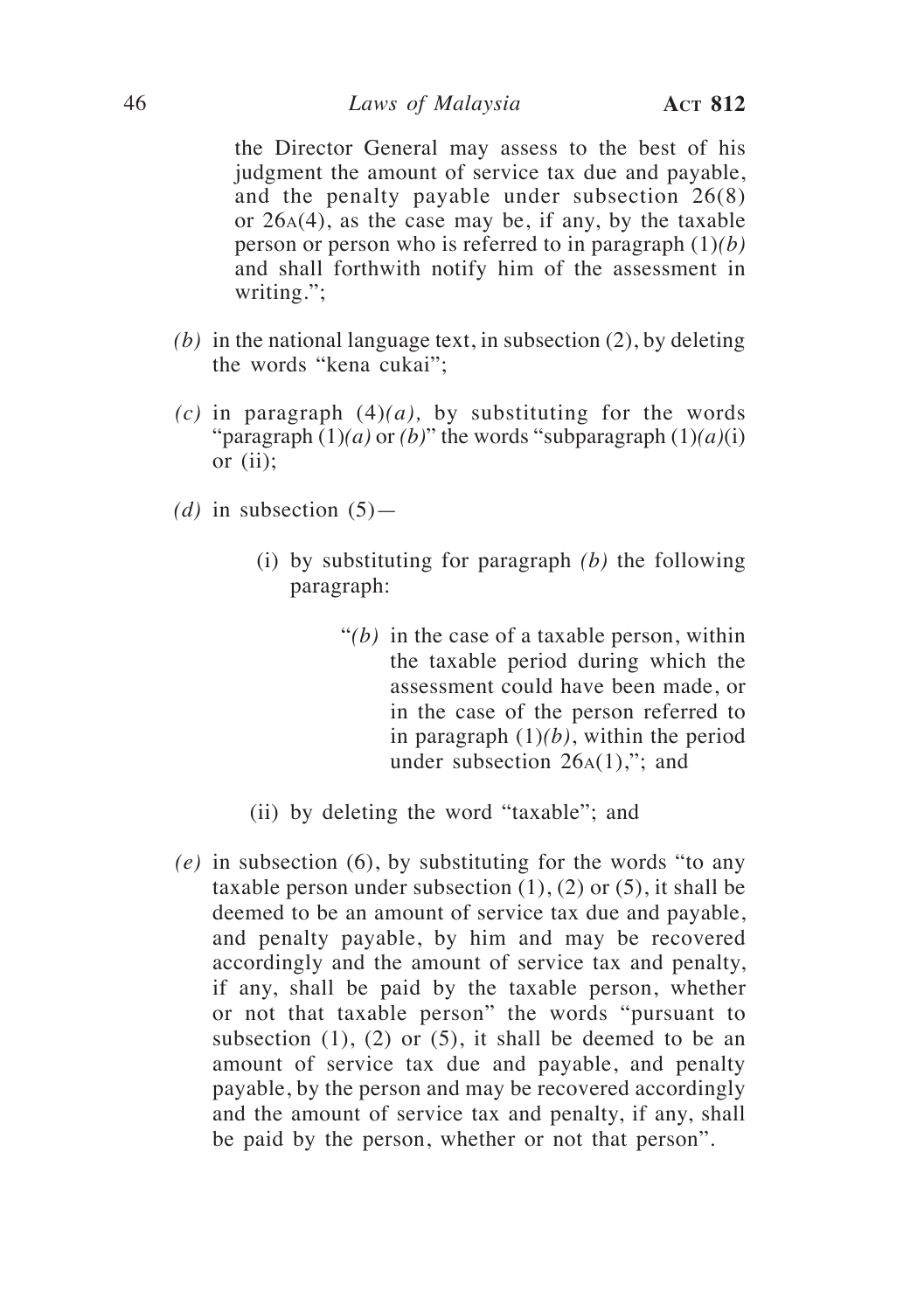#### Chapter VIII

#### AMENDMENTS TO THE SALES TAX ACT 2018

### **Commencement of amendments to the Sales Tax Act 2018**

**91.** This Chapter comes into operation on 1 January 2019*.*

# **Amendment of section 9**

**92.** The Sales Tax Act 2018, which is referred to as the "principal Act" in this Chapter, is amended in subsection 9(3) by deleting the word "registered".

# **Amendment of section 27**

**93.** Section 27 of the principal Act is amended—

- *(a)* in the national language text, in subsection (2), by deleting the words "kena cukai";
- *(b)* in subsection (8)—
	- (i) in paragraph *(b)*, by inserting before the word "within" the words "in the case of taxable person,"; and
	- (ii) by deleting the word "taxable"; and
- *(c)* in subsection (9), by substituting for the words "to any taxable person under subsection  $(1)$ ,  $(2)$ ,  $(6)$  or  $(8)$ , it shall be deemed to be an amount of sales tax due and payable, and penalty payable, by him and may be recovered accordingly and the amount of sales tax and penalty, if any, shall be paid by the taxable person, whether or not that taxable person" the words "pursuant to subsection  $(1)$ ,  $(2)$ ,  $(6)$  or  $(8)$ , it shall be deemed to be an amount of sales tax due and payable, and penalty payable, by the person and may be recovered accordingly and the amount of sales tax and penalty, if any, shall be paid by the person, whether or not that person".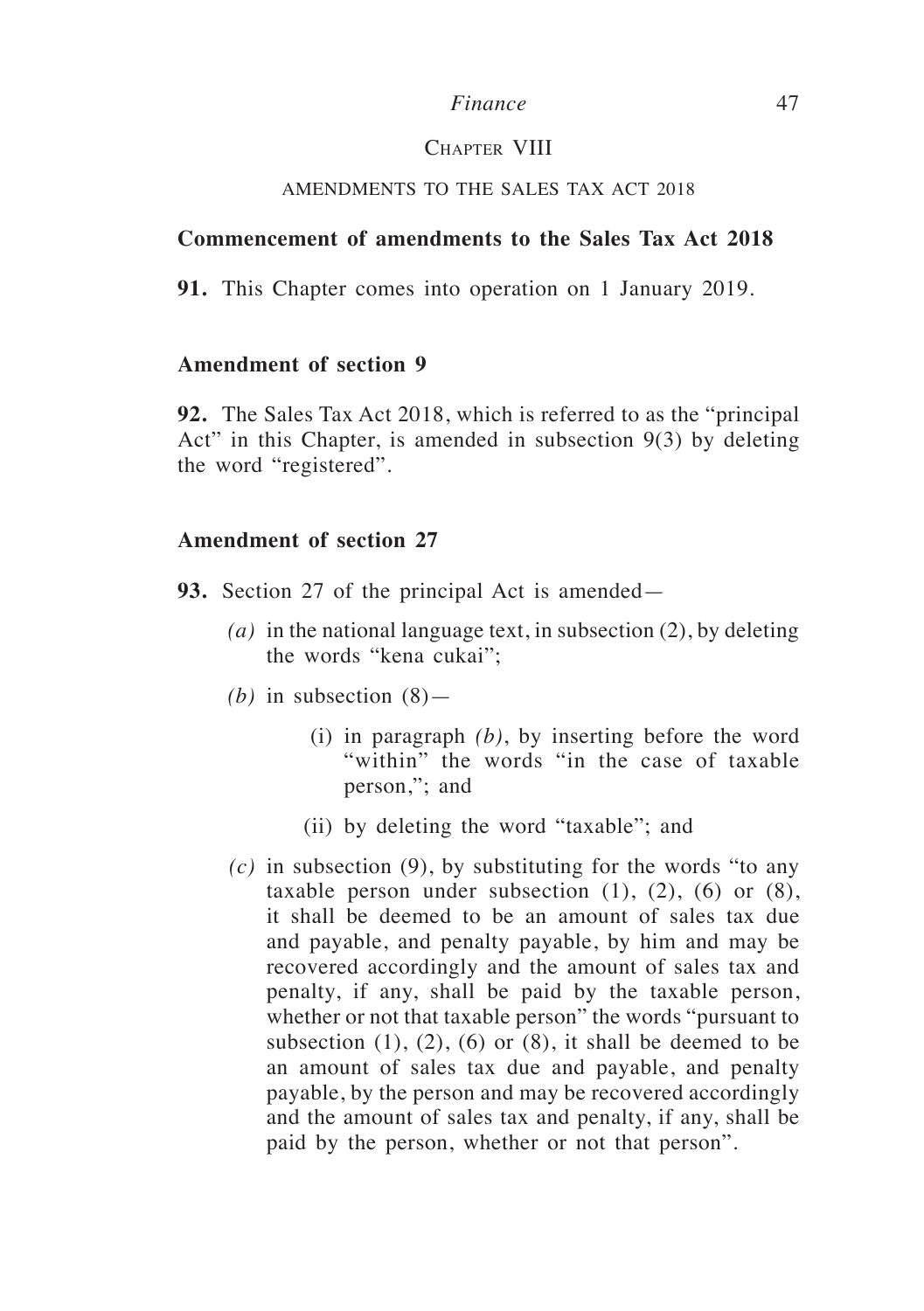# **Amendment of Part VI**

**94.** Part VI of the principal Act is amended in the title, by substituting for the words "AND REMISSION" the words ", REMISSION AND DEDUCTION".

# **New Section 41a**

**95.** The principal Act is amended by inserting after section 41 the following section:

# "**Deduction of sales tax**

**41a.** (1) Subject to subsection (2), the Minister may make regulations prescribing—

- *(a)* any amount of sales tax to be deducted in respect of taxable goods purchased by any registered manufacturer;
- *(b)* any condition for the deduction; and
- *(c)* the form and manner of such deduction.

(2) The deduction of sales tax under subsection (1) shall be made on taxable goods which are raw materials, components or packaging materials used solely in the manufacturing of taxable goods.

(3) Where any registered manufacturer who has made a deduction under subsection (1) fails to comply with any conditions to which the deduction relates, any sales tax that has been the subject of the deduction shall become due and payable by the registered manufacturer on the date on which any of the conditions failed to be complied with.".

# **Amendment of section 82**

**96.** Subsection 82(6) of the principal Act is amended by substituting for the words " $(6)$ " the words " $(5)$ ".